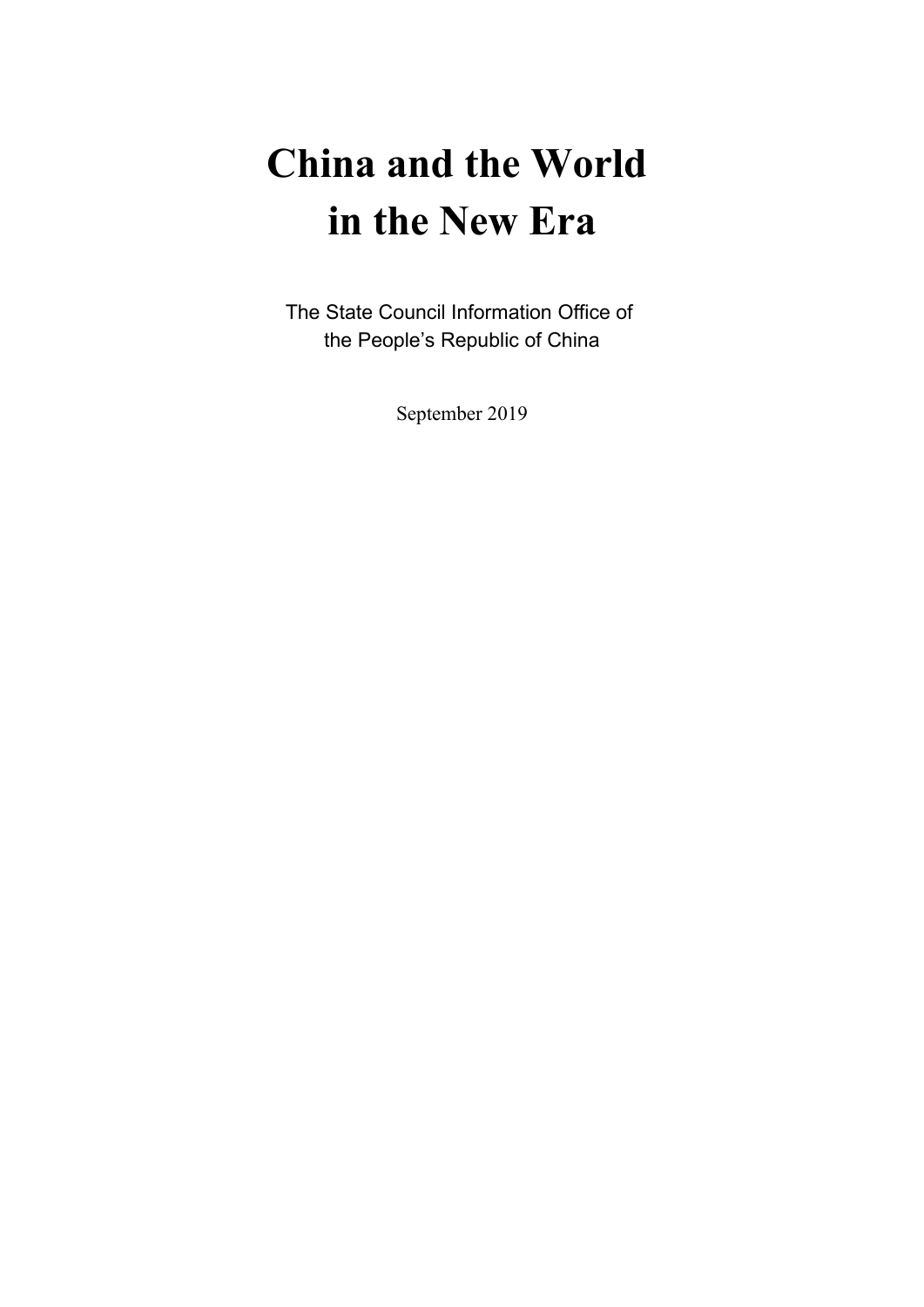## **Contents**

Preface

I.China Has Found a Development Path Suited to Its Actual Conditions

II.China's Development Is an Opportunity for the World

III.A Prosperous and Beautiful World Is the Common Aspiration of All Peoples

IV. China Contributes to a Better World

Conclusion

## **Preface**

The year 2019 marks the 70th anniversary of the founding of the People's Republ ic of China (PRC).

Over the past 70 years, under the leadership of the Communist Party of China (C PC), the PRC has witnessed profound changes and achieved a miracle of development unprecedented in human history. In just a few decades, China has completed a course t hat took developed countries several hundred years. China has now become the world' s second largest economy, taken care of the material needs of its nearly 1.4 billion peo ple, and achieved moderate all-round prosperity. Its people enjoy dignity and rights pr eviously unknown to them. This has brought tremendous change to China. It also repr esents remarkable progress for human society, and above all, a significant contribution on China's part to world peace and development.

China remains the world's largest developing country, with a large population an d foundations that need to be further strengthened. Some of the fundamentals in China remain unchanged, and therefore China is still facing a raft of severe challenges. The Chinese people still have work to do.

Today's world is undergoing a level of profound change that has not been seen in a hundred years. Human society is full of both hope and challenges. Multipolarity, eco nomic globalization, cultural diversity and information technology are extending their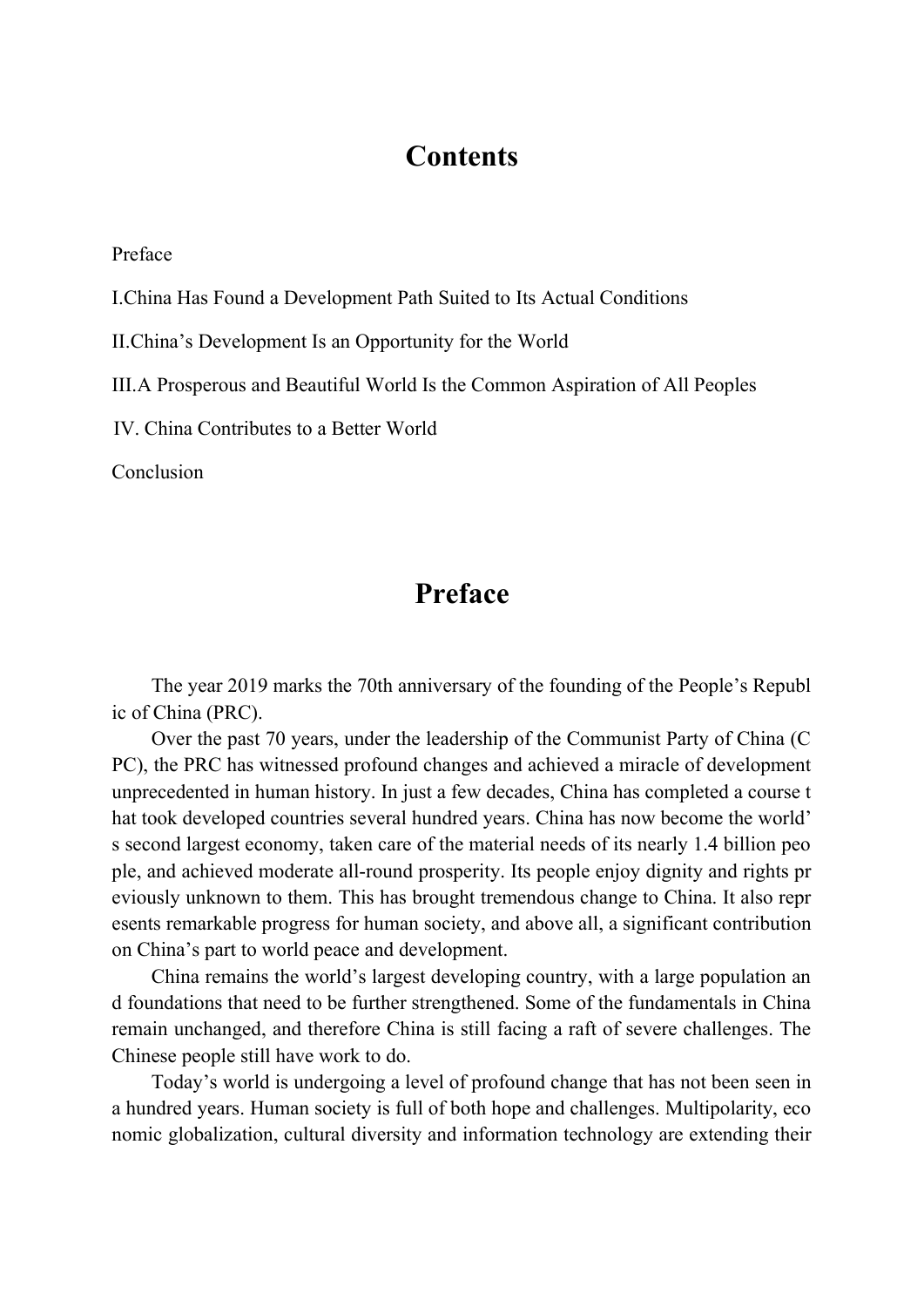reach. Peace and development remain the themes of the times. At the same time, deepseated problems are apparent throughout the world, with increasing instability and unc ertainties. Building a global community of shared future and building a better world ar e the common aspirations of all peoples.

China has entered a new era of development. China now has an impact on the wo rld that is ever more comprehensive, profound and long-lasting, and the world is payin g ever greater attention to China. What path did China take? Where is China going? W hat are China's goals in shaping the world? How will the developing China interact wi th the rest of the world? On the occasion of this 70th anniversary of the founding of th e PRC, the Chinese government is publishing this white paper to respond to the world' s questions about China, and to help the international community better understand Ch ina's development.

# **I. China Has Found a Development Path Suited to Its Actual Conditions**

China is a large country with a 5,000-year-old civilization. Over a long period of history, it ranked among the most advanced countries in the world. In modern tim es, China was reduced to poverty and weakness, threatened by domestic strife and f oreign aggression, and even confronted with complete demise. Through unrelenting struggle, the Chinese dream of prosperity and rejuvenation for their country, and ha ppiness for the people. In 1949, under the CPC's leadership, they founded the PRC, turning a semi-colonial and semi-feudal society into a completely new one, and achi eving national independence and the liberation of the people. China then entered a n ew epoch of development. Over the past 70 years it has been moving forward agains t all odds, and exploring its path to development. Based on the 5,000-year-old Chin ese culture, the experience and lessons from the birth of socialism, the fall-to-rise tu rnaround of the Chinese nation in 170 years, and the history of revolution, construct ion and reform, the Chinese people have opened up the path of socialism with Chin ese characteristics, and achieved remarkable outcomes.

## **1. China's development lies in self-reliance and hard work**

In the early days of the PRC, following a century of war and chaos, the country and the people were in dire poverty, the industrial and agricultural foundations were weak, and the economy was on the verge of collapse. The people faced unimaginable difficulties in seeking survival and development. Over the seven decades that followed, through self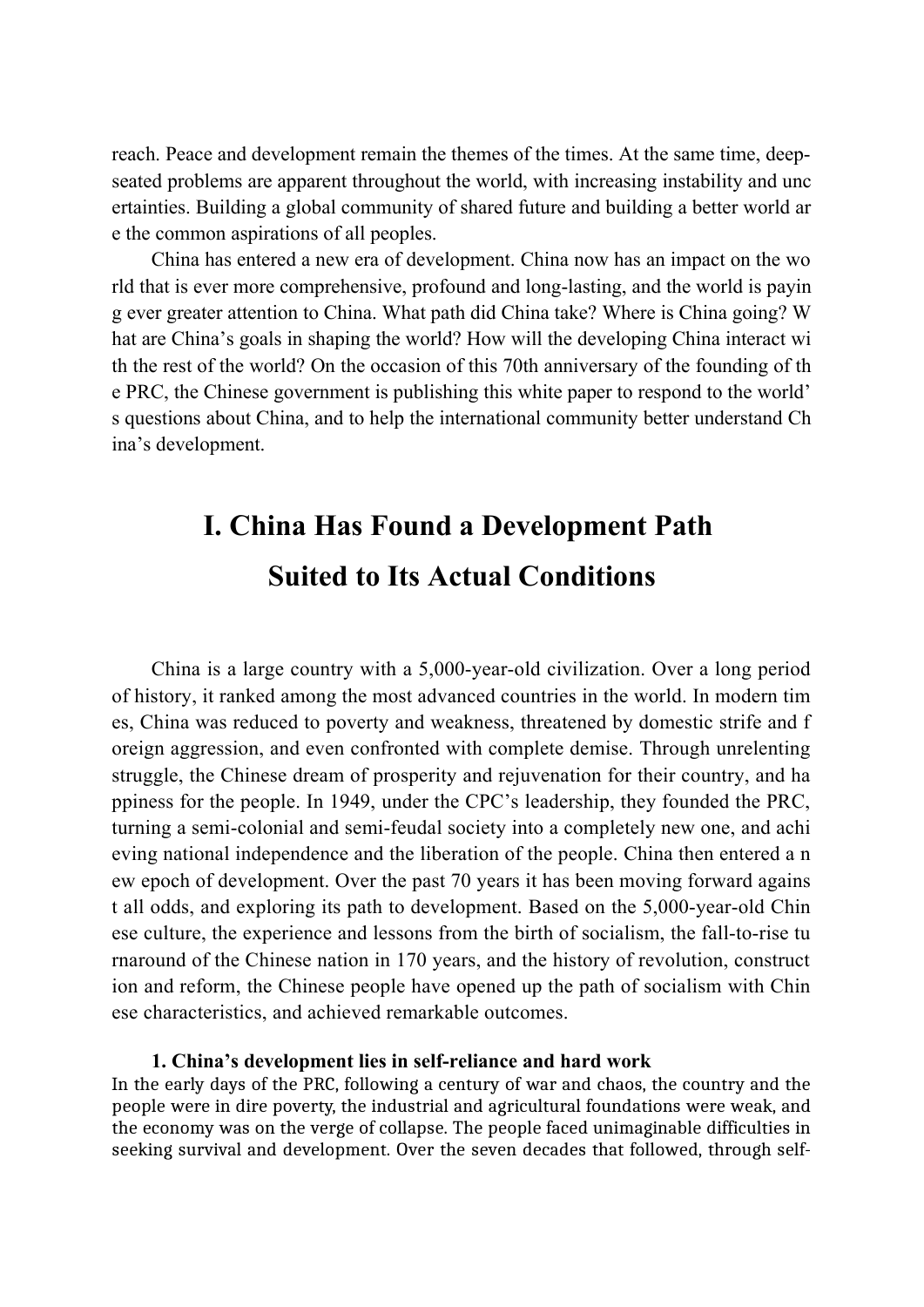reliance and hard work they rebuilt the country from nothing, and have opened up new horizons.

China's economic strength has greatly increased. From 1952 to 2018, China's ind ustrial added value increased from RMB12 billion to RMB30.5 trillion, up 970 times a t constant prices, with an average annual growth rate of 11 percent. GDP increased fro m RMB67.9 billion to RMB90 trillion, up 174 times at constant prices, with an averag e annual growth rate of 8.1 percent, and per capita GDP increased from RMB119 to R MB64,644, up 70 times at constant prices. According to World Bank statistics, at mar ket exchange rates China's economy in 2018 was worth US\$13.6 trillion, second only to the US economy which was worth US\$20.5 trillion. Currently, China is the only co untry that possesses all the sections in the United Nations' International Standard Indu strial Classification of All Economic Activities (ISIC), with the output of many indust rial products ranking first in the world.

China has made remarkable progress in technology. Significant achievements suc h as nuclear bombs, ballistic missiles, manmade satellites, manned spaceflight, super h ybrid rice, supercomputers, synthetic bovine insulin, artemisinin, and high-speed rail, have provided strong support for social and economic development.

China's foreign trade has been increasing constantly. In 2009, China became the world's largest exporter of goods and second largest importer of goods; in 2013, Chin a became the world's largest trader in goods. Since reform and opening up in 1978, fo reign investment in China has seen a substantial increase, and China has become very attractive to global investment. China has become the world's second largest economy largest manufacturer, largest trader in goods, second largest consumer of commoditie s, second largest recipient of foreign direct investment (FDI), and largest holder of for eign exchange reserves (see Table 1).

| Category               | 1952                      | 2018              | <b>Growth</b>                    |
|------------------------|---------------------------|-------------------|----------------------------------|
| <b>GDP</b>             | RMB67.9 billion           | RMB90 trillion    | 174 times                        |
| Fiscal revenue         | RMB6.2 billion (in 1950)  | RMB18.33 trillion | $ 12.5\%$ annually on<br>average |
| Industrial added value | RMB12 billion             | RMB30.5 trillion  | 970 times                        |
| Per capita GDP         | RMB119                    | RMB64.644         | 70 times                         |
| Final consumption rate | 78.9%                     | 54.3%             | --                               |
| Non-financial FDI      | US\$920 million (in 1983) | US\$135 billion   | 146 times                        |
| Trade in goods         | US\$1.9 billion           | US\$4.6 trillion  | $2,380$ times                    |

**Table 1 Growth of China's Economic Strength**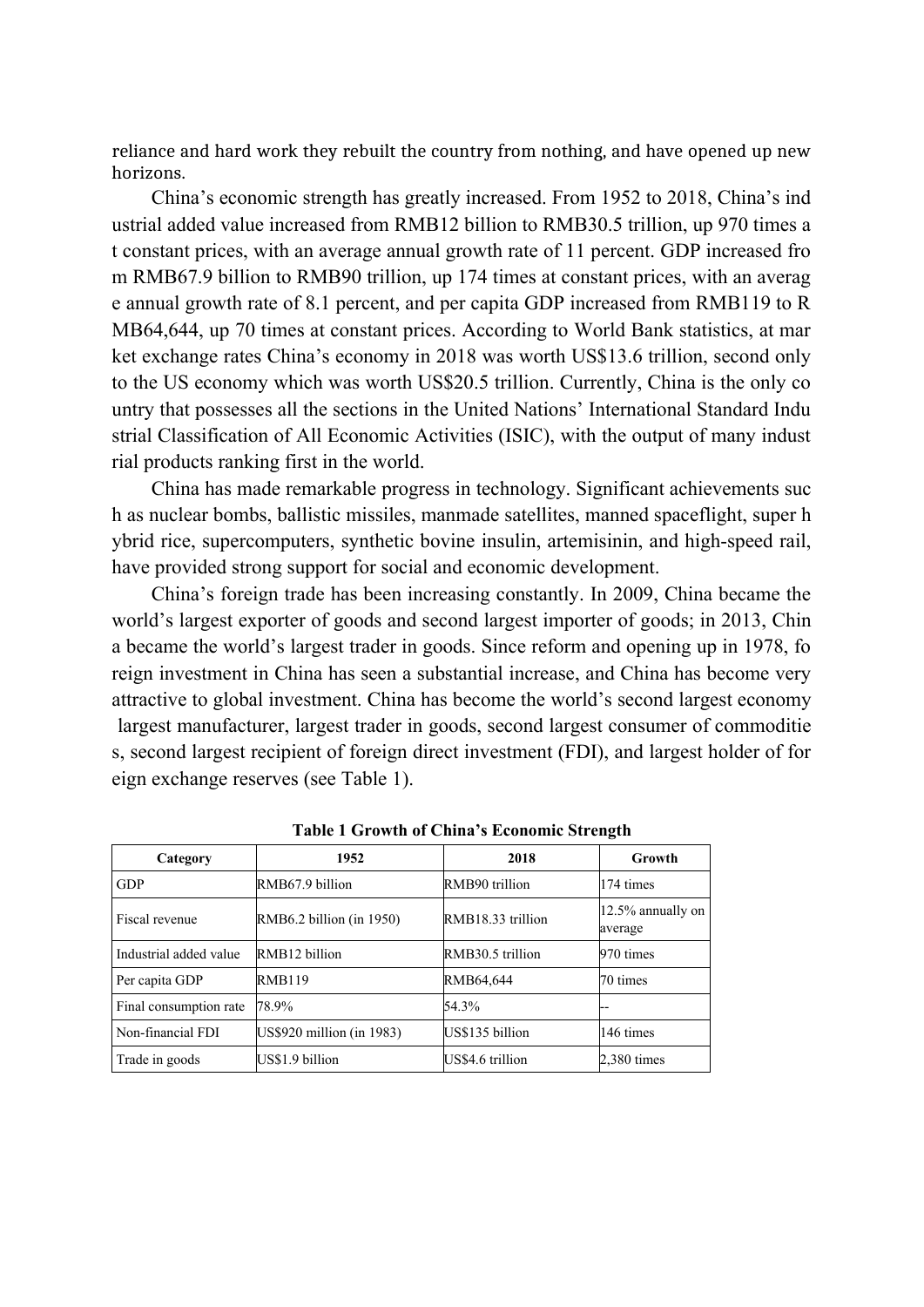The Chinese people's lives have been greatly improved. A persevering effort has provided the Chinese people with adequate food and clothing, and made it possible for them to live decent lives and move towards a moderately prosperous society in all resp ects (see Table 2). China's rural population living under the current poverty line decre ased from 770 million in 1978 to 16.6 million in 2018, and China's rural poverty incid ence dropped from 97.5 percent to 1.7 percent, down by 95.8 percentage points (see Fi gure 1). This is an outstanding achievement in the history of poverty reduction (see Bo x 1).

| Year<br><b>Index</b>                                                    | Early years after th<br>e founding of PRC | 1980                       | 2018                                                           |
|-------------------------------------------------------------------------|-------------------------------------------|----------------------------|----------------------------------------------------------------|
| Proportion of rural population living<br>under the current poverty line | Extreme poverty                           | $96.2\%$                   | $1.7\%$                                                        |
| Per capita disposable income                                            | <b>RMB98</b><br>(in 1956)                 | <b>RMB171</b><br>(in 1978) | RMB28,228                                                      |
| Life expectancy                                                         | 35                                        | 65                         | 77                                                             |
| Infant mortality rate                                                   | 200%                                      | 48‰                        | $6.1\%$                                                        |
| Preschool enrollment rate                                               | 20%                                       | $95.5\%$<br>(in 1978)      | Completion rate of<br>nine-year compulsory<br>education: 94.2% |
| Average years of schooling for peopl<br>e aged 15 and above             | 80% illiterate                            | 5.3                        | 9.6                                                            |
| Gross enrollment rate for higher educ<br>ation                          | $0.22\%$                                  | $2.22\%$                   | $48.1\%$                                                       |

**Table 2 Improvement of the Chinese People's Living Standards**



**Figure 1 China's Rural Poverty Incidence, 1978-2018**

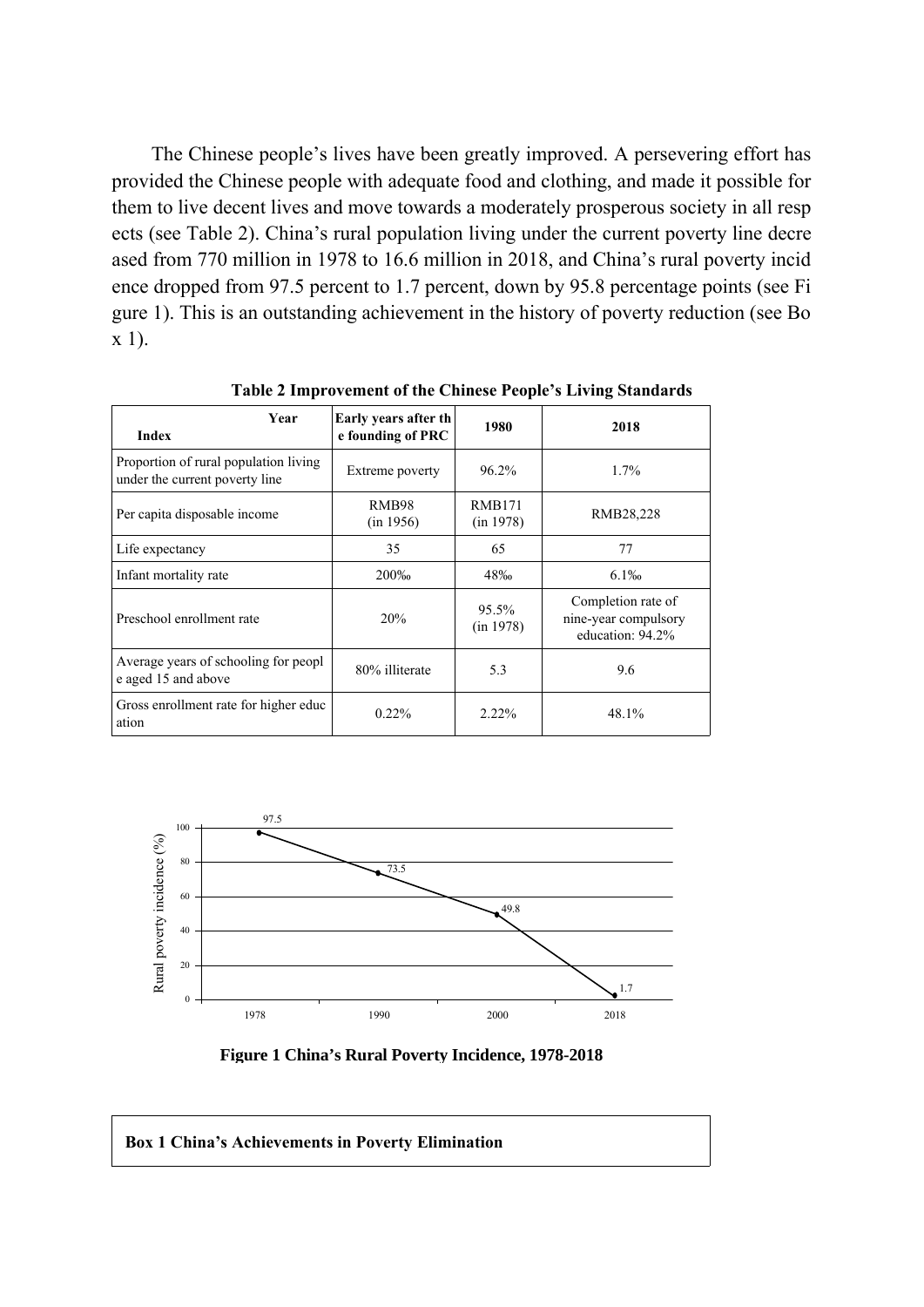Since the 18th CPC National Congress in 2012, China has launched targeted p overty alleviation and made notable progress. China's rural impoverished populatio n was reduced from 99 million in 2012 to 16.6 million in 2018, a total reduction of 82.4 million, down by 13 million every year on average. China's poverty incidence dropped from 10.2 percent to 1.7 percent, down by nearly 9 percentage points. In 2 019, China planned to help at least another 10 million poor and about 330 poor cou nties out of poverty.

Over more than 40 years of reform and opening up since 1978, according to th e World Bank's international poverty line of US\$1.9 per person per day, more than 800 million Chinese population have shaken off poverty, accounting for more than 70 percent of the global figure over the same period. China has become the first de veloping country to realize the poverty reduction objective in the United Nations M illennium Development Goals. UN Secretary-General António Guterres praised Ch ina as the largest contributor to global poverty reduction. In 2018, the UN General Assembly adopted a resolution on eliminating rural poverty, which included the co ncept and practice of targeted poverty alleviation initiated by China. China has pro vided a wealth of experience for the global fight against poverty.

China has established a preliminary social security system covering elderly care, medical care, minimum subsistence, housing, and education –

the largest in scale and covering the largest population in the world. By the end of 201 8:

Participants in urban workers' basic elderly care insurance numbered 419 mill ion;

Participants in unemployment insurance numbered 196 million;

Participants in work injury compensation insurance numbered 239 million;

Basic elderly care insurance covered more than 900 million people;

Basic medical insurance covered more than 1.3 billion people, almost every one in the country.

Over the past 70 years, China's life expectancy has increased from 35 in 1949 to 77 in 2018, higher than the world's average of 72. Over the past 70 years, the Chinese people have witnessed profound changes in their mindset. They have carried forward f ine traditional Chinese culture, spread modern Chinese values, and enriched and invig orated their cultural life. According to a global wellbeing report released by the Bosto n Consulting Group (BCG) in 2018, in the past decade, China's ranking rose by 25 pla ces, the fastest rate among the [1](#page-5-0)52 countries covered.<sup>1</sup>

<span id="page-5-0"></span><sup>1</sup> BCG, "Striking a Balance Between Well-Being and Growth: The 2018 Sustainable Economic Developm ent Assessment", September 2018.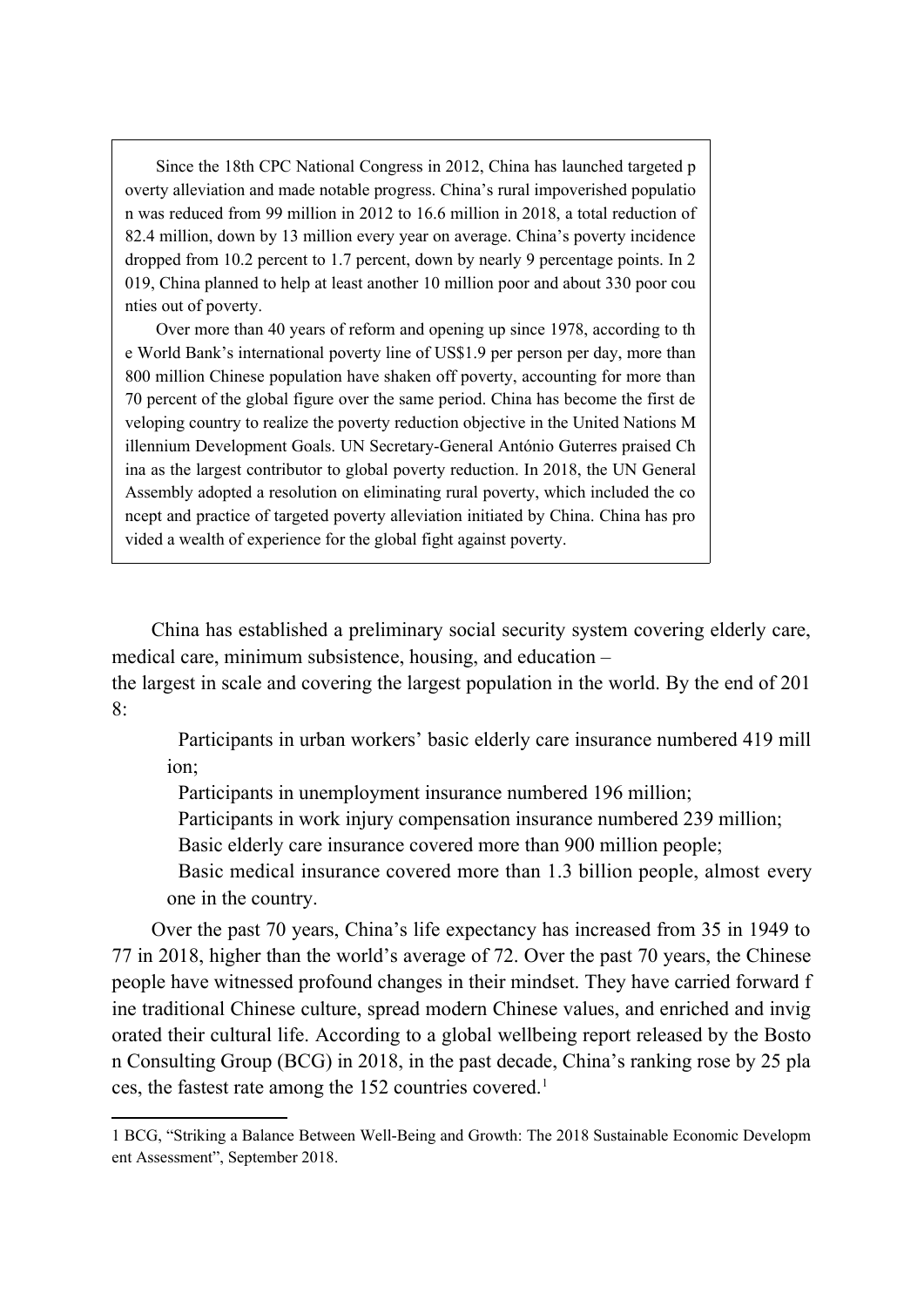China's international position and influence have greatly improved. In 1971, Chi na recovered its legitimate seat in the United Nations and began to play a more active role in international affairs. In April and May 1980, China recovered its legitimate sea ts in the International Monetary Fund (IMF) and the World Bank. In 2001, China joine d the World Trade Organization (WTO) and began to participate more extensively and deeply in international economic and trade exchanges and cooperation. China has bee n making friends in the international community, having established diplomatic relatio ns with 179 countries, and 110 partnerships of various types. Since the 18th CPC Nati onal Congress in 2012, China has proposed a global community of shared future and t he Belt and Road Initiative, which have been written into many UN resolutions and ha ve won extensive recognition and a warm response from the international community.

China's successes have been achieved through hard work. A large country with a nearly 1.4 billion population, China cannot achieve prosperity by asking for assistance and waiting. The only option is hard work. China relied on the solid and unremitting e fforts of generations of Chinese people, which is represented in the typical case of "80 0 million shirts in exchange for a Boeing airplane". China relied on fulfilling its own r esponsibility in good times and in adversity, without exporting or shifting problems el sewhere, and without seeking development by trading under coercion or exploiting oth er countries. China relied on a pioneering spirit, like crossing the river by feeling for st ones, neither retracing the steps of imperialism and colonialism, nor copying the devel opment model of Western countries, but blazing its own path with bold experiments, b ased on its own conditions, experience and lessons as well as the achievements of othe r civilizations.

## **2. China is developing through interaction with the world**

China is a part of the world, and China's development is closely related to the res t of the world. In the early days after the founding of the PRC, China made great effort s to break an external blockade, actively conducting economic, trade and cultural exch anges with other countries. Since reform and opening up in 1978, following the trend of globalization and promoting opening up as a fundamental state policy, China has be en seeking development with its door open. China has embraced the world, learned fro m the world, and contributed to the world, through positive interaction and shared dev elopment.

"Bringing in" on a large scale. Its door open, China is full of vigor. The internatio nal community takes an optimistic view of China. More and more countries are establi shing cooperation with China; more and more foreign enterprises are injecting invest ments and starting businesses in China; more and more foreigners are coming to study, work and travel in China. From 1978 to 2018, China attracted a total of more than US \$2 trillion in non-financial FDI, and nearly 1 million foreign-invested enterprises were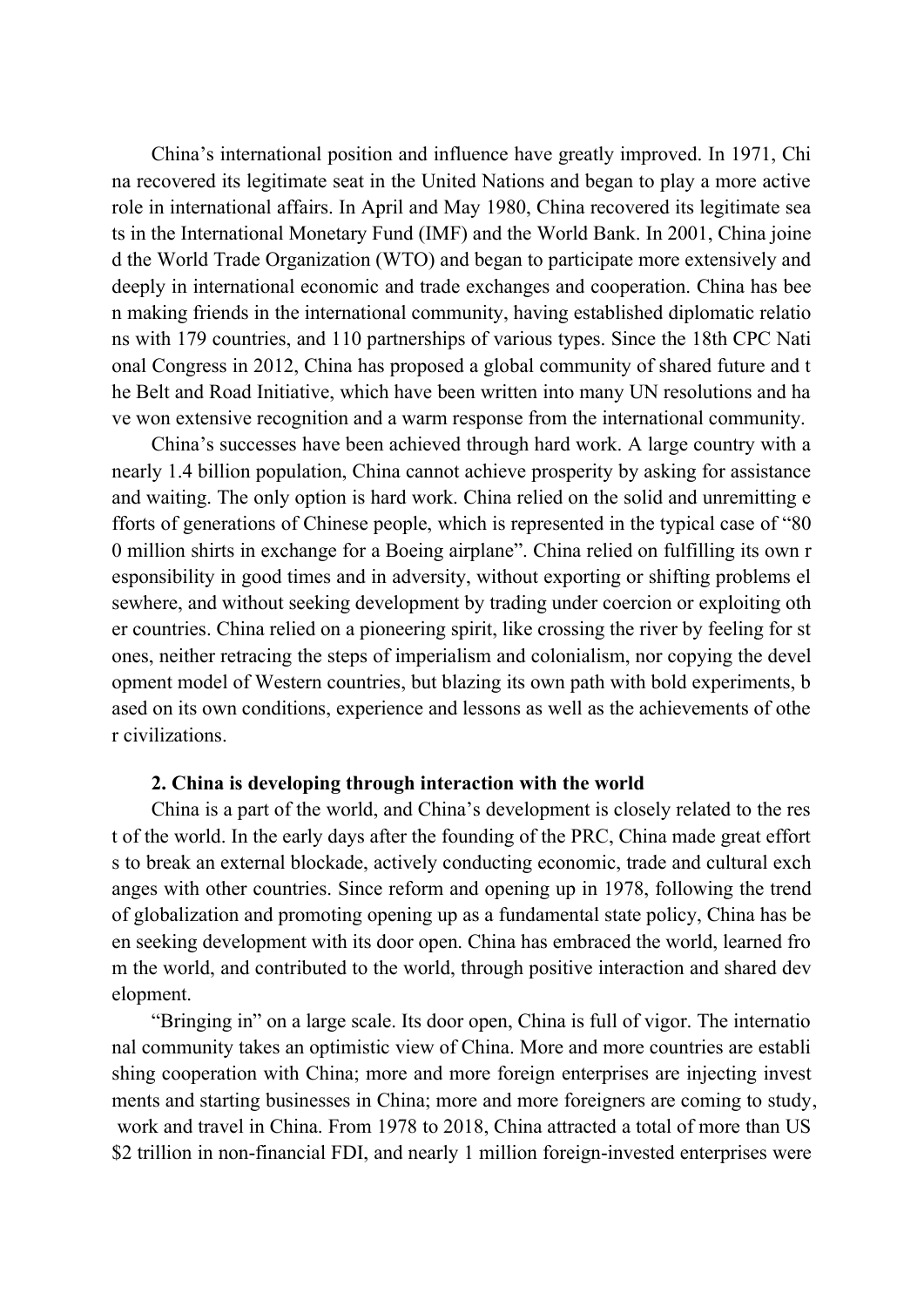set up in the country. In 2018, almost half a million foreign students came to study in China. Since its accession to the WTO in 2001, China's participation in economic glo balization has delivered more substantial and speedy outcomes (see Box 2). From 200 1 to 2018, China's imports of goods increased from US\$244 billion to US\$2.1 trillion. The rise was 13.6 percent per annum on average, 6.8 percentage points higher than the global average. China's imports of services increased from US\$39.3 billion to US\$52 5 billion, up by a yearly average of 16.5 percent and accounting for 9.4 percent of the global total.

## **Box 2 China's Position as a Trading Power Increasingly Strengthened**

From 1978 to 2018, China's total imports and exports of goods increased by a factor of 223, and its total imports and exports of services increased by a factor of 1 47. By November 2018, China had trade relations with more than 230 countries an d regions. It had signed 17 free trade agreements with 25 countries and regions, and joined almost all major international economic and financial organizations and mul tilateral economic mechanisms. According to WTO statistics, in 2017 China's shar es of the world's total imports and exports of goods were 10.2 percent and 12.8 per cent; in 2018, the two figures were 10.8 percent and 12.8 percent. From 2001 to 20 18, the two figures grew by a yearly average of 13.8 percent. The above figures con firm that China's position as the world's largest trader in goods has been further co nsolidated.

"Going out" in great strides. From economic and trade investment to cultural exc hanges, from government cooperation to people-to-people exchanges, China has been conducting all-dimensional, wide-ranging and multi-level exchanges and cooperation with other countries, going global faster, further, and more extensively than ever bef ore. China's foreign investment and cooperation has seen sound and sustained improv ement in quality and scale. In 2018, China's overseas investment reached US\$143 billi on, up by a factor of 53 since 2002, a yearly average growth of 28.2 percent. China's f oreign trade has been growing year by year. From 1978 to 2018, China's foreign trade amounted to US\$52.2 trillion; in 2018, China's exports of goods were US\$2.5 trillion and its exports of services US\$267 billion. In recent years, China has maintained its p osition as the world's largest source of overseas tourists; in 2018, Chinese outbound to urists numbered nearly 150 million.

Developing the country while benefiting the world. Opening up has brought fund s, advanced technologies and managerial experience to China, changed the mindset of the Chinese people and boosted their creativity, and helped China to modernize. At th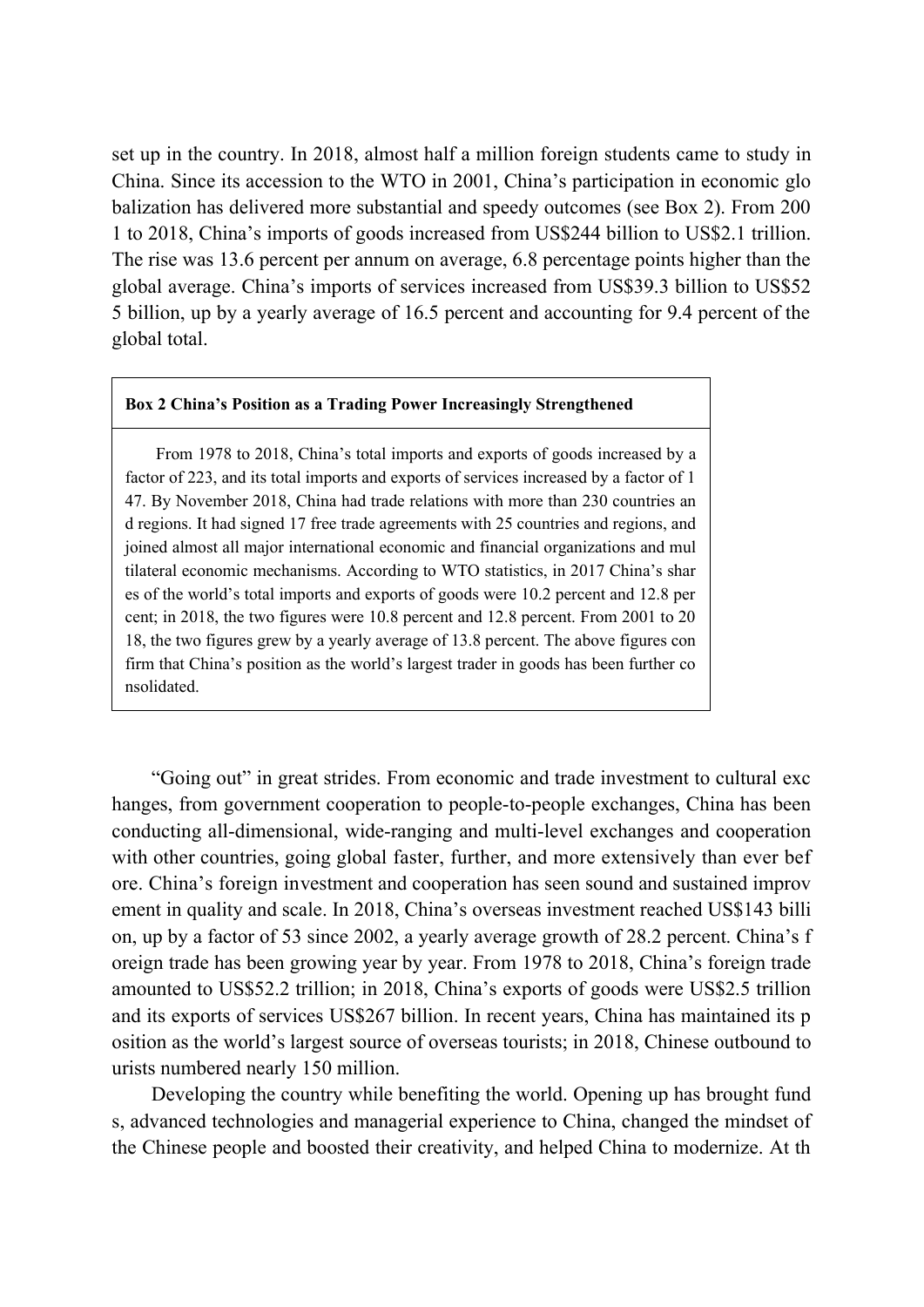e same time, China's opening up has provided a broad market for other countries. The opening of China's investment and service trade has facilitated local economic growth and employment in the countries concerned. China has been an active participant in th e international division of labor, resulting in more rational global resource allocation. China's high-quality exports have met international market demand, reduced living co sts in recipient countries, and relieved their inflationary pressure. The Chinese people now travel all over the world, which has greatly enriched cultural exchanges and mutu al learning between China and other countries.

## **3. China has injected positive energy into world peace and development**

China's development path has unique Chinese characteristics, and a broad and far sighted global vision. It is dedicated to the interests of all of humanity. Over the past 7 0 years, while working hard to realize their own development, the Chinese people hav e contributed to world peace and added momentum to the common development of all countries.

China contributes solutions to world peace and development. In the early days of the PRC, China established its independent foreign policy of peace, which contributed to global peace after World War II. In the 1950s, China, India and Myanmar jointly pr oposed the Five Principles of Peaceful Coexistence (mutual respect for sovereignty an d territorial integrity, mutual non-aggression, non-interference in each other's internal affairs, equality and mutual benefit, and peaceful coexistence). These have become ba sic norms for international relations and fundamental principles of international law. C hina has safeguarded the interests of developing countries, playing an important role i n building a fair and equitable international political and economic order. In recent yea rs, China has proposed a raft of significant international concepts and initiatives, inclu ding a global community of shared future, a new model of international relations, the B elt and Road Initiative, the principle of upholding the greater good and pursuing shared interests, a vision of common, comprehensive, cooperative, and sustainable security, th e principles of extensive consultation, joint contribution and shared benefits in global g overnance, and the principles of equality, mutual learning, dialogue and inclusiveness b etween civilizations. These proposals have contributed Chinese wisdom and solutions t o protecting world peace and promoting common development.

China safeguards world peace through real actions. Over the past 70 years, China has not provoked a single war or conflict, nor invaded a single square of foreign land. Since reform and opening up in 1978, China has cut its armed forces by over 4 million. China has been an active participant of international arms control, disarmament and n onproliferation, opposing any arms race and safeguarding global strategic balance and stability. China has signed or joined more than 20 treaties on multilateral arms control, disarmament and nonproliferation, including the Treaty on the Non-Proliferation of N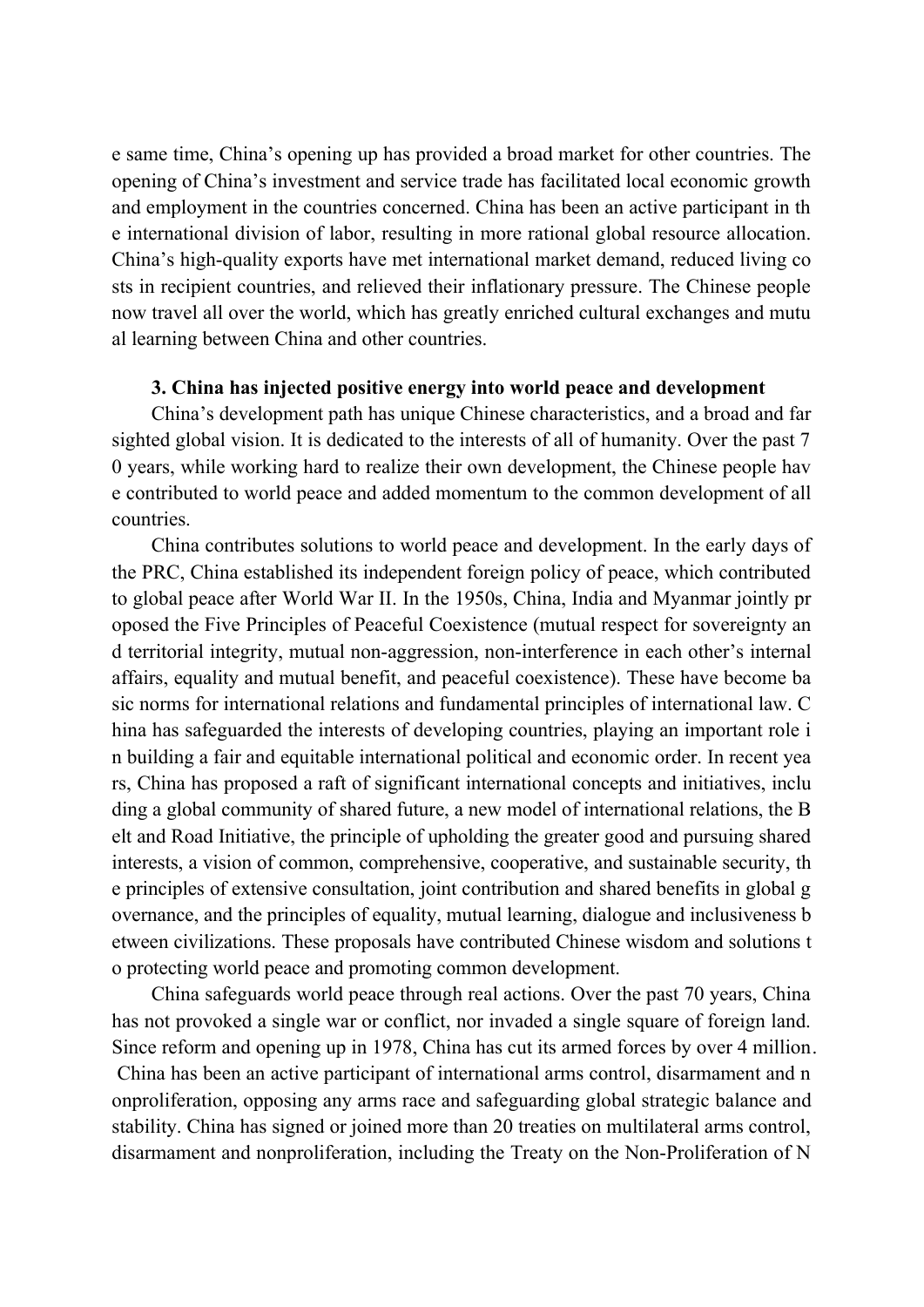uclear Weapons. China has become the second largest contributor to both the regular a nd peacekeeping budgets of the UN, and the largest troop contributor among the perm anent members of the UN Security Council (see Box 3). In 2015 China announced tha t it would set up a ten-year, US\$1 billion China-UN Peace and Development Fund, wh ich was officially put it into operation in 2016. China has always been dedicated to res olving territorial and maritime delimitation disputes through negotiation and consultati on. China has achieved full resolution of land border delimitation problems with 12 of its 14 neighboring countries, and delineated the China-Vietnam maritime boundary in the Beibu Gulf. This has broken new ground for settling inter-country issues carried o ver from history as well as other international disputes. China has played a constructiv e role in settling major international and regional issues.

## **Box 3 China's Active Support for UN Peacekeeping Operations**

China is a major contributor to the UN peacekeeping budget and the largest tro op contributing country among the permanent members of the UN Security Counci l. By December 2018, China had participated in 24 UN peacekeeping operations an d dispatched more than 39,000 troops, of whom 13 laid down their lives while on d uty. In September 2015, China announced its decision to join the new UN Peaceke eping Capability Readiness System and build a peacekeeping standby force of 8,00 0 troops. Since December 2008, implementing a UN Security Council resolution, C hina has been sending naval fleets to conduct regular escort missions in the Gulf of Aden and waters off Somalia. China has also dispatched troops on international dis aster relief and humanitarian aid missions.

China promotes common development worldwide. As the world's largest develo ping country, China has always been an advocate, practitioner and promoter of global poverty reduction and development. In pursuit of these goals, China conducts South-S outh cooperation, providing to other developing countries assistance with no political conditions attached, and supporting and helping them, particularly the least developed countries (LDCs), in eliminating poverty.

Over the six decades since China began to provide foreign assistance in the early 1950s, it has provided 166 countries and international organizations with nearly RMB 400 billion in aid, and dispatched over 600,000 aid workers, of whom more than 700 s acrificed their lives for the development of other countries. On seven occasions, China has canceled debt from interest-free government loans to heavily indebted poor countr ies and the LDCs. China has provided medical aid to 69 countries in Asia, Africa, Lati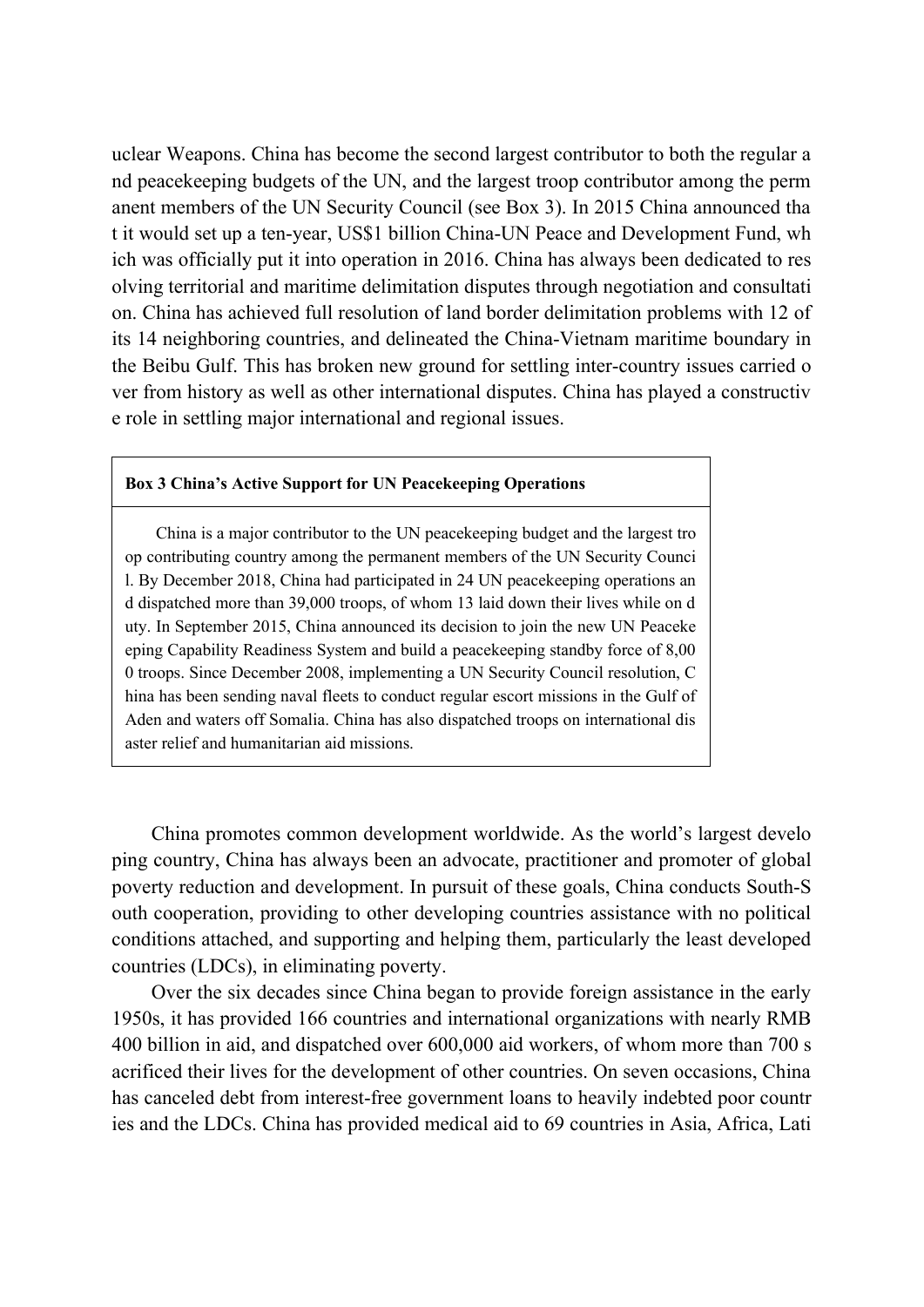n America, the Caribbean and Oceania, and provided aid to more than 120 developing countries for implementing the United Nations Millennium Development Goals.

China has been actively engaged in the consultations on the UN 2030 Agenda for Sustainable Development, ensuring its full implementation of the agenda. It was the fi rst country to issue a national plan and a progress report on implementation, and has a chieved early outcomes in many fields. Within the framework of South-South coopera tion, China has provided assistance to other developing countries for their implementa tion of the 2030 Agenda. Over the three years since the China-UN Peace and Develop ment Fund went into operation in 2016, China has put in place 27 programs under the 2030 Agenda for Sustainable Development Sub-Fund, which have benefited 49 Asian, African and Latin American countries and added a powerful engine for the global imp lementation of the 2030 Agenda. In 2015, China announced that it would set up the So uth-South Cooperation Assistance Fund (SSCAF). By 2018, in more than 30 Asian, A frican and American countries, China had launched over 200 development cooperatio n programs under the SSCAF on disaster relief, healthcare, protection of women and c hildren, refugee relief, and environmental protection.

## **4. China's development path conforms to reality and the requirements of the times**

The choice of path is critical to the successful development of a country. As a vas t country with a nearly 1.4 billion population, China has no experience of modernizati on to borrow from in history, but has to blaze its own path. Over the past 70 years, Chi na has achieved great success. The ultimate reason is that China has found and will co ntinue on the right path – socialism with Chinese characteristics.

It is a path based on China's actual conditions. Reflecting on its reality and histor y, and through experimentation, China has drawn wisdom from its own culture and lea rned from the strengths of other cultures, both Eastern and Western. China sticks to its choice of path, but is never rigidly opposed to change; China borrows experience, but never copies unthinkingly.

It is a path prioritizing the people's interests. In the PRC, the people run the count ry in the real sense. For 70 years China has upheld a philosophy of people-centered de velopment, directing all its undertakings towards fulfilling the people's aspiration for a better life and protecting their democratic rights. China seeks driving forces among t he people, promoting development relying on the people, and benefiting the people thr ough development.

It is a path of reform and innovation. There is no ready-made solution to the deve lopment issues facing China. Working diligently and exploring boldly, the Chinese pe ople have resolved difficulties and challenges through reform and innovation, and remo ving institutional obstacles hindering development. The purpose is to unleash and deve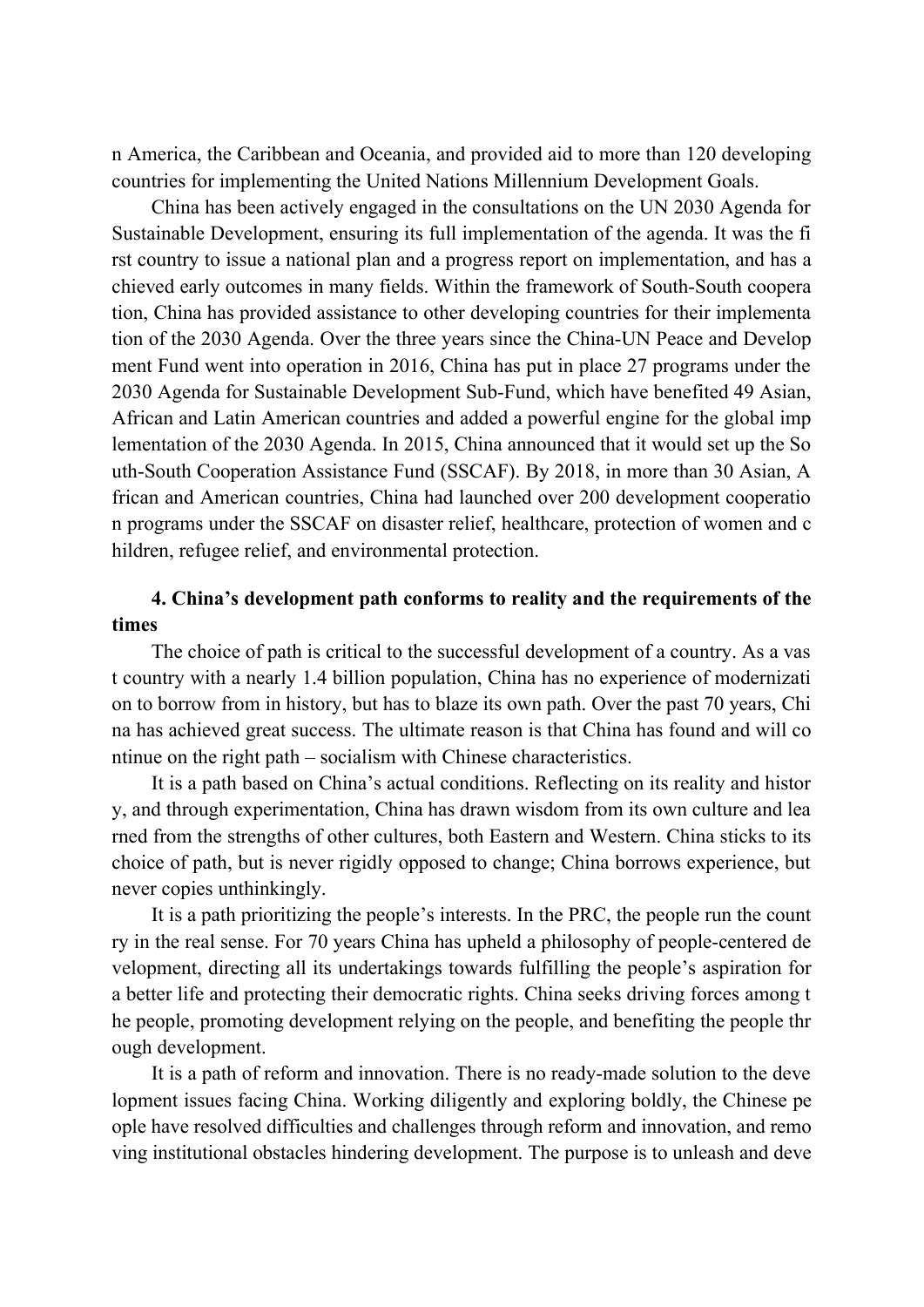lop productivity and social vitality, to improve and develop Chinese socialism, and to modernize China's system and capacity for governance.

It is a path of seeking common development through opening up. China upholds the fundamental state policy of opening up, and pursues a mutually beneficial strateg y of opening up. China has promoted interconnected development. While developing itself, China has shared its fruit with other countries and peoples. It has realized a hist oric evolutionary process from being completely closed, through being semi-closed, t o being comprehensively open. China is an active participant and promoter of econo mic globalization, facilitating peace and development for humanity.

It is a path of law-based governance. China practices the rule of law as a fundam ental principle in governing the country. China pursues coordinated progress in law-b ased governance of the country, law-based exercise of state power and law-based ad ministration in the government. Rule of law is a fundamental, overall and long-lasting institutional guarantee for China's development. Rule of law ensures a vigorous and orderly society in times of profound change, and ensures lasting peace and stability.

Over the past 70 years, China's success boils down to the CPC's leadership. Due to China's vast territory and complicated national conditions, the governance of China is uniquely difficult. Without centralized, unified and firm leadership, China would ha ve tended towards division and disintegration and caused widespread chaos beyond its own borders. The CPC is China's core leadership, ruling the country for long and supp orted by the people. The reason lies in its founding mission of pursuing happiness for t he people, realizing the rejuvenation of the Chinese nation, and promoting peace and d evelopment for humanity, rather than seeking its own interests. The reason lies in its c apacity for self-improvement, and in its firm leadership core, effective theories, strict discipline and improved mechanisms for selecting upright and competent officials, wh ich have ensured that the Party remains stable, progressive and clean. The reason lies i n its strategic planning for the long-term development of the country and its competen ce in implementing specific policies. The reason lies in its open-minded ability to adap t to changing times, carrying forward its own heritage while absorbing the strengths of others, and in its ability to unite, organize and inspire the people.

Over the past 70 years, China has defused many risks and overcome many challe nges, and marched forward step after step. In particular, since the 18th CPC National Congress in 2012, China has witnessed historic achievements and changes. The Chine se nation has risen and become prosperous, and is becoming strong, closer to the goal of national rejuvenation than ever before. China's development path will look on brig hter and brighter prospects as time moves on (see Box 4).

**Box 4 Positive Opinion in and Outside China on Its Future Development**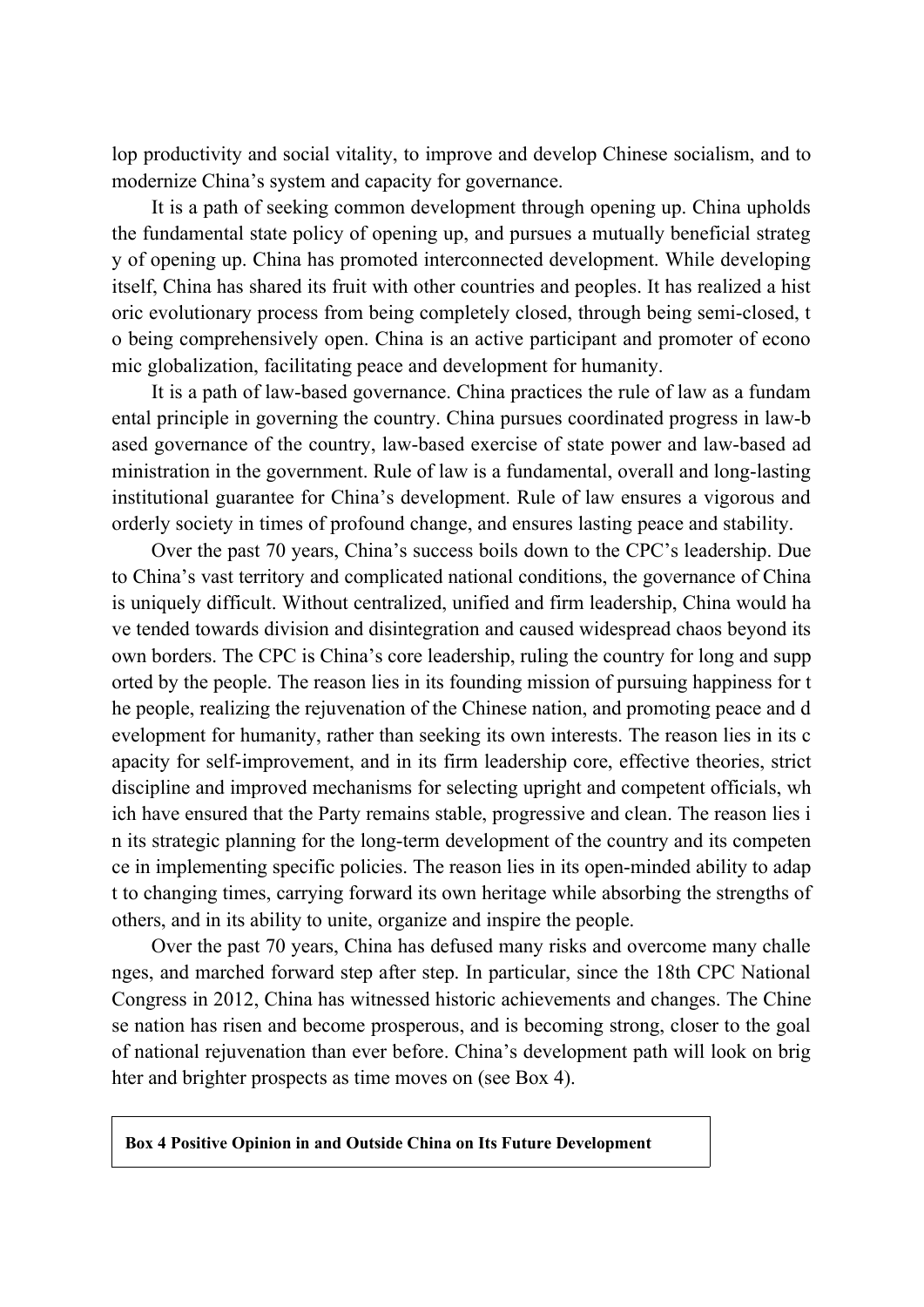The Chinese people have full confidence in China's prospects. According to a report of public opinion on the state of society released by the Economist Intelligen ce Unit (EIU) in November 2018, Chinese respondents were optimistic about the fu ture of their country, with 91.4 percent believing that China will make progress tow ards being a better society in the coming decade, scoring the highest degree of satis faction among all countries covered by the survey, which covered 3,221 people in 50 countries and regions around the globe.<sup>1</sup>

China's international image is improving. According to the results of a survey jointly released by German non-profit association Atlantik-Brücke and German pol ling company Civey in March 2019, 42.3 percent of respondents believed that Chin a is a more reliable partner for Germany than the US.<sup>2</sup> According to "China Nation al Image Global Survey 2018", a report covering 11,000 people from 22 countries on 5 continents, released by the Academy of Contemporary China and World Studi es (ACCWS) under China International Publishing Group in August 2019, oversea s respondents gave China's overall image a score of 6.2 from 10, praising China's domestic and foreign policies, with significant recognition of China's domestic gov ernance. The report reveals that China's image as a contributor to global developm ent is becoming prominent, acknowledged by 48 percent of foreign respondents.<sup>3</sup>

#### [2](#page-12-0)[3](#page-12-1)[4](#page-12-2)

Through 70 years of development, China has achieved remarkable progress. How ever, the basic dimension of the Chinese context – that China is still and will long rem ain in the primary stage of socialism – has not changed. China's status as the world's l argest developing country has not changed. If it is to relieve the strain between unbala nced and inadequate development and the people's ever-growing needs for a better lif e, and ensure that its nearly 1.4 billion people enjoy a decent level of prosperity, China still has a long road to travel.

## **II. China's Development Is an Opportunity for the World**

<span id="page-12-0"></span><sup>2</sup> EIU, "Priorities of Progress: Understanding citizens' voices", November 2018.

<span id="page-12-1"></span><sup>3</sup> A public opinion survey by Civey during November and December 2018, entrusted by Atlantik-Brücke.

<span id="page-12-2"></span><sup>4</sup> ACCWS, "China National Image Global Survey 2018", August 2019.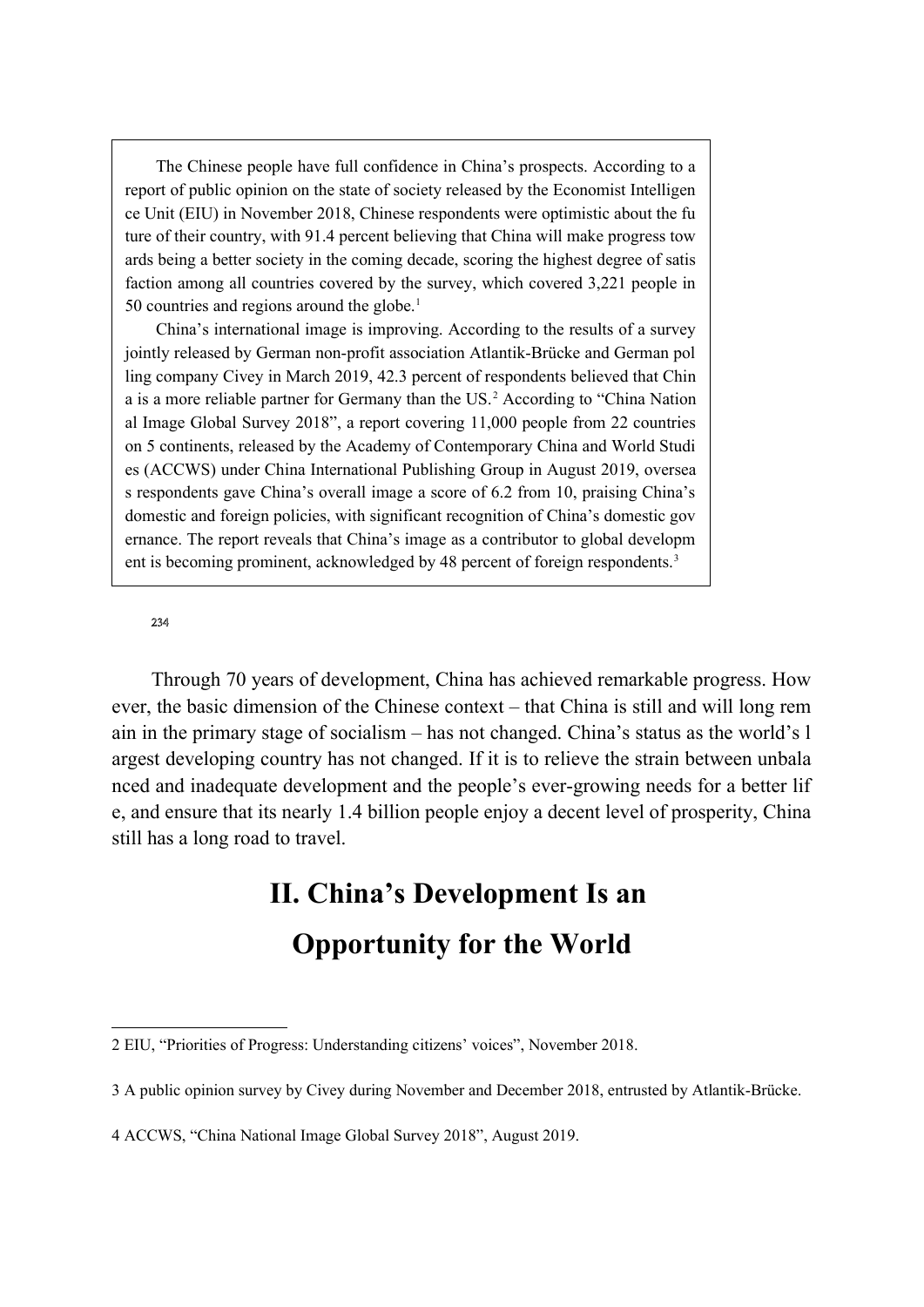With the rapid increase of China's comprehensive national strength and internatio nal influence, some people worry that China will fulfill the outdated expectation that a country will invariably seek hegemony when it grows strong, so they have created wha t they call the "China threat" theory. The causes of this theory include cognitive misun derstanding, deep-rooted prejudice, a psychological imbalance brought about by the pr ospect of falling power, and deliberate distortions by vested interests. To realize nation al prosperity, rejuvenation, and people's happiness is a dream shared by the Chinese wi th peoples of other countries. Rather than a threat or challenge, China's development is an opportunity for the world.

# **1. China is the main stabilizing force and power source of the world econom**

**y**

From 1979 to 2018 China's economy grew rapidly at an average annual rate of 9. 4 percent, and became an important engine of global economic growth. In 2008, the w orld suffered a serious financial crisis and the world economy was hit hard. Through a series of effective measures to deal with the crisis, China's economy recovered rapidly and continued to maintain a medium- and high-speed growth. As a result, China beca me the main stabilizing force and power source of the world economy.

China is the biggest contributor to world economic growth. Since the 18th CPC National Congress in 2012, China has implemented the concepts of innovative, coordi nated, green, open and inclusive development. It has adapted to, steered, and led the n ew normal of economic development, strengthened supply-side structural reform, and maintained a sustainable and healthy economic development with increasing quality a nd efficiency. In the past three years, China's economic aggregate has exceeded RMB 70, 80, and 90 trillion successively, accounting for nearly 16 percent of the world econ omy. From 2013 to 2018, China contributed more than 28 percent of world economic growth on average. Estimates show that without China, the average annual growth rate of the world economy from 2013 to 2016 would have slowed by 0.6 percentage point and the intensity of fluctuation would have increased by 5.2 percent. According to a re port released by the McKinsey Global Institute (MGI), the aggregate index of the worl d's exposure to China's economy gradually rose from 0.4 to 1.2 between 2000 and 20 17, with China accounting for 35 percent of global manufacturing output.[5](#page-13-0)

China's scientific and technological innovations have injected new momentum in to world economic growth. In recent years, investment in the field of science and tech nology in China has been increasing, and major scientific and technological innovatio ns have emerged. In 2018, China's R&D spending accounted for 2.19 percent of GDP. According to the Global Innovation Index (GII) released by the World Intellectual Prope

<span id="page-13-0"></span><sup>5</sup> MGI, "China and the world: Inside the dynamics of a changing relationship", July 2019.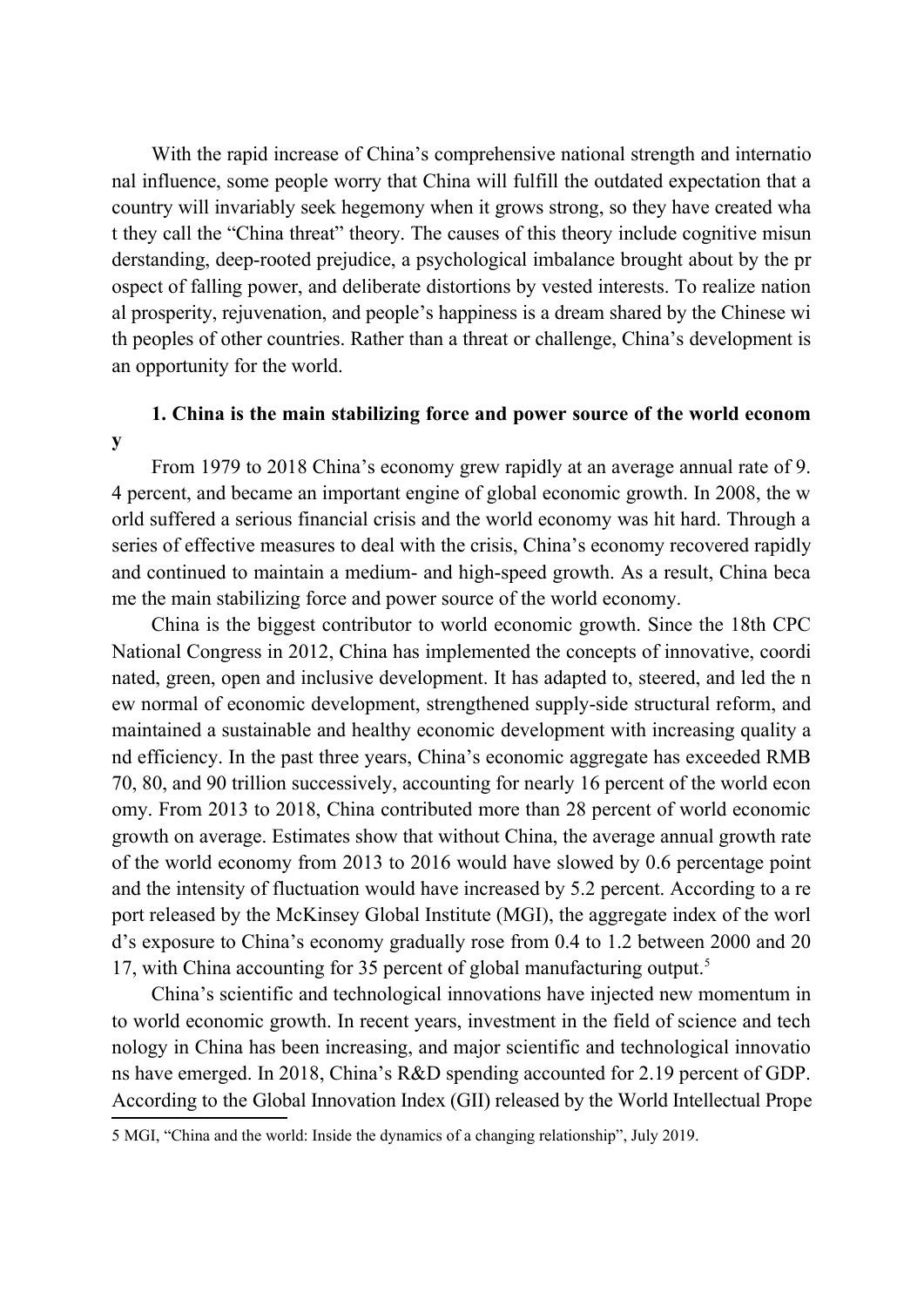rty Organization (WIPO) and other organizations, China continued its rise in 2019, mo ving from 17th in 2018 to 14th (see Box 5); it is the only middle-income economy in t he top 20.<sup>[6](#page-14-0)</sup> In the field of high technology, China is catching up and getting ahead. Qu antum communications, supercomputing, aerospace, artificial intelligence, fifth-gener ation mobile network technology (5G), mobile payment, new energy vehicles, high-sp eed rail, and financial technology are sectors in which China leads the world. China's i nnovations in science and technology have been widely applied, bringing more conve nience to the work and daily life of people of other countries, and injecting new mome ntum into world economic growth.

## **Box 5 International Organizations and Foreign Institutions Make Positive Co mments on China's Scientific and Technological Innovation**

According to the 2019 GII report issued by WIPO and others, the Bloomberg New Economy Forum Survey, and the KPMG Technology Industry Innovation Sur vey, China continues to improve its global ranking in innovation.

First, China's capability in innovation has continuously improved. China's GII has risen for four years in a row, moving to 14th this year and being the only middl e-income economy in the top 20, according to the GII report.

Second, China's science and technology clusters are rising collectively. Eighte en science and technology clusters in China are among the top 100 in the world, an increase of two over last year. This is second only to the United States, which has 2 6 clusters in the top 100. Among them, the Shenzhen-Hong Kong cluster ranks sec ond and the Beijing cluster ranks fourth. The rankings of almost all Chinese cluster s are on the rise compared with last year. According to a Bloomberg survey of glob al business professionals, 39 percent of respondents believe that Beijing will beco me the world's top tech city by 2035, and 26 percent believe that Shanghai will bec ome the world's center of technological innovation in the future.<sup>1</sup>

Third, the quality of innovation in China has further improved. The GII report poin ts out that the focus of current global competition for innovation has shifted from q uantity to quality. China ranks 15th in terms of innovation quality, and has ranked f irst among middle-income economies for the past seven years. It is also the only mi ddle-income economy that has narrowed the gap with high-income economies in te rms of the quality of universities, internationalization of local inventions, and the q uality of scientific publications, measured by the number of citations that locally pr oduced research documents receive abroad. The quality of Chinese universities ran ks third only to the United States and the United Kingdom. China ranks first among the middle-income economies in international patents and the quality of scientific p ublications. Its innovation input-output performance is close to or higher than that

<span id="page-14-0"></span><sup>6</sup> WIPO, Cornell University and INSEAD, "The Global Innovation Index 2019", July 2019.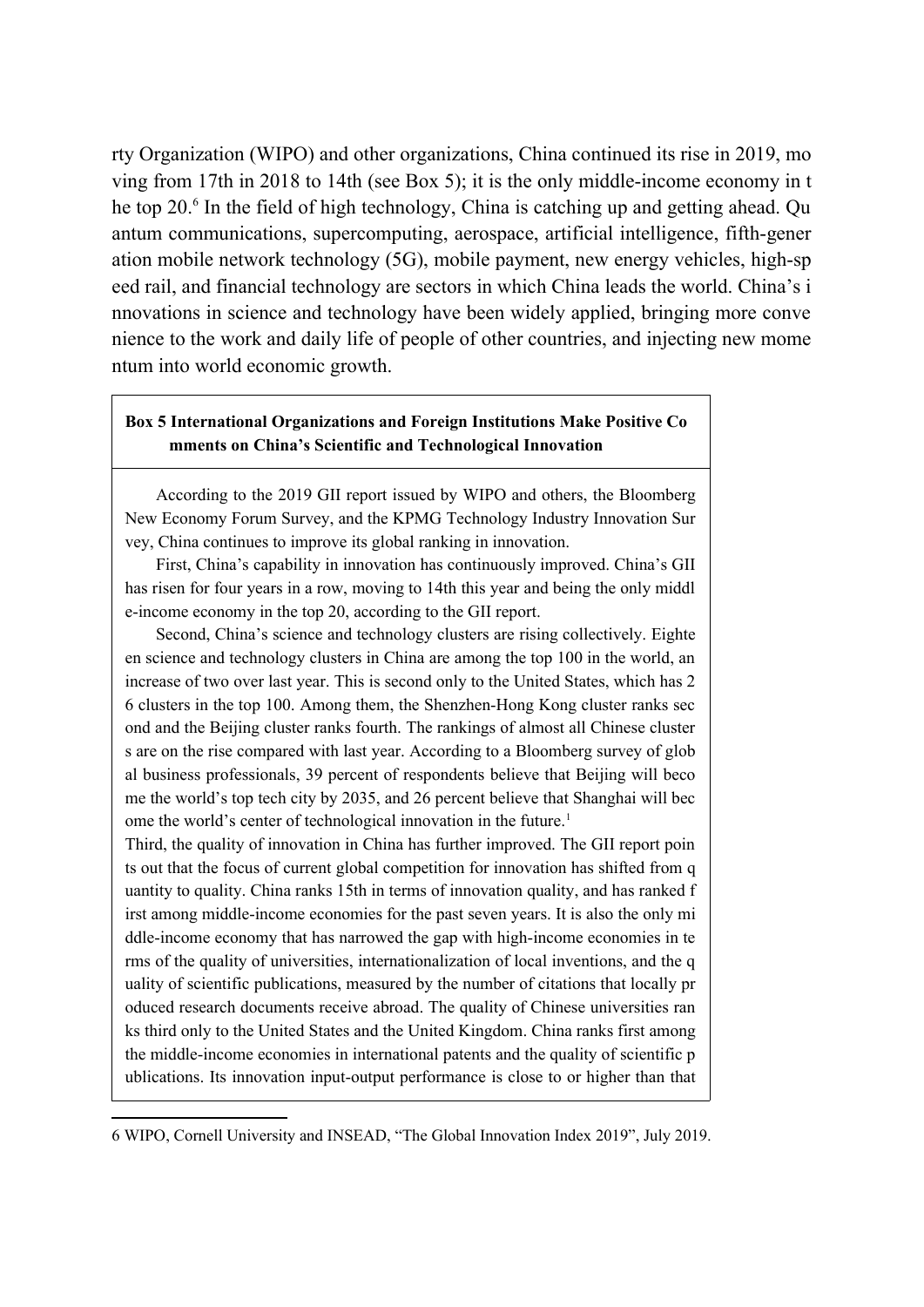of some high-income economies, and it is on a par with Germany, the UK, Finland, Israel and the US in terms of innovation output. China's industrial designs, tradema rk applications, and exports of high-tech and creative products are surging ahead. T he number of patent applications for inventions in China has soared from 10,000 in 1990 to 1.38 million in 2017.

Fourth, China is more optimistic about technological innovation. The United S tates and China have the greatest potential to develop disruptive technology breakt hroughs that will have a global impact, according to surveys by Bloomberg and KP MG. China is more optimistic about technological innovation, arguing that technol ogy promotes the shaping of a better world, which is why China has been able to ca tch up with and surpass Western countries in some areas of technology.<sup>1</sup>

[7](#page-15-0)

[8](#page-15-1)

In the future, China will become more prominent in its role as a stabilizing force and power source. Currently, the world economy lacks momentum for growth, and the solidity of the Chinese economy is becoming more and more important to the world. China's economy is changing from high-speed growth to high-quality development, a nd new industrialization, information technology application, urbanization and agricul tural modernization are gathering speed. The economic structure is undergoing a profo und adjustment, industrial upgrading is continuing, and new economic growth areas ar e constantly emerging. The urbanization rate of permanent residents reached 59.6 perc ent in 2018 and will increase steadily. The number of permanent urban residents will c ontinue to increase. This will bring a wide range of needs in various areas, such as infr astructure, real estate, new retail, medical treatment and public health, education, cultu re and entertainment, and provide an important engine for economic development. Ne w industries and business forms are emerging. In 2018, the added value of high-tech manufacturing increased by 11.7 percent over the previous year. Corresponding figure s for strategic emerging industries and equipment manufacturing were 8.9 percent and 8.1 percent. New energy vehicles, intelligent televisions, lithium-ion batteries and inte grated circuits increased by 66.2, 17.7, 12.9 and 11.2 percent, respectively. The growt h rate of the information service industry is as high as 30.7 percent, and the growth rat e of mobile games, online shopping, ride-sharing platforms, travel platforms, big data cloud computing and other sub-industries is 30 to 50 percent. Each sub-industry has gi

<span id="page-15-0"></span><sup>7</sup> Bloomberg News Economy Forum Survey, July 2019.

<span id="page-15-1"></span><sup>8</sup> KPMG, "The changing landscape of disruptive technologies: Global technology innovation hubs", Marc h 2017.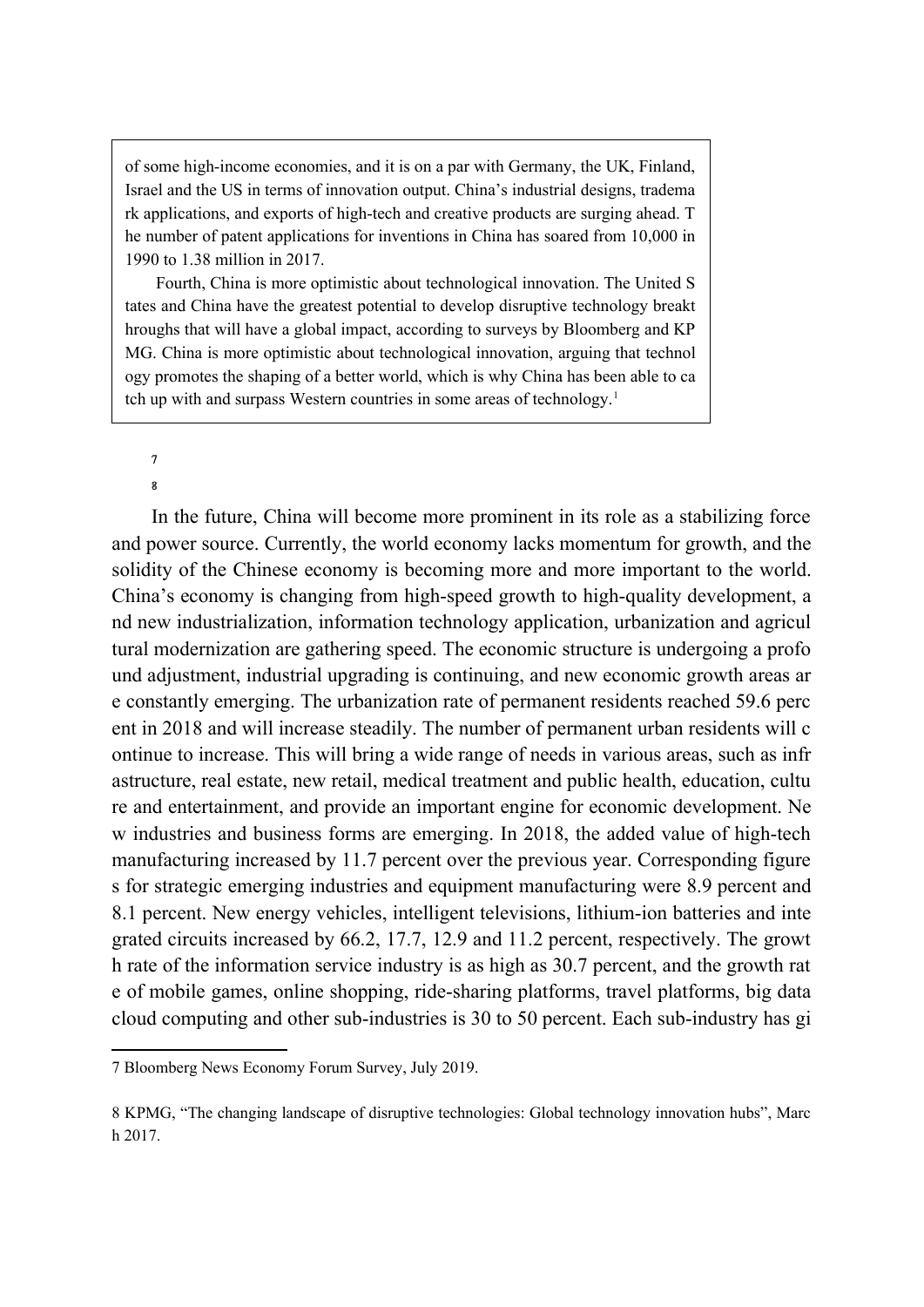ven birth to a number of "unicorn" enterprises. According to an MGI report, by 2040, the integration between China and the rest of the world is expected to drive economic value of US\$22 trillion to US\$37 trillion, equivalent to 15 to 26 percent of global GD P. Strengthened cooperation between China and other countries will create enormous economic value.<sup>[9](#page-16-0)</sup>

China's economy and the world economy have undergone structural changes and are deeply integrated. China, which has a more stable economy, higher quality of gro wth, and promising growth prospects, contributes to the development of the world eco nomy in the long run (see Box 6). It is both unrealistic and harmful to regard China's e conomic development as a "threat" or "challenge" and try to squeeze China out of the global industrial chain, supply chain and value chain so as to "detach" China from the world economy.

## **Box 6 International Institutions Are Optimistic About China's Economic Prospects**

On July 4, 2019, Moody's, an international credit rating agency, confirmed Ch ina's sovereign credit rating as A1, with a stable economic outlook. The company b elieves that the focus of China's economic policy has shifted to improving the quali ty of growth, and that China has curbed the rise in overall economic leverage and maintained financial stability. China's huge foreign exchange reserves and the gov ernment's strategic management of the economy have helped to develop measures aimed at curbing financial risks. While the World Bank's "Global Economic Prosp ects" in June 2019 lowered its global economic growth forecast for 2019 and 2020, it maintained its forecast for China's economic growth this year, arguing that China has the ability to cope with external challenges and "headwinds".<sup>1</sup>

#### [10](#page-16-1)

## **2. All-round opening up creates more opportunities for all countries to share the benefits of China's development**

China pursues a mutually beneficial strategy of opening up and strives to open up wider. A safe and stable political environment, large consumer groups with escalating

<span id="page-16-0"></span><sup>9</sup> MGI, "China and the world: Inside the dynamics of a changing relationship", July 2019.

<span id="page-16-1"></span><sup>10</sup> World Bank, "Global Economic Prospects: Heightened Tensions, Subdued Investment", June 2019.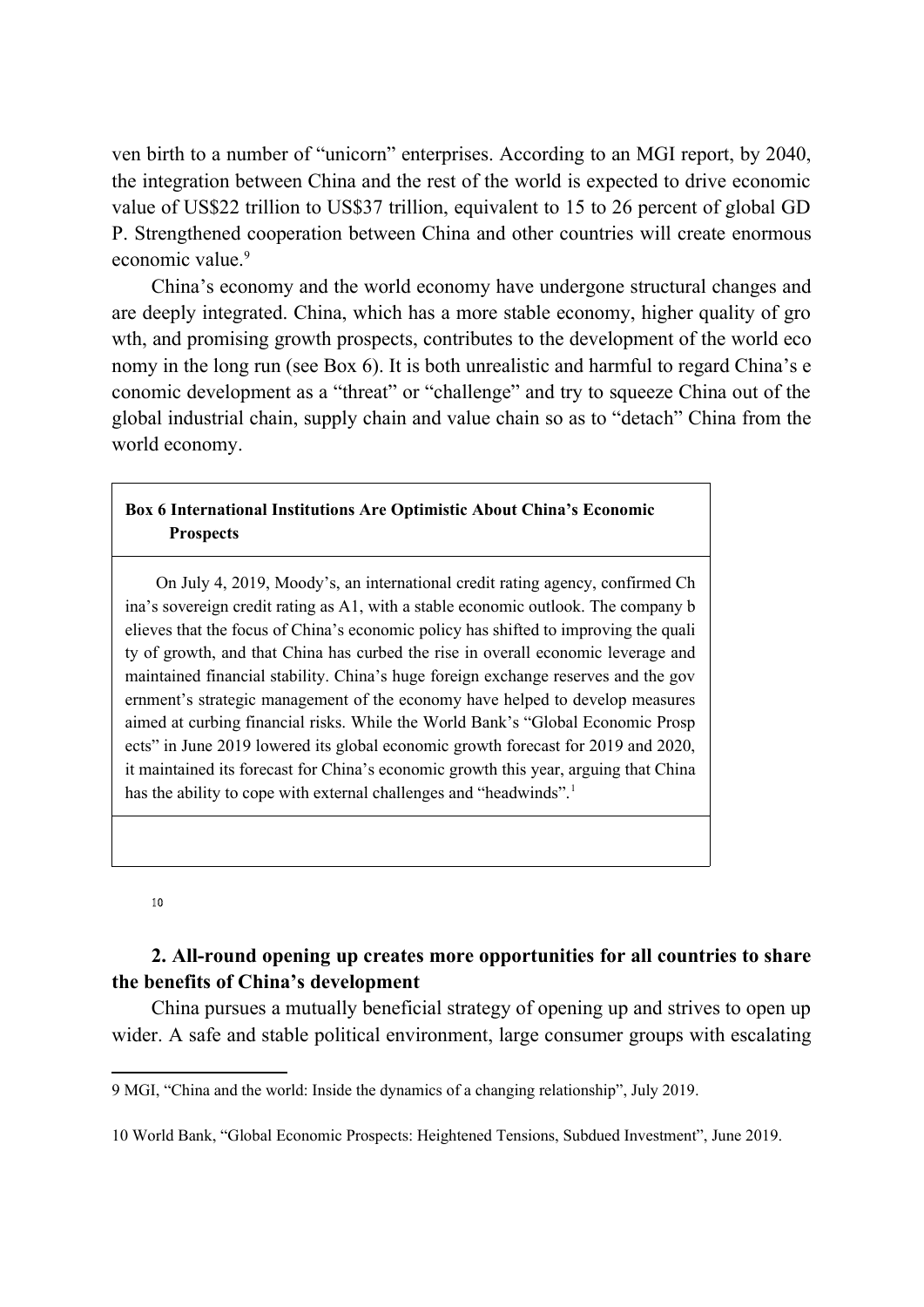needs, hard-working and well-qualified workers, sound and complete infrastructure, a nd an international and convenient business environment of fair competition under the rule of law, all provide countries with a broader market, more capital, richer products, and more opportunities for cooperation. China has always been an important promoter of global openness and a dynamic market for all countries to expand business opportu nities.

China has the most promising consumer market in the world. It is not only "the world's factory", but also a global market. With a population of nearly 1.4 billion and a middle-income group of 400 million, China has the largest market in the world. The sustained and healthy development of China's economy has created extensive deman d in many fields and provided an important engine for economic development. China has huge space and potential for consumption, which is clearly moving up market and making a growing contribution to the economy. The consumption growth rate has sur passed that of fixed asset investment, and its gradient effect is prominent (see Box 7). According to an MGI report, China is the world's largest market in many categories, i ncluding automobiles, alcohol and mobile phones, accounting for about 30 percent of global consumption.[11](#page-17-0) Its huge consumer demand provides an enormous market for co untries all over the world. In the coming 15 years, China's imports of goods and servic es are expected to exceed US\$30 trillion and US\$10 trillion.

## **Box 7 Consumption Is Clearly Moving Up Market**

Before reform and opening up started in 1978, urban and rural residents in Chi na focused their spending on food and clothing. In 1978, the urban and rural Engel coefficients were as high as 57.5 percent and 67.7 percent. Since 1978, the level of consumption in China has greatly improved, and the cultural life of its people has b ecome richer. In 2010, the urban and rural Engel coefficients fell to 31.9 percent an d 37.9 percent. Since the 18th CPC National Congress in 2012, living standards ha ve further improved and great strides have been made towards a moderately prospe rous society in all respects. In 2018, the urban and rural Engel coefficients dropped to 27.7 percent and 30.1 percent. The following is a list of number of objects owne d per 100 households:

- 33 cars, 95.3 percent up from 2013,
- 59.2 motorcycles, 49.9 percent up,
- 249.1 mobile phones, 22.6 percent up,
- 109.3 air conditioners, 55.3 percent up,
- 56.4 range hoods, 32.7 percent up; and

<span id="page-17-0"></span><sup>11</sup> MGI, "China and the world: Inside the dynamics of a changing relationship", July 2019.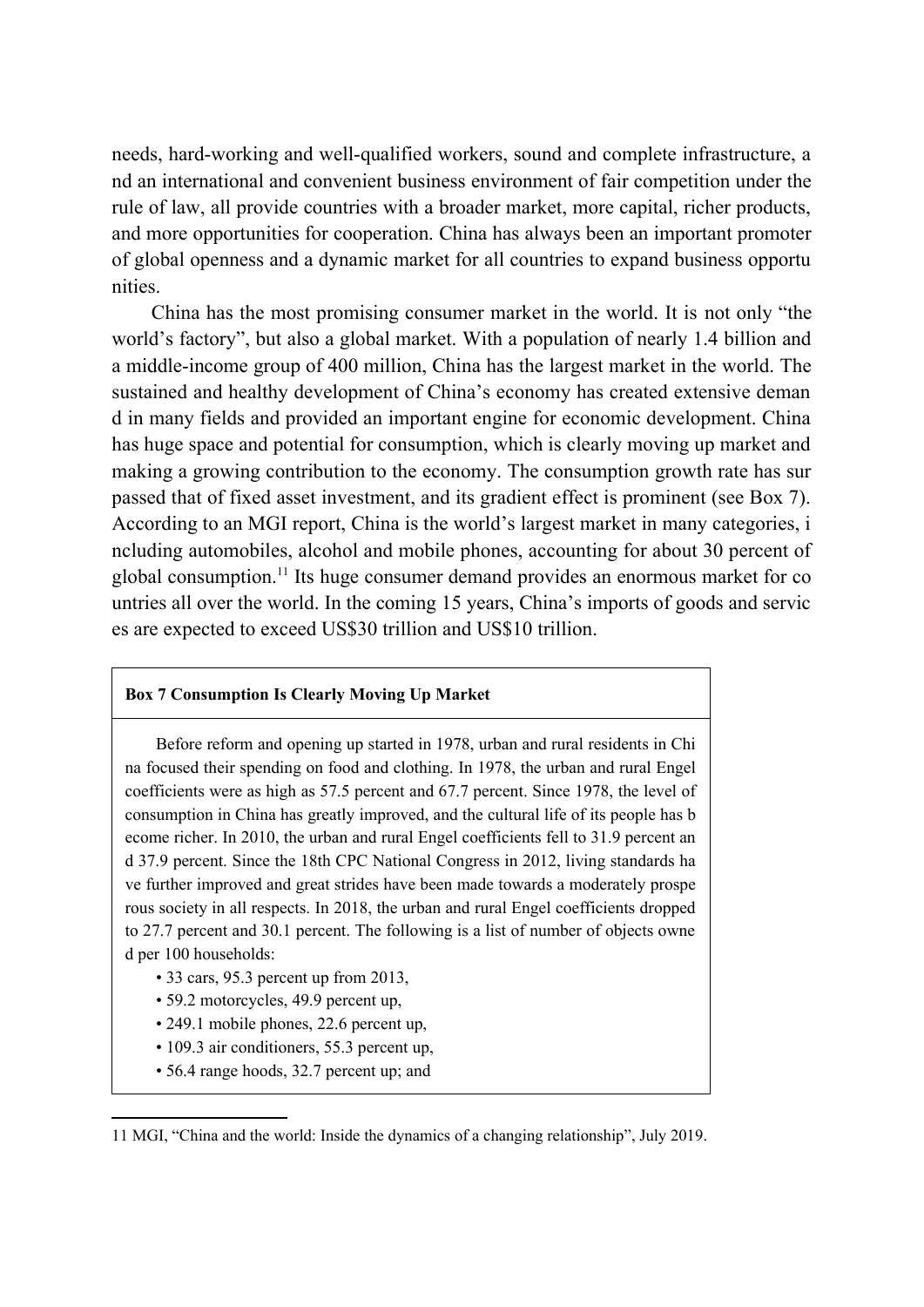• 85 water heaters, 32.4 percent up.

China is the most attractive investment destination. It has a workforce of almost 9 00 million, and more than 700 million are employed. It has a talent bank of 170 millio n people who have received higher education or vocational education, and generates more than 8 million college graduates each year.

China continues to optimize its business environment, giving foreign manufactur ers and investors a broader space and a better business environment (see Box 8). Chin a has implemented a wide range of trade and investment liberalization and facilitation policies, formulated the Foreign Investment Law, and implemented the system of preestablishment national treatment plus a negative list across the board. It continues to re lax market access, and has made great efforts to establish pilots for opening wider to t he world.

China has stepped up the protection of intellectual property rights. It has improve d the relevant systems, mechanisms, laws and regulations, and enhanced the innovatio n protection system in line with international economic and trade rules, so as to provid e more powerful and effective protection for the investors and IPR holders.

According to the "World Investment Report 2019" of the United Nations Confere nce on Trade and Development (UNCTAD), global FDI continued its slide in 2018, d own by 13 percent from the previous year, but China achieved counter-trend growth a nd continued as the world's second largest recipient of FDI.<sup>[12](#page-18-0)</sup> In the first half of 2019, foreign investment in actual use in China was RMB478.33 billion, an increase of 7.2 p ercent over the same period last year; foreign investment in high-tech manufacturing a nd services grew especially fast.

### **Box 8 The Business Environment Continues to Improve**

In the context of rising deglobalization and trade protectionism, China has firm ly promoted reform and opening up. It launched a series of major opening-up meas ures in 2018, further improving the business environment.

First, the overall tariff rate has been reduced to 7.5 percent, involving 1,585 ta x items, with an average reduction of about 26 percent. Of these, the tax rate on aut omobiles has been reduced from 25 to 15 percent, and the tax rate on auto parts has been reduced to 6 percent.

<span id="page-18-0"></span><sup>12</sup> UNCTAD, "World Investment Report 2019", June 2019.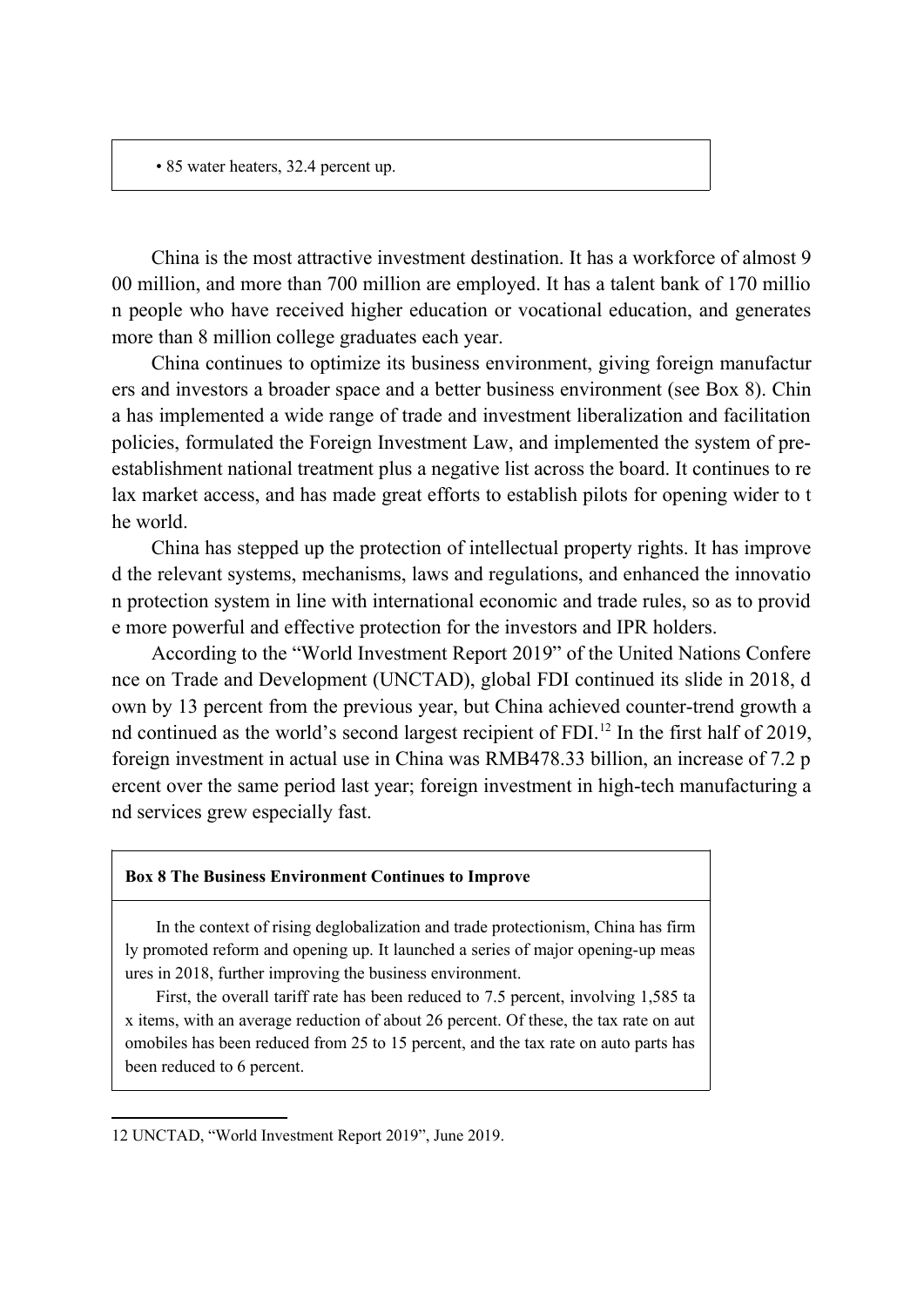Second, China continues to relax market access and encourages competition. We will significantly ease market access for banking, securities and insurance indu stries, remove foreign ownership limits by 2020, and significantly expand the scop e of business. We will give national treatment to foreign investors in industries suc h as business credit reporting, credit rating, bank card clearing, and non-bank paym ents. We will steadily promote the two-way opening of the capital market. Marked progress has been made in market access and business expansion for foreign-funde d financial institutions, and foreign ownership limits on aircraft and shipbuilding in dustries have been lifted. Over the past three years, China has shortened the negativ e list for foreign investment three times, and the restrictive measures against foreig n investment have been cut by 57 percent.

Third, we will speed up the development of pilot free trade zones and open up new prospects for reform and opening up at a higher level. We will explore the buil ding of a free trade port in Hainan. We will set up a new area in the China (Shangh ai) Pilot Free Trade Zone to encourage and support Shanghai's innovative effort in promoting investment and trade liberalization and facilitation.

Fourth, we will improve the business environment. According to a World Ban k report, China ranks 46th out of 190 economies in the world in terms of business e nvironment, up by 32 places from the previous year. In ease for starting a business, obtaining electricity, registering assets, and execution of contracts, China ranks 28t h, 14th, 27th and 6th, respectively.<sup>1</sup>

## [13](#page-19-0)

China's further "going global" benefits more countries. Chinese enterprises activ ely participate in international competition and cooperation, carry out deeper and wide r global trade and investment activities, and contribute to the economic growth of host countries and the expansion of local employment. A survey of Chinese investment in Africa by the School of Oriental and African Studies (SOAS) of the University of Lon don shows that more than 90 percent of employees at construction sites and factories r un by Chinese enterprises in Ethiopia are local residents. Chinese companies have cre ated a large number of jobs in Africa.<sup>[14](#page-19-1)</sup> It is estimated that China's foreign trade in goo ds will reach US\$25 trillion in the next five years. With the country opening ever wide r to the world, more and more Chinese enterprises will invest abroad, and more Chines e will study, work and travel abroad. China has actively promoted the "going global" of scientific and technological innovation to the advantage of both China and the rest

<span id="page-19-0"></span><sup>13</sup> World Bank, "Doing Business 2019", November 2018.

<span id="page-19-1"></span><sup>14</sup> SOAS, "Industrial Development, Construction and Employment in Africa", July 2019.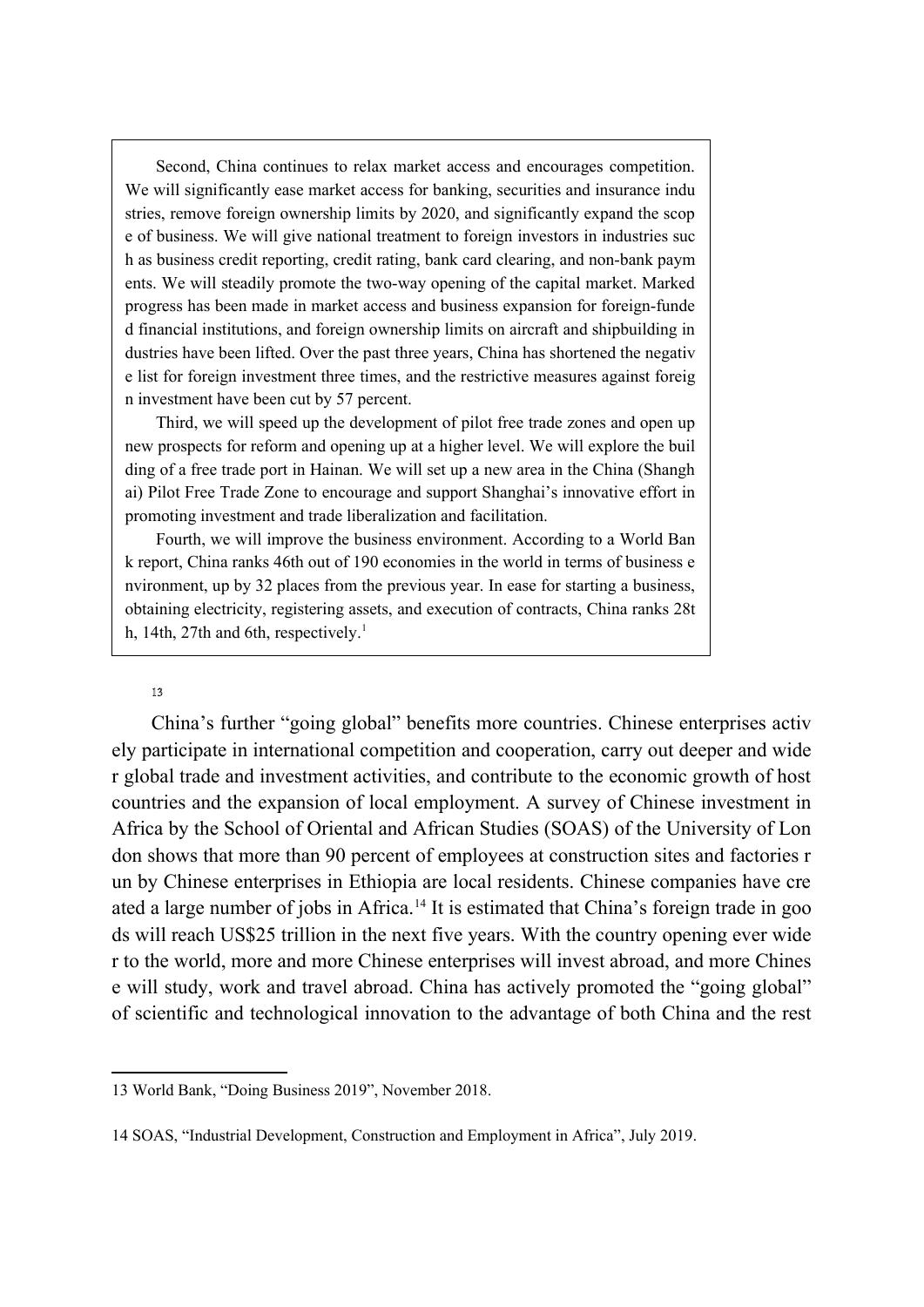of the world, and more people can enjoy the convenience and benefits brought about b y science and technology (see Box 9).

## **Box 9 China's Innovations in Science and Technology Benefit the World**

Hybrid rice guarantees global food security. In the early 1990s, the Food and Agriculture Organization (FAO) of the United Nations listed China's hybrid rice te chnology as one of the prime strategies to solve the food crisis in developing count ries. Through the South-South Cooperation program under the FAO framework, C hina has made hybrid rice cultivation technologies available to 28 countries and reg ions around the world. By the end of 2018, more than 40 countries had planted ove r 7 million hectares of hybrid rice, providing an average annual yield increase of m ore than 20 percent over local rice. This increase could feed about 30 million peopl  $e^2$ 

Artemisinin contributes to the fight against malaria. Artemisinin is an anti-mal arial drug discovered by Chinese scientists in the 1970s. Artemisinin-based combin ation therapy is considered by the World Health Organization (WHO) to be the bes t available treatment for malaria. Over the past 20 years, it has been widely used in malaria-endemic areas around the world. The WHO recognizes that the treatment h as saved millions of lives worldwide and cured more than 100 million patients ever  $v$  year.<sup>3</sup>

#### [15](#page-20-0)[16](#page-20-1)

China's high-speed rail promotes world connectivity. Since the Belt and Road Initiative was proposed, China's high-speed rail has entered foreign markets at a gr owing pace. It has reached dozens of countries in Asia, Europe, Africa, and the Am ericas, and its overseas market share is growing steadily. It has promoted local eco nomic development and employment.

China's communications technology bridges the global "digital gap". Chinese telecommunications enterprises actively "go global" and strive to promote global d igitization, so as to benefit more people around the world. By 2018, Huawei was su pporting more than 1,500 networks in more than 170 countries and regions, providi ng smooth communication to more than 3 billion people around the world.<sup>1</sup> It had p rovided communication solutions to remote mountain areas in dozens of countries, including Ghana, Nigeria, Kenya and Algeria, serving a rural population of 40 milli

<span id="page-20-0"></span><sup>15</sup> Statistics from the Department of Agriculture and Rural Affairs of Hunan Province.

<span id="page-20-1"></span><sup>16</sup> Xinhua News Agency, "Tu Youyou's team resolves artemisinin resistance in malaria treatment", June 2 019.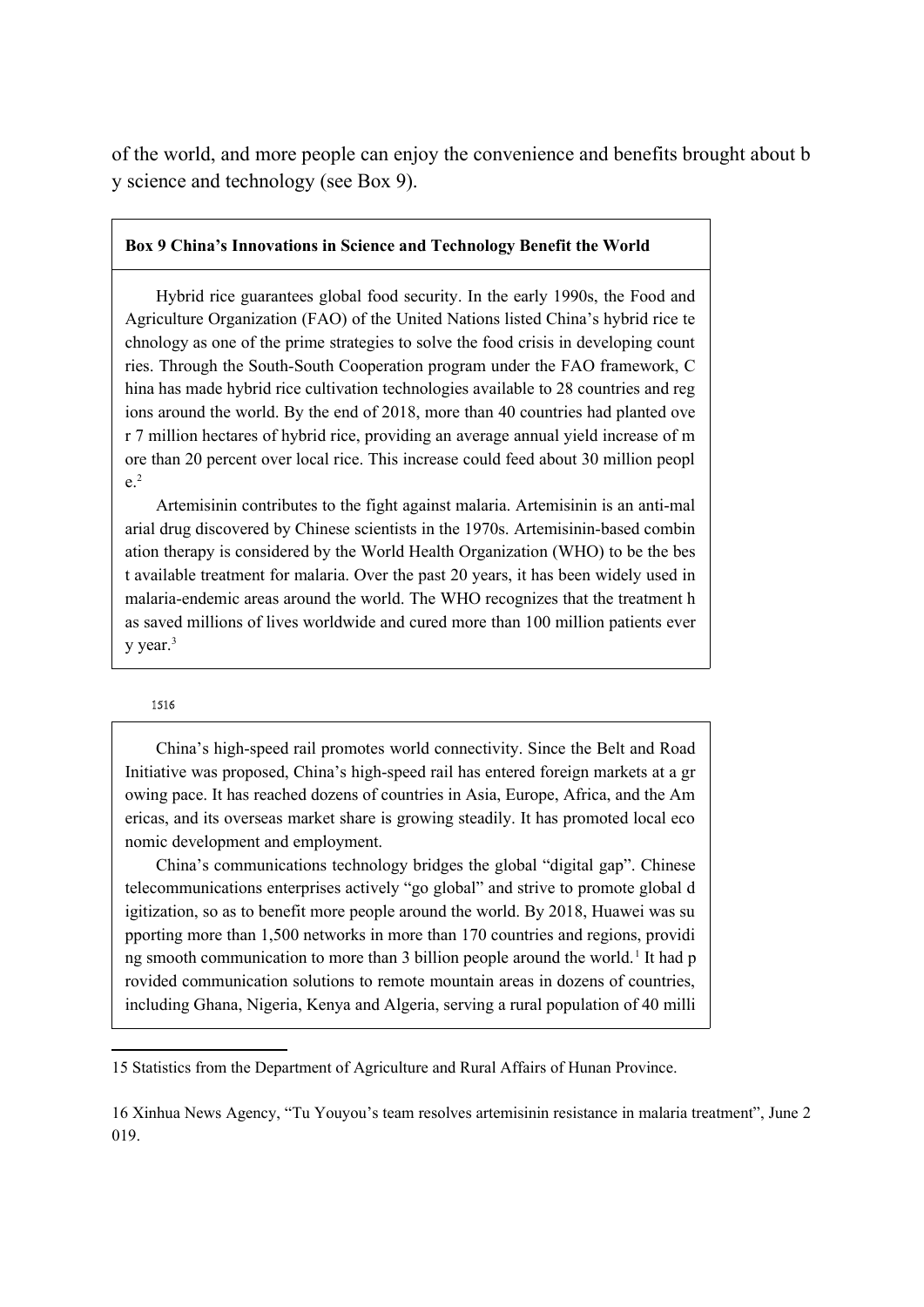on. As of June 2019, Huawei had secured 50 5G commercial contracts worldwide a nd delivered more than 150,000 base stations.<sup>2</sup>

## [17](#page-21-0)[18](#page-21-1)

Opening up should be mutually beneficial rather than a zero-sum game. Only mutual benefit can endure. China is committed to further expanding imports, relaxin g market access, improving the business environment, and strengthening the protect ion of intellectual property rights. Other countries should also open wider to the wor ld and take corresponding measures to improve their business environment. Only by moving towards each other can we create a development environment that is open, i nclusive, balanced and beneficial to all, make the "cake" of development bigger, an d form a mutually beneficial community of shared interests.

## **3. China is providing more public goods to the international community**

The Chinese have always believed that "You yourself desire rank and standing; t hen help others to get rank and standing". We care for the people of the world and stri ve for the greater good while pursuing our own development. China has benefited fro m the international community for its development, and it has never forgotten to provi de it with more and better public goods in return.

We will build a high-quality Belt and Road together with our partners. The Belt and Road Initiative is based on the principles of extensive consultation, joint contribu tion and shared benefits, and is guided by the Silk Road spirit characterized by peace, cooperation, openness, inclusiveness, mutual learning and mutual benefit. With a foc us on policy coordination, connectivity of infrastructure, unimpeded trade, financial i ntegration and closer people-to-people ties, it has transformed from ideas into action, from vision into reality, from a conceptual initiative into a globally popular public pr oduct (see Box 10). In November 2016, the United Nations adopted a resolution welc oming economic cooperation initiatives such as the Belt and Road Initiative. In Marc h 2017, the United Nations Security Council called on all countries in its resolution to promote the initiative and the building of a global community of shared future. The B elt and Road Initiative originated in China, but the opportunities and achievements be long to the whole world. According to a World Bank research report, the initiative wi ll help 7.6 million people out of extreme poverty and 32 million out of moderate pove

<span id="page-21-0"></span><sup>17</sup> Huawei, "2018 Sustainability Report", July 2019.

<span id="page-21-1"></span><sup>18</sup> Huawei website: https://www.huawei.com/cn/press-events/news/2019/6/huawei-ryan-ding-industries-pl us-5g.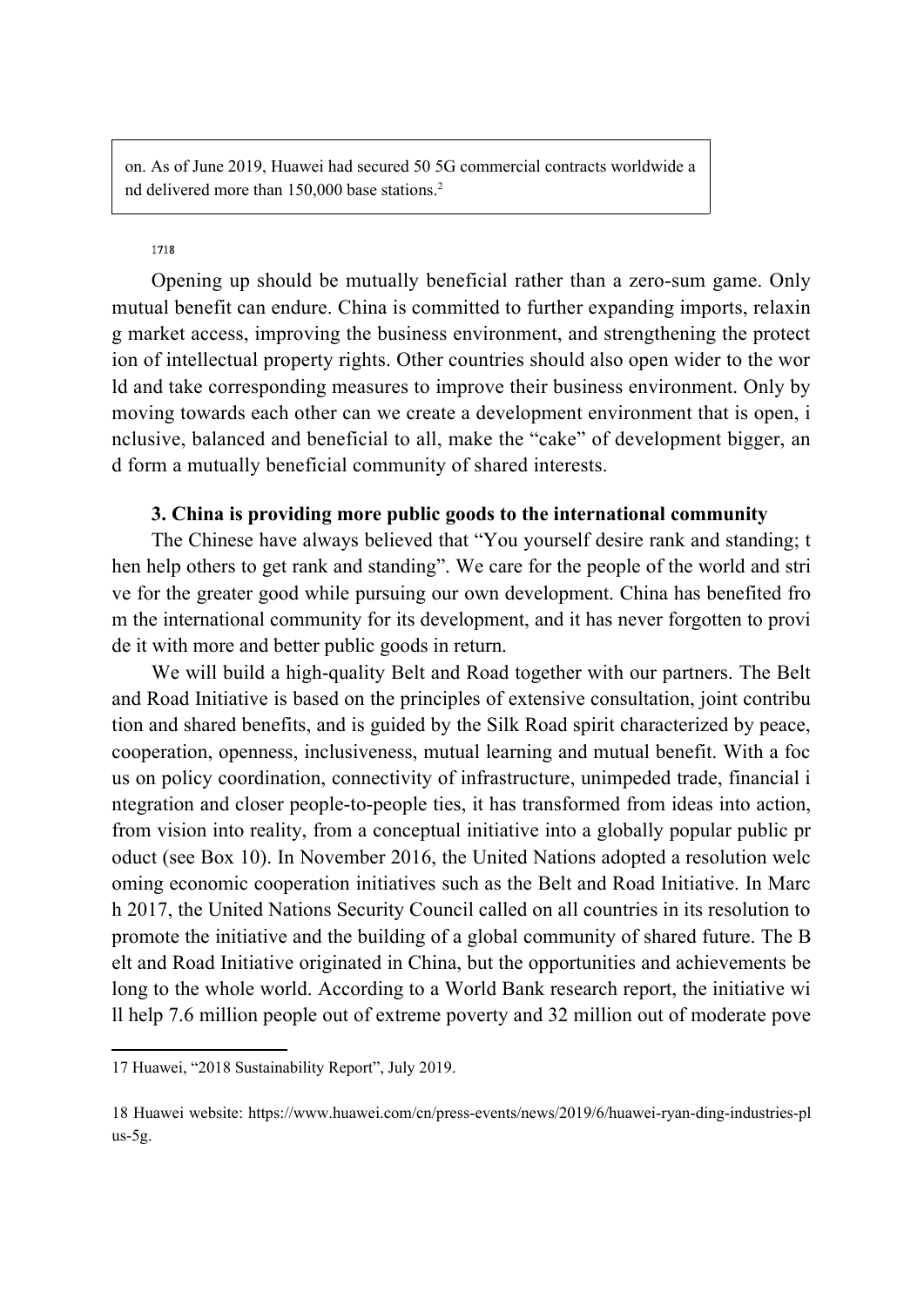rty. It will increase trade in participating countries by 2.8 to 9.7 percent, global trade by 1.7 to 6.2 percent and global income by 0.7 to 2.9 percent.<sup>[19](#page-22-0)</sup> The initiative is a veri table road to resource sharing, shared prosperity and common development.

## **Box 10 Fruitful Results Have Been Achieved Since the Belt and Road Initiativ e Was Put Forward**

The first is in policy coordination. Since the initiative was put forward, it has r eceived positive responses from more than 160 countries, regions, and international organizations. By the end of August 2019, the Chinese government had signed 195 Belt and Road cooperation documents with 136 countries and 30 international orga nizations.

The second is in infrastructure connectivity. Great progress has been made in t he construction of key interregional and intercontinental railway networks such as t he China-Laos Railway, China-Thailand Railway, Hungary-Serbia Railway and Ja karta-Bandung High-Speed Railway. By the end of June 2019, a total of 16,760 Ch ina-Europe freight trains had carried almost 1.5 million TEUs of goods, reaching 1 6 countries and 53 cities abroad.

The third is in unimpeded trade. China has set up 18 pilot free trade zones. Sin ce the First Belt and Road Forum for International Cooperation in 2017, China and other countries along the routes have signed more than 100 customs inspection and quarantine cooperation documents and established more than 40 customs inspectio n and quarantine cooperation mechanisms. From 2013 to 2018, the imports and exp orts of goods between China and other Belt and Road countries totaled nearly US \$6.5 trillion.

The fourth is in financial integration. The open, pluralistic and market-oriented investment and financing system has continuously improved. By the end of the first quarter of 2019, the People's Bank of China, the International Finance Corporation of the World Bank Group, the European Bank for Reconstruction and Developmen t, and the African Development Bank had jointly financed nearly 200 projects cove ring more than 70 countries and regions. By the end of 2018, Chinese enterprises h ad invested more than US\$90 billion in Belt and Road countries, and the turnover o f contracted projects had exceeded US\$400 billion.

The fifth is in closer people-to-people ties. As of July 2019, of the 136 countri es that had signed Belt and Road Initiative cooperation documents with China, Chi na had concluded mutual visa exemption agreements with 113 countries covering d ifferent types of passports, and visa facilitation agreements or arrangements with 2 5 countries. Since the Belt and Road Initiative was launched in 2013, China has co ncluded mutual visa exemption agreements with 71 participating countries and visa

<span id="page-22-0"></span><sup>19</sup> World Bank, "Belt and Road Economics: Opportunities and Risks of Transport Corridors", June 2019.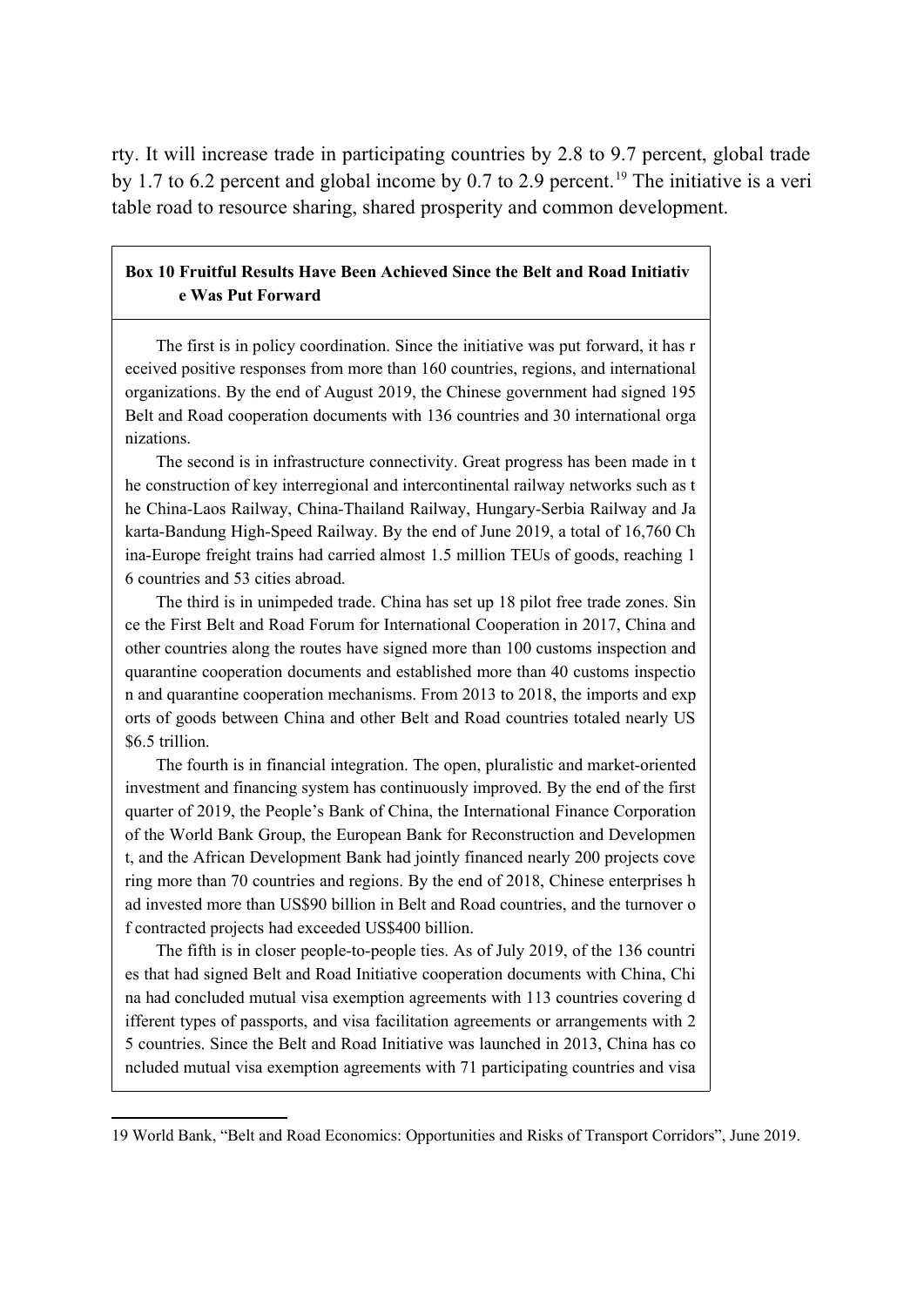facilitation agreements or arrangements with 11. Since the First Belt and Road Foru m for International Cooperation, China has provided RMB2 billion in emergency fo od assistance to developing countries along the routes, and has launched 100 "happy home" projects, 100 poverty alleviation projects, and 100 healthcare and rehabilitati on projects. In 2017, 38,700 people from countries along the routes studied in Chin a on scholarships from the Chinese government. In 2018, China hosted 500 young s cientists from other Belt and Road countries to conduct research exchanges.

China is building platforms for multilateral dialogue and cooperation. We firmly support multilateralism and advocate that international affairs should be discussed and handled by all countries. China has set up platforms for multilateral dialogue and coop eration in political, economic, security, cultural and other fields. To promote multilate ral cooperation, we have established a number of global and regional multilateral platf orms including:

Belt and Road Forum for International Cooperation, China International Import Expo, Hongqiao International Economic Forum, Forum on China-Africa Cooperation, China-Arab States Cooperation Forum, China-CELAC Forum, Boao Forum for Asia, China-ASEAN Expo, China-Arab States Expo, China-Africa Economic and Trade Expo, Conference on Dialogue of Asian Civilizations, and World Internet Conference.

China has hosted the CICA Summit in Shanghai, APEC Leaders' Informal Meeti ng in Beijing, G20 Hangzhou Summit, BRICS Summit in Xiamen, and SCO Qingdao Summit, marking a series of pioneering, leading and institutional achievements. We h ave initiated the establishment of international financial cooperation institutions such a s the Asian Infrastructure Investment Bank and the New Development Bank, making a growing contribution to the inclusive development of the world. The China-initiated S CO has played an important role in safeguarding regional and world peace and stabilit y.

China actively participates in international and regional affairs. As a permanent member of the UN Security Council, China strives to contribute wisdom and strength t o the settlement of major international and regional flashpoints. China has worked to p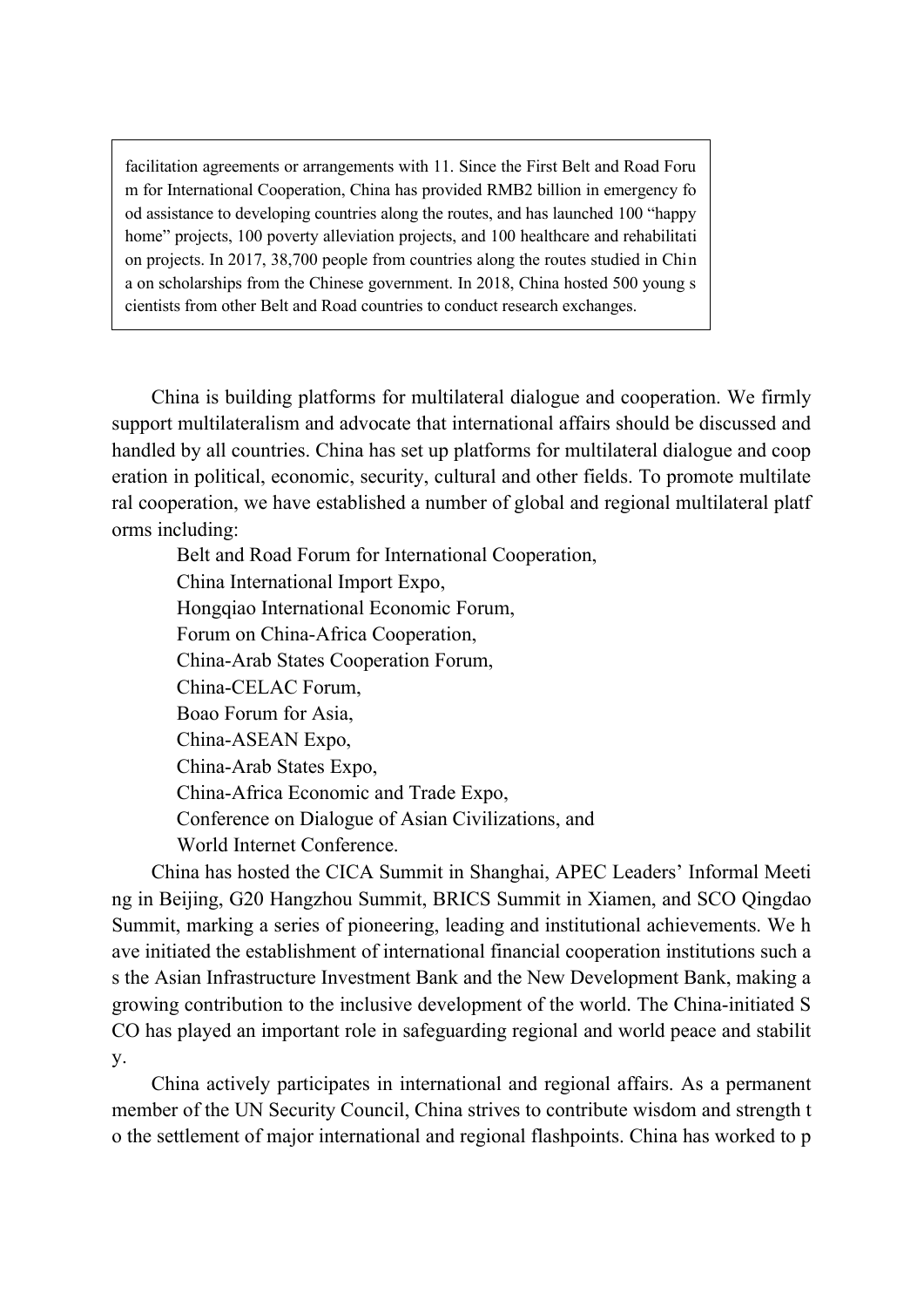romote the political settlement of the Korean Peninsula, Iran nuclear, Syria, and Afgha nistan issues, and is committed to promoting dialogue and consultation and seeking so lutions acceptable to all parties concerned. We have actively participated in the climat e governance process of the United Nations and other multilateral platforms, and firml y supported and promoted the implementation of the Paris Agreement. We have prom oted and implemented the United Nations Global Counter-Terrorism Strategy and the Security Council counter-terrorism resolutions, and actively participated in internation al counter-terrorism actions. We have strengthened international exchanges and coope ration in energy, food and network security, and in the polar regions, outer space and t he oceans.

China has actively provided aid to countries in need. As a developing country itse lf, China identifies with other developing countries in terms of the poverty and sufferi ng they are experiencing and provides them with assistance within its capacity. China upholds the greater good and pursues shared interests, adheres to the principles of mutu al respect, equality, keeping promises, mutual benefit, and offering the utmost assistan ce within its capacity. It provides financial, technical, personnel and intellectual assist ance to developing countries without any political strings attached, so as to help recipi ent countries strengthen their capacity for independent development, and to make a gr eater contribution to promoting their economic and social development and people's wellbeing and achieving the United Nations 2030 Agenda for Sustainable Developme nt.

## **4. China's development provides experience and reference for other developi ng countries**

It is not easy for a country to find a development path suited to its own national c onditions. In the recent past, many developing countries have worked hard in the hope of making themselves prosperous and strong, but few have really found the right path and achieved good development. Some countries blindly copied or were forced to ado pt the Western model, but they did not achieve economic development or political stab ility. Instead they fell into social unrest, economic crisis, governance paralysis, and ev en endless civil war.

Over decades of arduous exploration, China has always taken its own road and fo rmed its own development path. China's success has boosted the confidence of other d eveloping countries in their ability to achieve prosperity, expanded their routes toward s modernization, and provided experience and reference to countries that want to spee d up their development and maintain their independence, enabling them to choose a pa th in line with their own national conditions.

Copying or imitating other countries offers no way forward. The greatest inspirati on from China's development is: What kind of path a country takes should be based o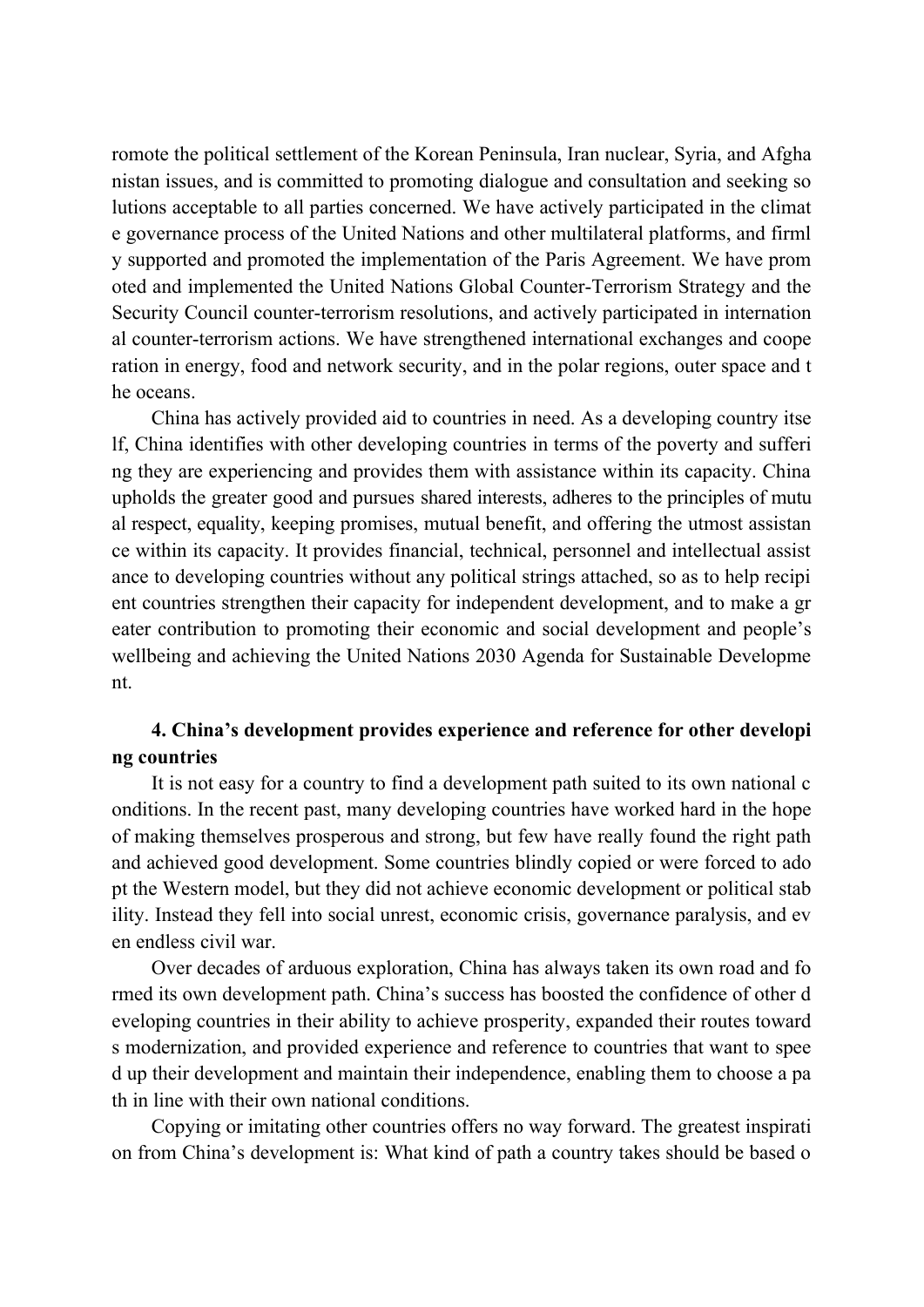n the experience of other countries, but more importantly on its own reality, and shoul d be decided by its own people in accordance with its own history, cultural traditions, an d level of economic and social development. There is no such thing as one single path or model that is universally applicable. Countries can learn from each other. But mode rnization is not equal to Westernization, and cannot be mechanically carried out or ach ieved through the same model. Whether the path of a country is the right one depends on whether this path can solve the historic and practical problems facing the country, whether it can improve people's wellbeing, and whether it can win the recognition and support of the people.

It is the right of every sovereign state to choose its own development path. No co untry can impose its own model on others, let alone forcibly subvert the governments and political systems of other countries. China respects the different paths chosen by o ther countries. It does not "import" foreign models, nor "export" the Chinese model, a nd will never require other countries to replicate its practices. By furthering its own ex perience, China will continue to explore the laws of modernization, governance and h uman society, strengthen exchanges with other countries in state governance, and shar e experience to jointly realize good governance.

## **5. China will never seek hegemony**

It is true that in the past, countries that grew strong have sought hegemony, but th is is not a historical law. The conclusion is bound to be absurd and distorted if one jud ges China against the experience of some Western powers and applies their logic to C hina. China's pursuit of peaceful development is not diplomatic rhetoric, or an act of e xpediency, or a strategic ambiguity. Rather, it showcases China's confidence in thoug ht and readiness for practice, and represents China's unswerving strategic choice and s olemn commitment. China will never pursue hegemony or expansion, nor will it seek t o create spheres of influence, no matter how international situation changes, how Chin a develops itself.

China takes the road of peaceful development, which comes from the profound h eritage of Chinese civilization. Chinese civilization originated from inland and farmin g; it is a moderate and defensive civilization. With a history dating back more than 5,0 00 years, Chinese culture contains the cosmological view of the unity of man and natu re, the international view of harmony between all countries, the social view of harmon y in diversity, and the moral view of kindness and benevolence. Since ancient times, C hina has advocated that "the strong should not oppress the weak, and the rich should n ot abuse the poor", and "do not do to others what you do not want others to do to you", knowing that "a warlike state, however big it may be, will eventually perish". The Ch inese nation does not have the gene to invade others and dominate the world. From the mid-19th century, China was abused by the Western powers and left with indelible me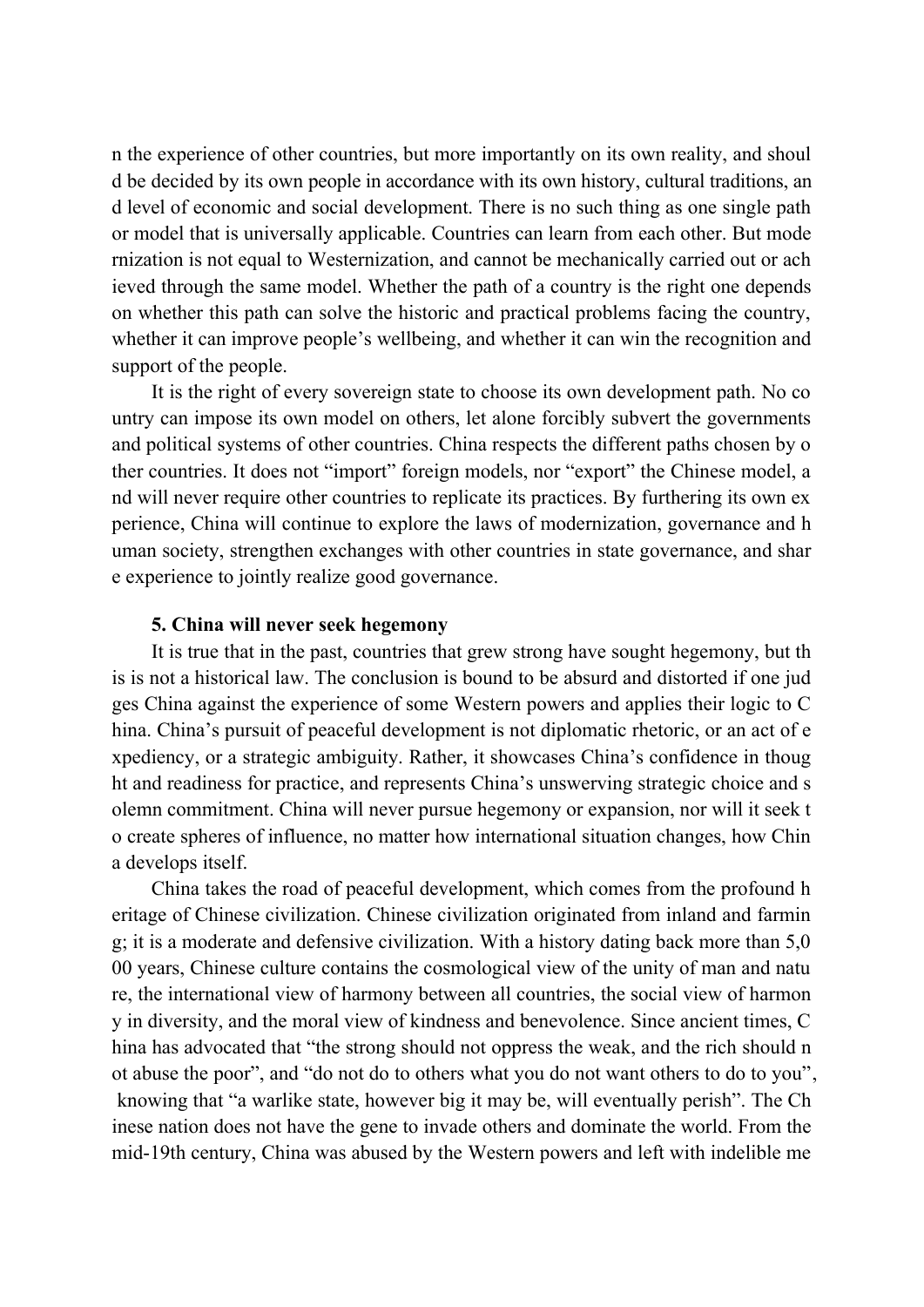mories of the suffering brought about by war and instability. It will never impose the s uffering it has endured on other nations.

China's peaceful development comes from its understanding of the conditions for achieving development goals. Development is China's top priority. Over the past 70 y ears, China has benefited from a peaceful and stable external environment, and in the f uture it also needs such an external environment. The key to China's success lies in co ncentrating on running its own affairs well and realizing the mutual promotion of peac e and development. Expansion and hegemony go against China's interests and the will of the people. It has always been China's unswerving national will to strive for a peac eful international environment favorable to its own development, and to better safegua rd world peace and promote common development through its own.

China's peaceful development comes from a profound understanding of the gener al trend of world development. Today, countries are becoming a close-knit community of shared interests and future, and peace, development, cooperation, and mutual benefi t are the trends of the times. Any country, big or small, strong or weak, can achieve su stainable development only if it participates in international cooperation on the basis o f equality and mutual benefit. In contrast, pursuing hegemony and militarism will only consume national strength and lead to decline. In human history, the struggle for hege mony of the major powers has resulted in frequent wars, loss of life, setbacks for hum anity, and even the retrogression of human civilization. The lessons have been painful and profound. Peace, development and stability, rather than war, poverty and chaos, ar e the true aspirations of the people of all countries. China's path of peaceful developm ent is in line with the trend of history and the general trend of the world.

China has the right to development, and its people have the right to pursue a bette r life. As a country that suffered abuse and humiliation in the past, China aims to win dignity, security and a better life for its people through its own development. China na turally develops and becomes stronger, but does not want to threaten, challenge or repl ace any other country in the process, nor will it seek hegemony. China's future is in its own hands. It is the Chinese people who decide their own destiny. No one can deprive the Chinese people of their right to pursue a better life. No one can stop China from m oving forward.

China is firmly committed to peaceful development and hopes that all countries i n the world will do likewise. Only when countries take peaceful development paths ca n we develop and live peacefully together. China will never develop itself at the expen se of others, nor will it give up its legitimate rights and interests. No foreign country s hould expect China to trade its core interests or to accept anything that is damaging to China's own sovereignty, security and development interests.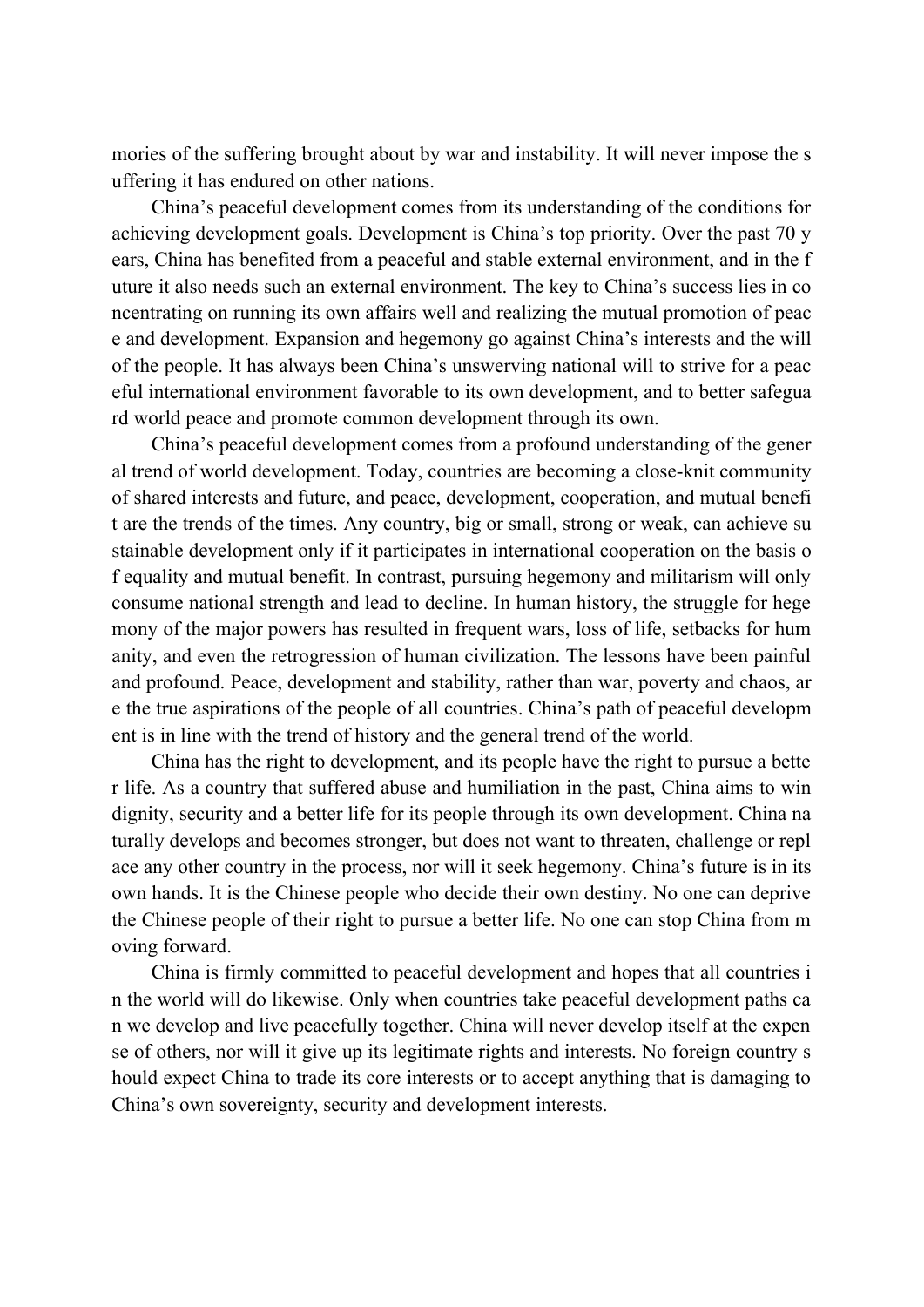## **III. A Prosperous and Beautiful World Is the Common Aspiration of All Peoples**

Peace and development remain the underlying themes of our times. However, the world is facing many new problems and challenges. Unilateralism, protectionism, heg emonism, and power politics are some of the major factors affecting world peace and stability. It is a common aspiration of the peoples of all countries to build an open, incl usive, clean, and beautiful world that enjoys lasting peace, universal security, and com mon prosperity, and where everyone lives in peace and plenty.

## **1. The world is undergoing the greatest changes in a century**

Humanity has made remarkable progress over the past century despite many bloo dy wars and the Cold War. The 21st century has witnessed growing economic globaliz ation and a rapidly changing international political and economic landscape. Deep-sea ted problems in global development have become increasingly prominent. The interna tional structures of power have been moving towards balance. The international order and global governance system have experienced further changes. All this shows that t he world is in an era of major development, transformation and adjustment, and is und ergoing the greatest changes in a century.

Change brings opportunities. One of the most notable changes is that the rise of C hina and other emerging market and developing countries is fundamentally altering th e international structures of power. International politics and the economic system hav e been dominated by Western powers since the First Industrial Revolution. In more re cent decades, emerging market and developing countries have realized rapid growth b y seizing the historic opportunities presented by economic globalization. According to the latest data released by the IMF, the share of emerging market and developing econ omies in global output, measured by purchasing power parity, first surpassed that of a dvanced economies in 2008, and rose to 59% in 2018 (see Figure 2).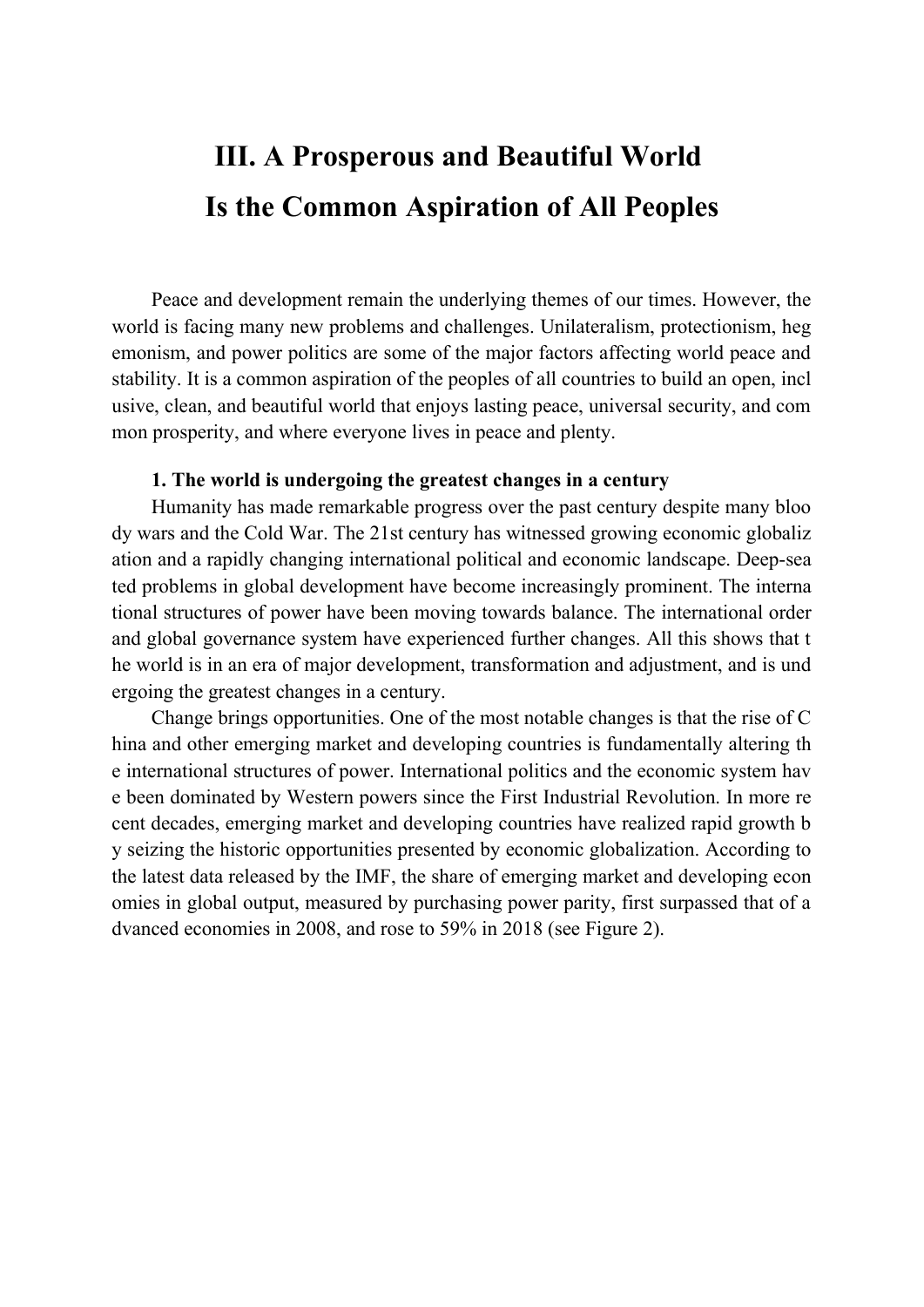

**Figure 2 Percentage Share of Advanced Economies and Emerging Market and Developing Economies in the World Economy<sup>1</sup>**

[20](#page-28-0)

The world is moving rapidly towards multipolarity, diverse modern development models, and collaboration in global governance. It is now impossible for one single cou ntry or bloc of countries to exercise dominance in world affairs. Stability, peace and de velopment have become the common aspirations of the international community. Scien ce and technology is a leading force driving major changes. Advances in the new techn ological revolution and industrial transformation, and the widespread use of new-gener ation information technology, have generated new tools, industries, and forms of busin ess, moving our productivity to a higher level.

Change brings risks and challenges. The profoundly evolving international landsc ape involves complex and intertwined changes, and the interaction of old and new fact ors, forces, and problems. It also means greatly reshaping the relations between major countries, the international order, regional security, the trends of thought, and the glob al governance system. Factors of instability and uncertainty are increasing. Deficits in governance, trust, peace and development are growing. The world is facing the danger of a relapse into fragmentation and even confrontation.

<span id="page-28-0"></span><sup>20</sup> IMF, "World Economic Outlook", April 2019.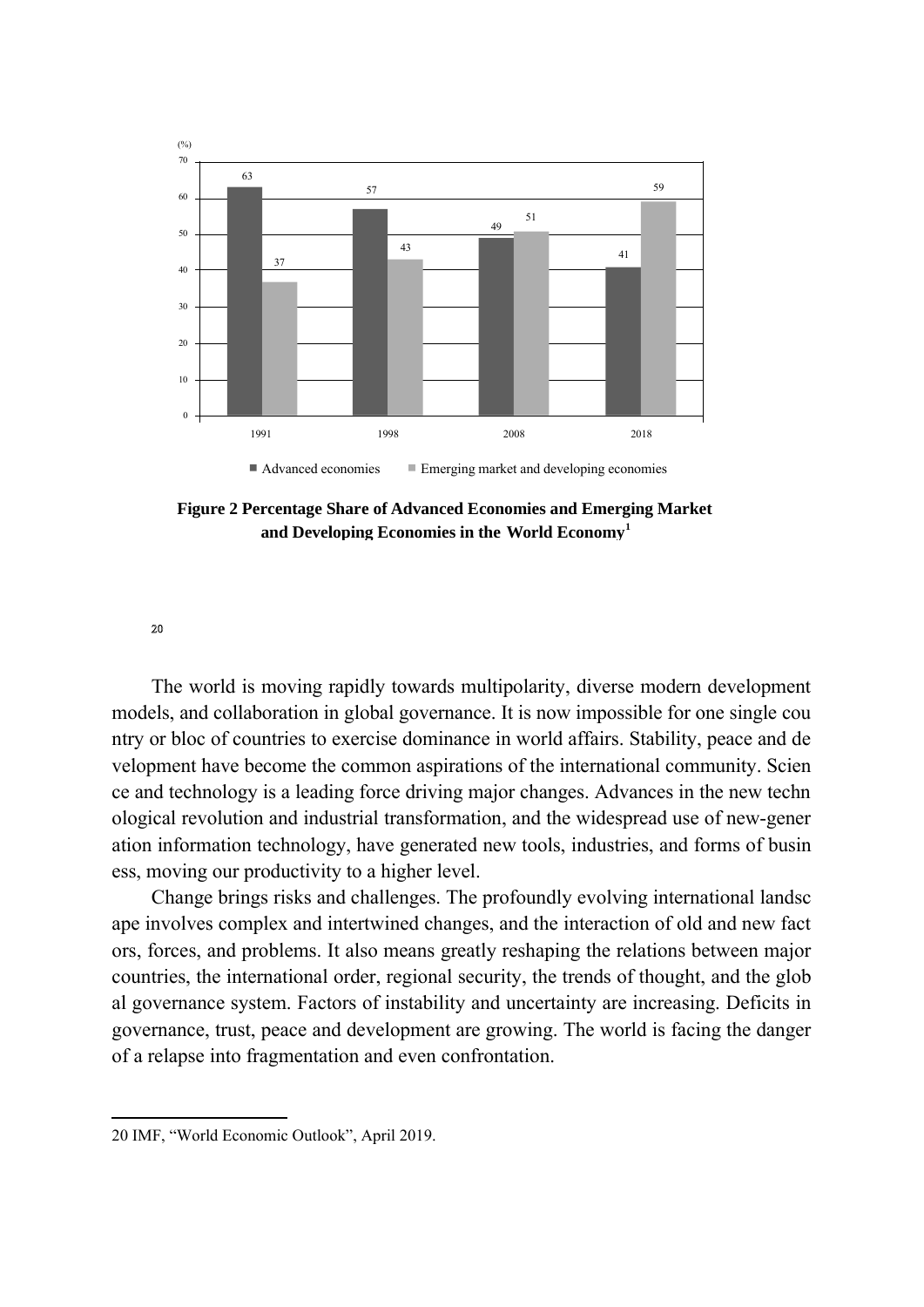The world economy is slowing down for lack of impetus, and the gap between th e rich and poor is widening as a consequence of capital's excessive pursuit of profit. T rade protectionism is on the rise. Global public and private debt is rising steeply. Som e emerging economies have encountered major financial turbulence. The world econo my is facing mounting downward pressure (see Box 11).

## **Box 11 The Slowing World Economy Faces Major Risks**

Global economic growth is sluggish. In April the IMF projected a decline in gr owth in 2019 for 70 percent of the global economy. In July the IMF forecast a gro wth of 3.2 percent for the global economy in 2019, 1.9 percent for advanced econo mies, and 4.1 percent for emerging market and developing economies. Growth in t he United States is expected to be 2.6 percent in 2019, moderating to 1.9 percent in 2020. Growth in 2019 is projected at 1.3 percent for the euro area and 0.9 percent f or Japan. Growth in the BRICS countries in 2019 is forecast at 6.2 percent for Chin a, 7 percent for India, 1.2 percent for Russia, 0.8 percent for Brazil, and 0.7 for Sou th Africa.<sup>1</sup>

### [21](#page-29-0)

Growth in global trade and investment is lower than forecast. The WTO expect s the volume of world merchandise trade to grow by merely 2.6 percent in  $2019$ ,<sup>1</sup> th e lowest rate since the 2008 global financial crisis. Business confidence has weake ned. Lower investment in emerging market and developing economies has hampere d their efforts to catch up with the advanced economies.

Risks around debt are increasing. According to statistics from the Institute of I nternational Finance (IIF), global debt in 2018 reached US\$243.2 trillion, 317 perc ent of global GDP. The slowdown in major economies has dimmed the demand for bulk commodities and debt vulnerabilities have increased sharply.<sup>2</sup>

#### [22](#page-29-1)[23](#page-29-2)

The world is facing grave and complex security challenges. As strategic competit ion becomes more acute, the regional security situation remains tense. Global and regi onal security faces the combined effect of traditional and nontraditional threats, such a

<span id="page-29-0"></span><sup>21</sup> IMF, "World Economic Outlook", July 2019.

<span id="page-29-1"></span><sup>22</sup> WTO, "Trade Statistics and Outlook", April 2019.

<span id="page-29-2"></span><sup>23</sup> IIF, "Global Debt Monitor", April 2019.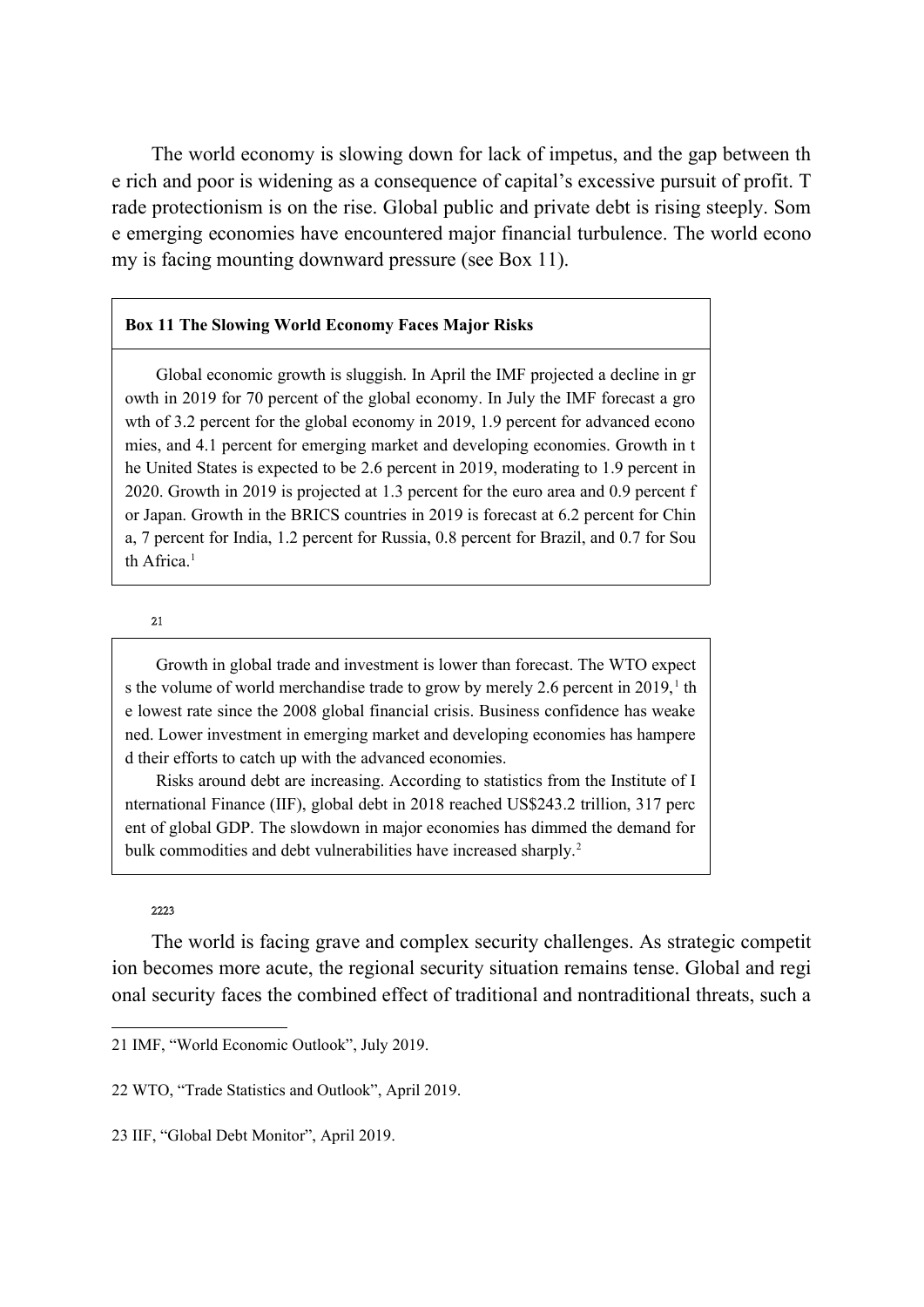s the proliferation of weapons of mass destruction, terrorism, cyberattacks, climate cha nge, biohazards, organized crime, and major communicable diseases. The Cold War m entality of encirclement, constraint, confrontation and threat is resurfacing. Hegemoni sm and power politics are surging. The law of the jungle and zero-sum games have fo und new soil in which to breed. These challenges are grievously undermining the post-World War II international order. Some Western countries are facing serious difficulti es in governance, populism is widespread, and attacks on globalization are intensifyin g. With a looming arms race, international arms control and disarmament have suffere d setbacks. Damage to global strategic balance and stability and the escalation of some regional issues and conflicts have increased the chances of war. The breathtaking deve lopment of information technology and artificial intelligence creates ethical problems and poses visible threats to human lifestyles and even existence.

These profound changes have brought humanity to a crossroads. Hope and conf idence are key to resolving difficulties and challenges. The global trend towards pea ce and development will remain unchanged despite growing uncertainties and instab ilities. The global trend towards multipolarity will remain unchanged despite tremen dous changes in the international landscape. The trend towards economic globalizati on will remain unchanged despite setbacks to free trade and multilateralism. Reform of the international system will not change its course despite the increasing intensity and complexity of the contest over the international order. Through making the best use of the historic opportunities presented by the transformation and working togeth er to cope with crises and challenges, humanity can achieve further progress in the c entury to come.

## **2. Building a global community of shared future**

What is happening to the world? What should humanity do? Confronted with unp recedented global change and governance and development challenges, humanity urge ntly needs to establish new approaches to development, build a fairer and more equita ble international system and order, and open up brighter prospects for the future. Chin a's proposal to build a global community of shared future aims to solve the practical is sues facing the world today and realize the peaceful and sustainable development of h umanity. The proposal pursues the goal of universal harmony and the principles of coo peration and mutual benefit, while opposing the law of the jungle, power politics and hegemonism. It looks beyond zero-sum games to the idea of blazing a new path of dev elopment based on win-win cooperation, joint contribution and shared benefits, offerin g a new option to the international community.

Building a global community of shared future is a well-rounded, systematic prop osal. Politically, it advocates mutual respect and consultation on an equal footing, op poses the Cold War mentality and power politics, and embraces a new approach to sta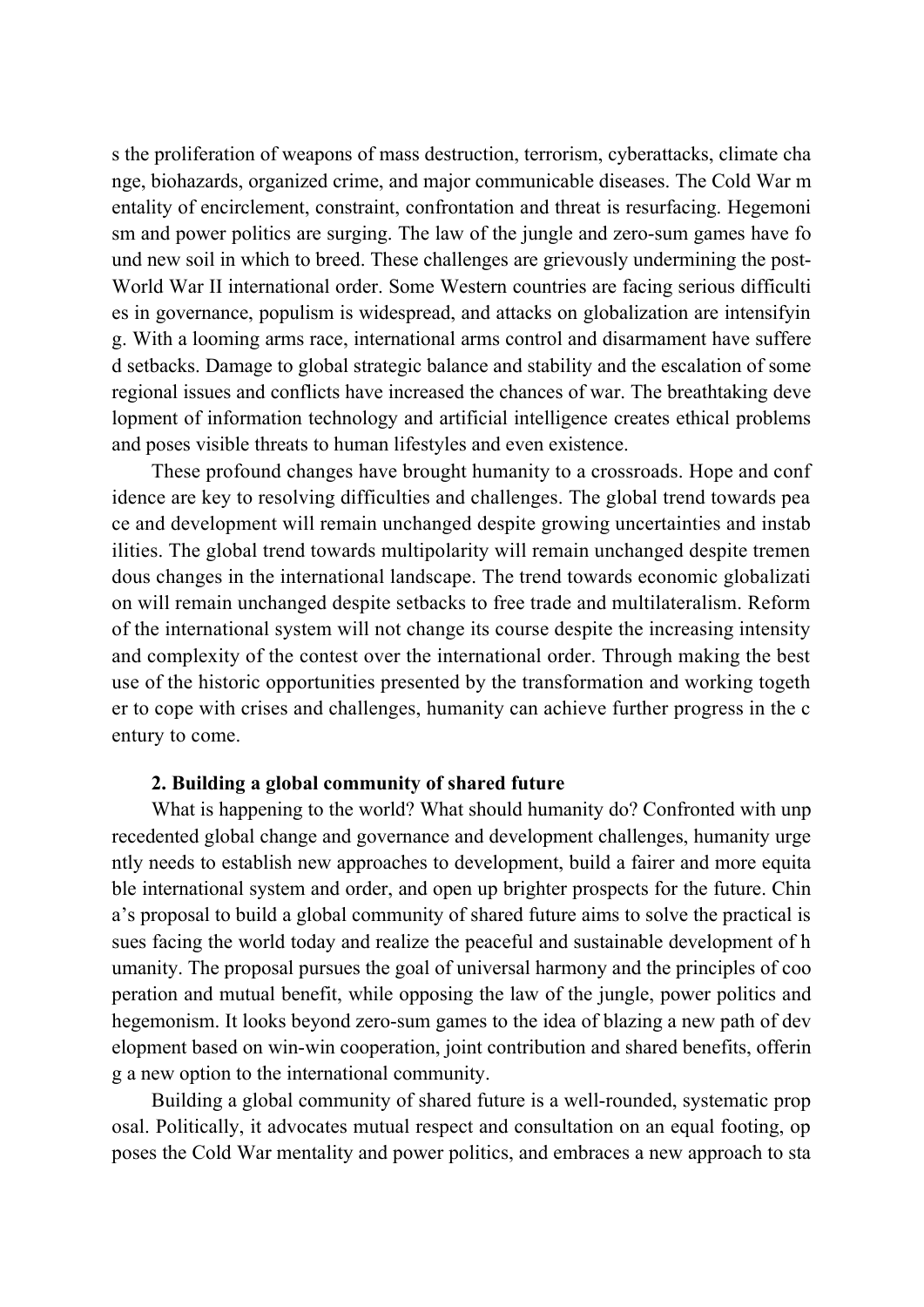te-to-state relations, one that features dialogue rather than confrontation and seeks par tnerships rather than alliances.

In terms of security, the proposal calls for settling disputes through dialogue and res olving differences through consultation, coordinating responses to traditional and nontra ditional threats, and opposing terrorism in all its forms. In the economic sphere, the prop osal calls for a spirit of partnership in liberalizing and facilitating trade and investment, a nd making economic globalization more open, inclusive, balanced and beneficial to all.

The proposal respects cultural diversity and approaches cross-cultural communicati on by replacing estrangement with exchange, clashes with mutual learning, and a sens e of superiority with coexistence. The proposal emphasizes eco-friendliness, cooperati on in tackling climate change, and the protection of our planet, the home for all human ity.

The idea of building a global community of shared future draws from the essence of traditional Chinese culture and the achievements of human society, and reflects the interdependence among all countries and the close interconnection of all humanity. Th e idea demonstrates the values shared by Chinese and other cultures and by all humani ty, and the greatest common ground for building a better world. Building a community of shared future does not mean conformity to the same values by all countries or the i mplementation of unilateral proposals pushed by one country or a small minority of co untries, nor does it mean the establishment of a single unitary actor around the globe, or the replacement of one system or culture by another. Rather, it calls for countries w ith different social systems, ideologies, histories, cultures, and levels of development t o align their goals and interests, enjoy equal rights, and share all responsibilities in int ernational activities for the progress of humanity as a whole.

The path to a global community of shared future is arduous and tortuous. Howev er, it is the trend of history and the goal of human civilization to replace backwardness with progress, misfortune with happiness, and barbarity with civility. All countries sho uld reach consensus that transcends ethnicity, beliefs, culture, and location, and work t ogether to build a community of shared future and actualize the aspiration of all peopl es for a better life.

## **3. Building a new model of international relations**

Peace and cooperation benefit all while conflict and confrontation benefit none. Harmony among all countries brings universal peace while confrontation causes chaos History shows that the pursuit of hegemony, alliance and confrontation and the abuse of power in international relations will induce chaos or even war.

In addition to development issues, the world is beset by serious crises of trust and threats to the international rules and order. Some long-standing international norms an d ethics that have been widely recognized and observed are now abandoned and betra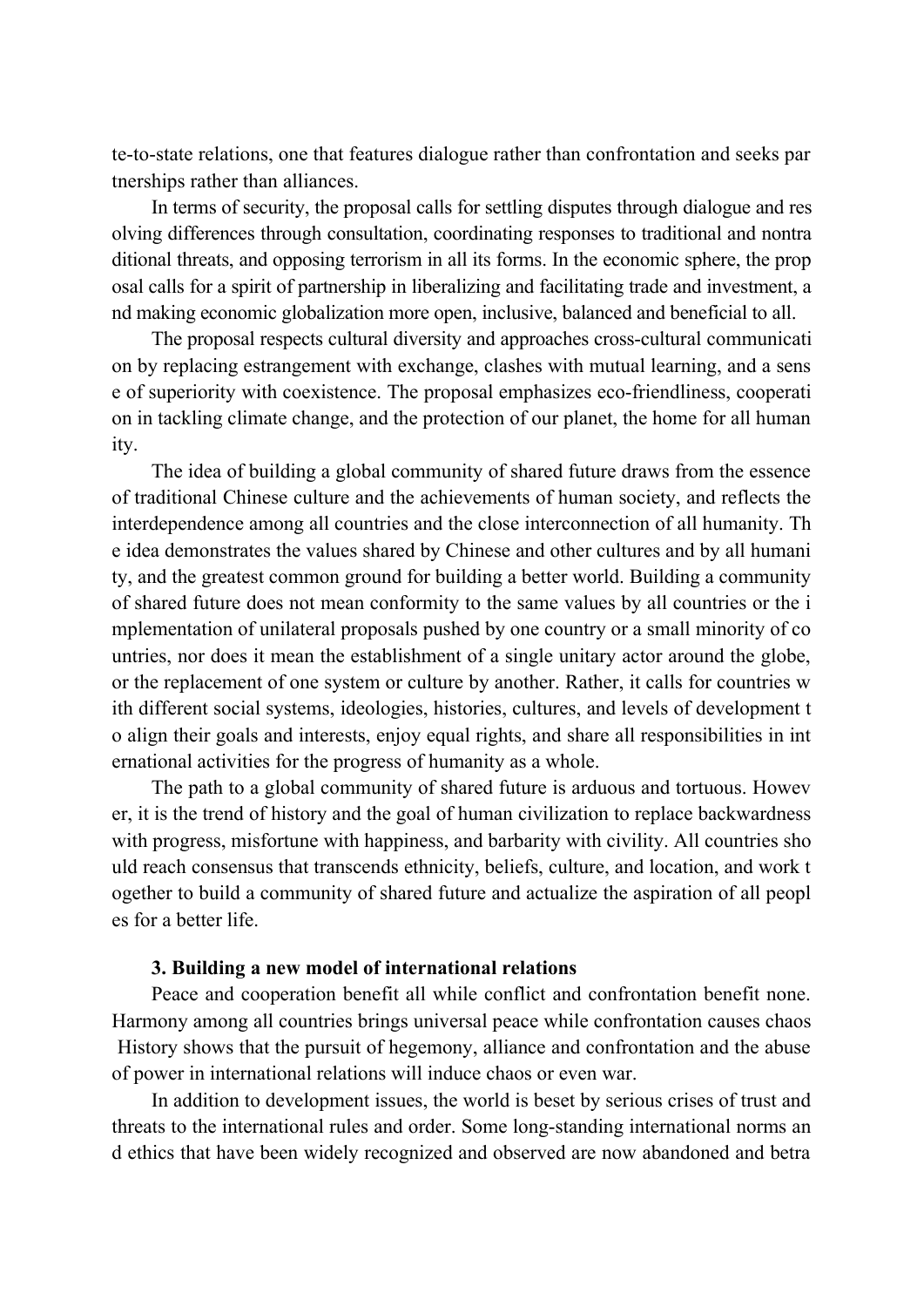yed. Some international treaties and agreements with a bearing on global stability and wellbeing are ignored, torn up or damaged. In defiance of international truth certain co untries overtly infringe the sovereignty and interfere in the domestic affairs of other co untries, and abuse the small and weak.

Amid international volatility, all countries should observe the rules, enhance trust, and maintain order while building a new model of international relations. We should e mbrace a new approach to state-to-state relations, one that features dialogue rather th an confrontation and seeks partnerships rather than alliances. Our global village shoul d become a stage for common development rather than an arena for fights.

A new model of international relations should be built on the principles of mutual respect, equity and justice, and mutually beneficial cooperation. Mutual respect is base d on equality among all countries, big or small, strong or weak, rich or poor. Each cou ntry should respect other countries' political systems, their right to choose their own d evelopment paths, and their interests and concerns. All should oppose power politics, hegemony, and interference in other countries' domestic affairs.

In upholding equity and justice, we need to discard extreme materialism and exce ssive competition, and ensure that countries with different reserves of resources and le vels of development have equal right and equal access to opportunities so as to narrow the gap in development. State-to-state relations should uphold the greater good and pu rsue shared interests, with priority given to the former, properly balancing their nation al interests and their contribution to the international community.

Mutually beneficial cooperation pursues win-win results rather than the maximiz ation of self-interest, and discards the outdated practice of "winner takes all". Countrie s should address the legitimate concerns of other countries while pursuing their own in terests, promote common development with their own development, and respect the se curity of other countries while safeguarding their own security. We should turn pressu re into impetus, crises into opportunities, and conflict into cooperation.

Major countries are an important force for safeguarding world peace and stability, and key actors in building a new model of international relations. Major countries sho uld fulfill their responsibilities commensurate with their status. The international statu s of a country is measured by its openness of mind, breadth of vision, and sense of res ponsibility rather than its size, strength or power. Major countries should direct their p rimary efforts to the future of humanity and assume greater responsibilities for world peace and development, rather than wielding their power to seek hegemony in internat ional and regional affairs. The course of human history shows that for the strategies of major countries to be successful they must follow the trends of the times and win wide recognition from other countries and peoples.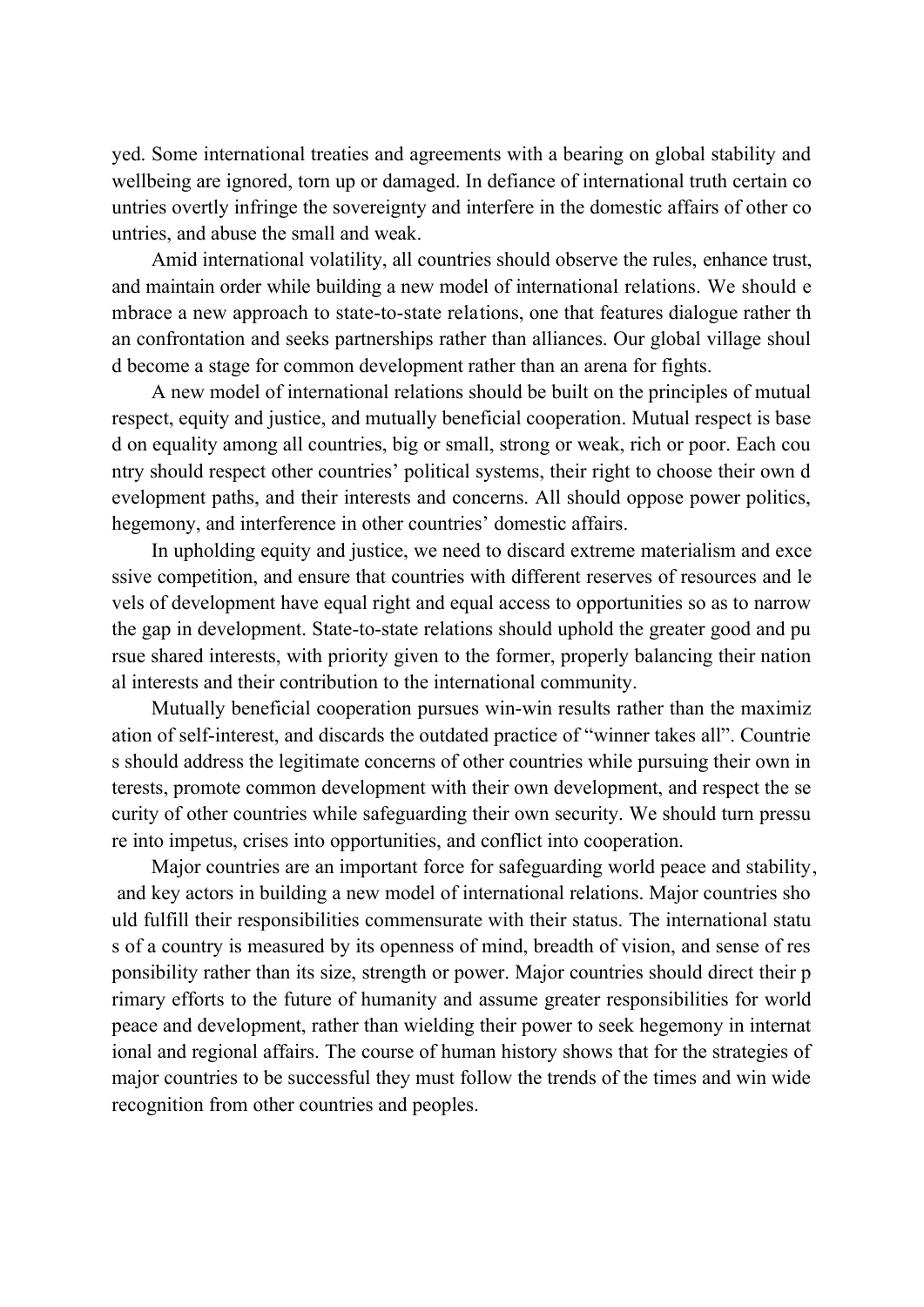Only through cooperation based on mutual respect and mutual benefit can major countries sustain human progress. Coordination and cooperation should be strengthene d to build a stable and balanced framework of relations among major countries, which underpins world peace and stability. Major countries should respect each other's core i nterests and major concerns, build deeper mutual understanding, and settle differences and disputes through constructive communication and consultation.

Big countries should treat small ones as equals rather than acting as hegemons im posing their will on others. No country should create havoc by launching ill-considere d and arbitrary wars or undermining the international rule of law. Disputes and proble ms should be settled through dialogue and consultation on an equal footing and with the maximum sincerity and patience.

## **4. Promoting a new model of economic globalization**

Economic globalization is an irreversible consequence of global economic develo pment. It conforms to the trend of the times towards development and cooperation. Ec onomic globalization has greatly facilitated trade, investment, flows of people, and tec hnological advances, and benefitted the peoples of all countries, making an important contribution to world economic development. However, it has also caused a number o f problems and encountered some setbacks. The current model of economic globalizati on cannot reflect the voices or represent the interests of developing countries. The law of the jungle and zero-sum games featuring the practice of "winner-takes-all" have ex acerbated the divide between the rich and poor, as evidenced by the widening gap bet ween developed and developing countries, and the gap between the rich and poor with in developed countries (see Box 12).

### **Box 12 Economic Globalization Is a Double-Edged Sword**

Economic globalization has promoted world economic development. Accordin g to World Bank data, global GDP in current US dollars grew 25-fold from US\$2.9 6 trillion in 1970 to US\$74 trillion in 2015.<sup>1</sup> WTO statistics show that global trade grew over 50-fold from US\$300 billion in 1970 to US\$16 trillion in 2016.<sup>2</sup> Accordi ng to UN statistics, the global population living in extreme poverty

[24](#page-33-0)[25](#page-33-1)

<span id="page-33-0"></span><sup>24</sup> The World Bank website: https://www.worldbank.org.

<span id="page-33-1"></span><sup>25</sup> The WTO website: https://www.wto.org/index.htm.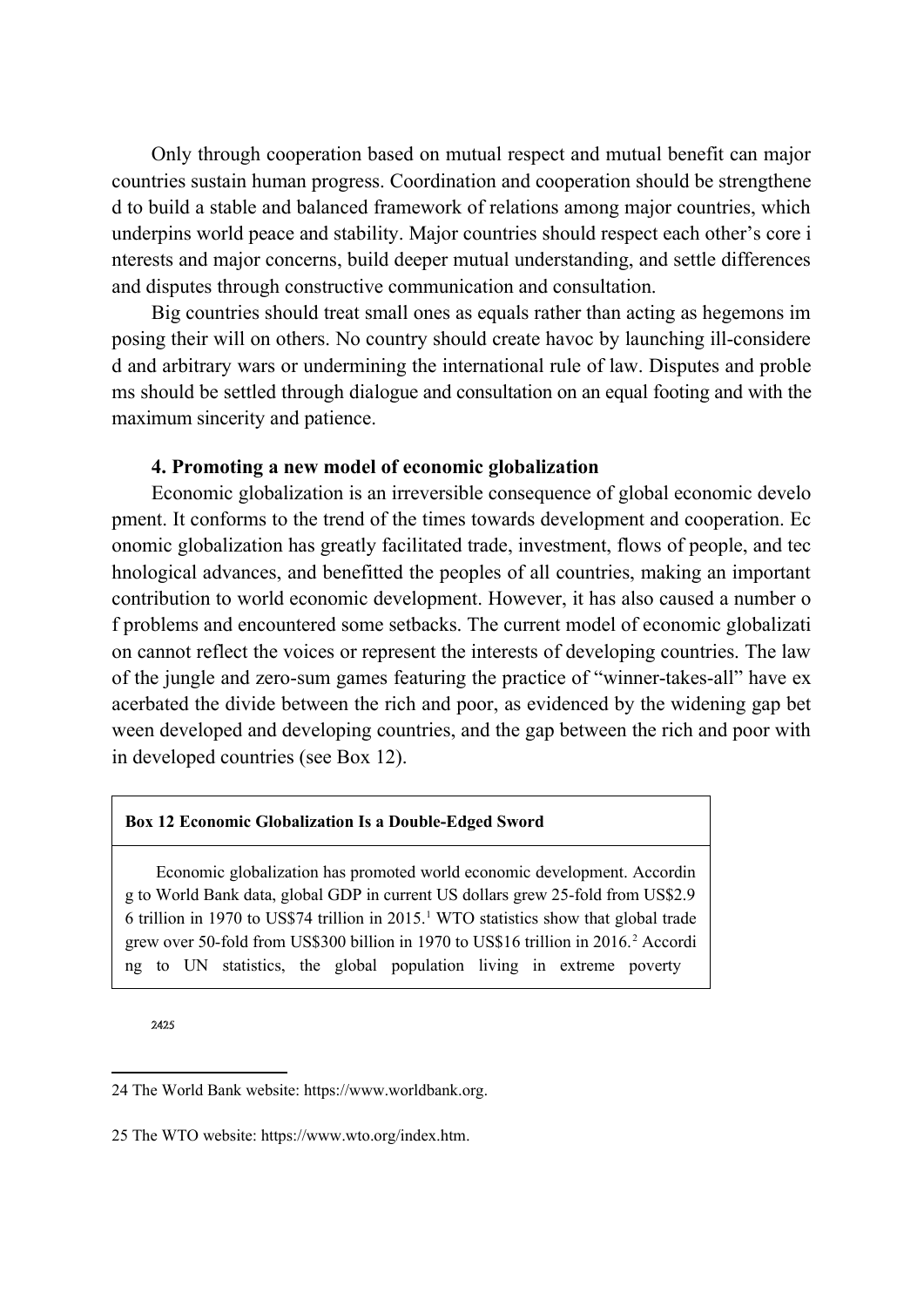dropped from 1.9 billion in 1990 to 836 million in 2015, surpassing the target of redu cing extreme poverty rates by half under the UN Millennium Development Goals.<sup>1</sup>

It should also be noted that the world is faced with a growing economic imbala nce characterized by a widening gap between the North and South and between the rich and poor. Many developing countries are beset with poverty and consequential social problems such as hunger, disease and conflict. According to "Global Wealth Report 2016" from the Credit Suisse Research Institute (CSRI), the 3.5 billion adul ts at the bottom of the global wealth pyramid own a mere 2.4 percent of global wea lth, less than US\$10,000 per capita.<sup>2</sup> An MGI 2016 report shows that about 70 perc ent of households in 25 advanced economies – the equivalent of more than 500 mill ion people – experienced flat or falling incomes from 2005 to 2014.<sup>3</sup> Globally, mor e than 700 million remain in extreme poverty, and the Gini coefficient has risen pas t the 0.6 threshold of very high income inequality to approximately 0.7.

#### [26](#page-34-0)[27](#page-34-1)[28](#page-34-2)

Some countries have ascribed domestic governance problems to economic global ization or other countries, and resorted to unilateral, protectionist, and hegemonic acti ons. This approach has damaged the global value, supply and consumption chains, and caused turbulence and conflict in the current international trade order, driving the worl d economy towards the "recession trap".

We should not be intimidated by the problems encountered by economic globaliza tion. Withdrawing from international organizations and treaties, decoupling foreign tra de relations, and building border walls lead us nowhere. Our problems can only be solv ed through a process of reform and self-improvement. All countries should join forces t o draw lessons from history, strengthen coordination, enhance governance, and make e conomic globalization more open, inclusive, balanced and beneficial to all.

A new model of economic globalization should be developed and shaped by all c ountries. It should make innovations and improvements based on those rules and instit utions that have proven effective in practice, such as trade liberalization and multilater al trade. It should eliminate hegemonism, power politics, the law of the jungle, and zer o-sum games, uphold the principles of extensive consultation, joint contribution and s hared benefits, and realize democracy, equality, fairness and equity. It should help to b

<span id="page-34-0"></span><sup>26</sup> UNCTAD, "Development and Globalization: Facts and Figures", July 2016.

<span id="page-34-1"></span><sup>27</sup> CSRI, "Global Wealth Report 2016", November 2016.

<span id="page-34-2"></span><sup>28</sup> MGI, "Poorer Than Their Parents? Flat or Falling Incomes in Advanced Economies", July 2016.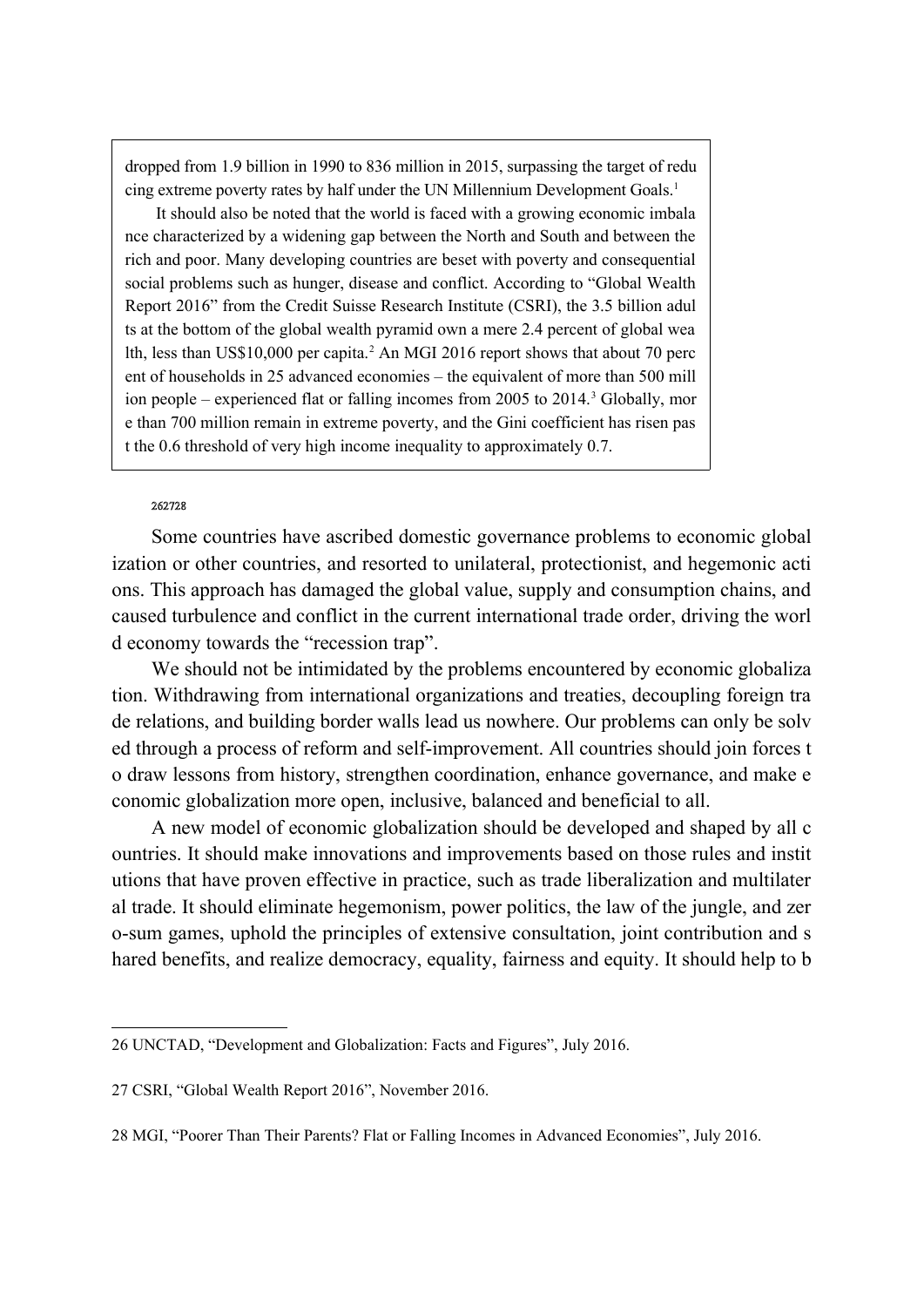uild an open world economy, promote world peace and stability, and bring common d evelopment and prosperity.

The ongoing fourth technological revolution will have immeasurable impact on a new wave of economic globalization and on the development of human society, bringi ng unprecedented opportunities for development as well as serious challenges. All cou ntries should join together and take prompt action in building a new framework for glo bal governance with the vision of a global community of shared future. We need to est ablish relevant rules and standards that facilitate technological innovation and develop ment while ensuring the bottom line of human security. We should accommodate the i nterests of all countries and in particular those of the developing countries. It is unfair to apply the standards and security rules of developed countries or individual countries to all the other countries. It is essential to respect the sovereignty of every country. No country should seek technological hegemony, interfere in the domestic affairs of other countries, or engage in, connive in, or shield technological activities that undermine ot her countries' security. Based on multilateralism, mutual respect and mutual trust, all countries should conduct extensive dialogue and cooperation, and build a system of te chnological rules and a framework for international cooperation that ensure peace, sec urity, democracy, transparency, inclusiveness and benefits for all. It is necessary for al l countries to uphold social equity and justice, place technological innovation under th e rule of law and internationally recognized norms, and ensure that innovation is by th e people, for the people, and consistent with human values.

## **5. Upholding the international system with the UN at its core**

The international order underpinned by the purposes and principles of the UN Ch arter has accommodated the interests of the majority of countries and promoted world peace and development. Blatant violations of international law and the basic norms of international relations in pursuit of self-interest will plunge the world into a precarious situation characterized by chaos, confrontation and conflict. Hegemony will put justic e in peril. The international community should work resolutely together to develop de mocratic international relations, safeguard the ethical and legal norms that are vital to human survival and development, and uphold international equity and justice.

The UN is at the core of the global governance system. The UN Charter is the fun damental cornerstone for maintaining stability of the international system and regulati ng relations among countries. The world is experiencing confrontation and injustice in many different forms, not because the purposes and principles of the UN Charter are o utdated, but because they have not been effectively fulfilled. Upholding the authority a nd role of the UN is key to protecting the common interests of the international comm unity and the legitimate interests of individual countries, and to shaping a bright future for humanity. Therefore, all countries should uphold the international system centered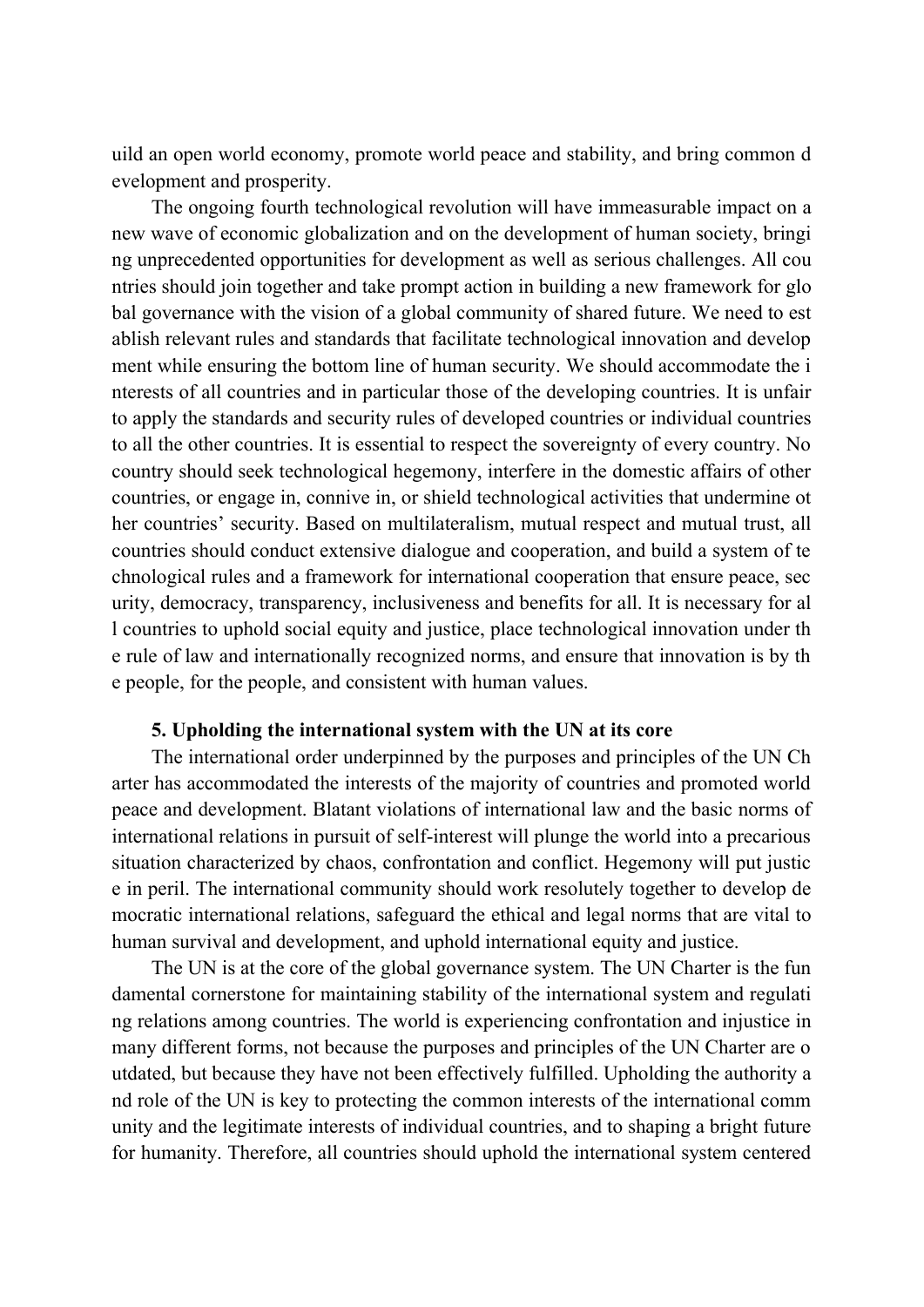on the UN, international law and the basic norms of international relations underpinne d by the purposes and principles of the UN Charter, and the central role of the UN in i nternational affairs.

The multilateral trading system with the WTO at its core is the cornerstone of int ernational trade. It has played a crucial role in promoting global trade, building an ope n world economy, and improving the wellbeing of the peoples of all countries. Unilate ral and protectionist trade policies, which run counter to the laws of the market, intern ational rules, and the basic principles of the WTO, will lead to shrinking global trade a nd may even trigger global economic crises. All countries should join together in supp ort of multilateralism while firmly opposing unilateralism and protectionism. In buildi ng an open world economy, we should safeguard the WTO's core role and basic princi ples and the multilateral trading system characterized by free trade, openness and nondiscrimination, and protect the legitimate rights and development space of developing member states.

The Paris Agreement on climate change, the Convention on Nuclear Safety, the T reaty on the Non-Proliferation of Nuclear Weapons, and other international treaties an d agreements are based on the consensus of all parties and in accord with the interests of all countries. All signatories have the obligation to fulfill their commitments fully r ather than selectively. Willful withdrawal from international organizations and treaties goes against the spirit of contract and international ethics. The rules should be observe d in fairness and be mutually binding, and must not be compromised by "pragmatism" and double standards.

## **6. Promoting exchanges and mutual learning among civilizations**

Civilization is an essential attribute of human society. Diversity is a primary char acteristic of human civilization. Exchanges and mutual learning have been a basic driv ing force for progress in civilizations throughout the history of humanity for thousands of years. The world has become what it is today through communication and fusion a mong different civilizations. Further human development entails stronger exchanges a nd mutual learning among cultures and deeper mutual understanding among the peopl es of different countries and closer people-to-people ties. Cultural progress is just as i mportant as economic and technological development in addressing the increasingly p ressing challenges we face and in moving humanity towards a better future.

Human civilization should be open and inclusive, and based on equality and diver sity. Civilization thrives in diversity. Every civilization represents the collective memo ry of a nation or a people. All civilizations in the world, including the Chinese civiliza tion, are the fruit of human development. All civilizations are equal. No civilization is perfect on the planet. Nor is it devoid of merit. No single civilization can be judged superior to another. Human civilization is inclusive. As the fruit of human labor and w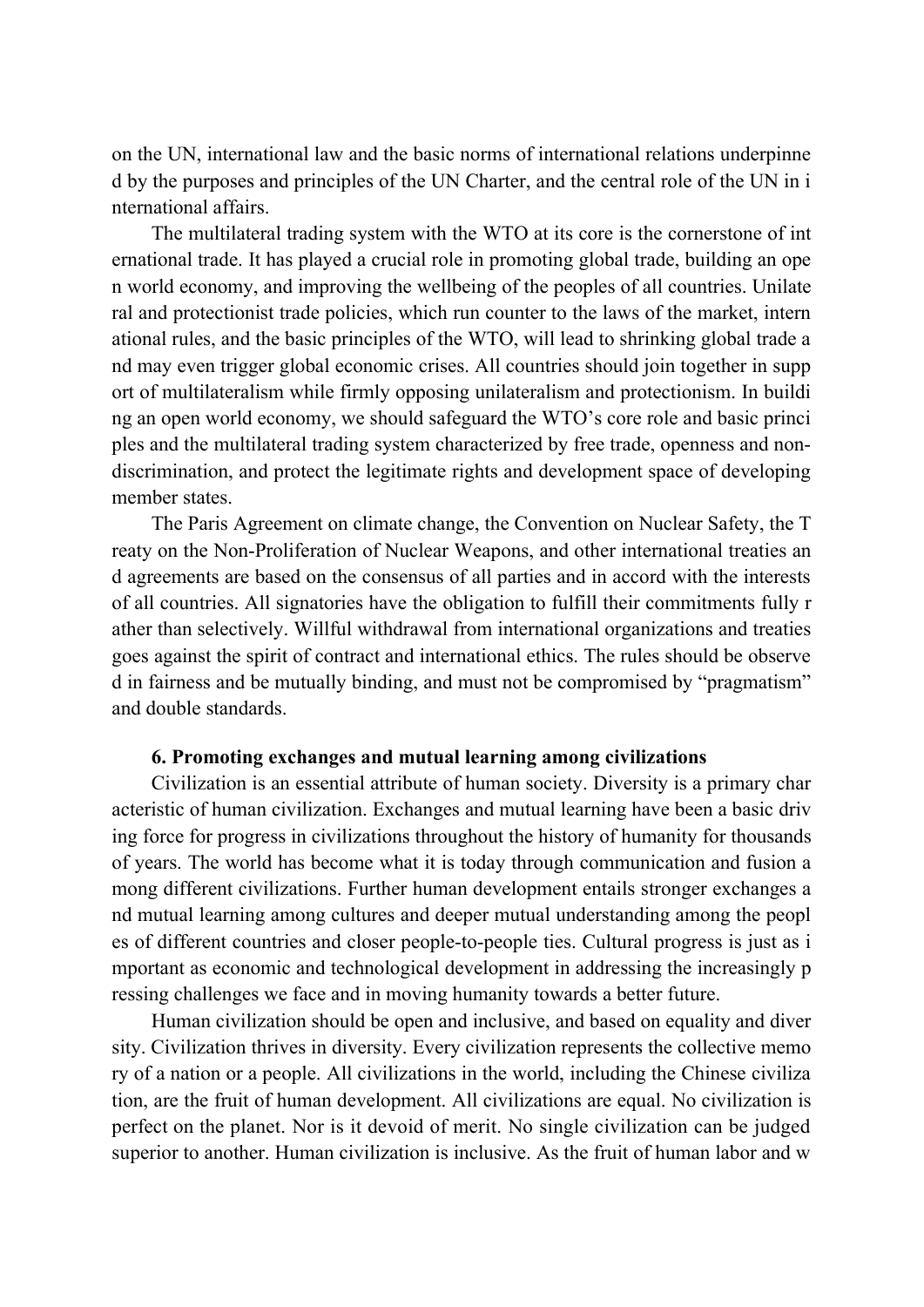isdom, every culture deserves respect and is worth cherishing. Attempts to judge the s uperiority of one race or civilization to another, to transform or replace other civilizati ons, and to sow discord between civilizations, are absurd and disastrous. These attemp ts will only increase misunderstanding between civilizations and push the world towar ds fragmentation and confrontation.

Exchanges and mutual learning among civilizations should be strengthened. All c ountries should treat each other with respect and as equals. While discarding arroganc e and prejudice, every country should enhance its awareness of the differences betwee n its own civilization and other civilizations, increase dialogue between different cultu res, and strive for harmonious coexistence. Every country should value its own civiliz ation, appreciate that of others, and facilitate their development, and this will contribut e to the flourishing of all civilizations. All civilizations should be open and inclusive, and promote common development by drawing from each other's strengths through ex changes and mutual learning. All civilizations should progress with the times and sust ain their development through innovation.

## **IV. China Contributes to a Better World**

China cannot develop in isolation from the rest of the world, nor can the world as a whole maintain peace, development, prosperity and stability without China. China w ill do well only when the world does well, and vice versa. China continues to place its own development in the coordinate system of human development, seeing that its futu re is closely connected with that of the rest of the world and the interests of the Chines e people are integrated with the common interests of the peoples of other countries. C hina is always a builder of world peace, a contributor to global development, and a gu ardian of global order, contributing Chinese wisdom and strength to building a global community of shared future and developing a better world.

## **1. Promoting world peace and development through our own development**

As the largest developing country in the world, we remain fully committed to foll owing our own path and managing our own affairs well by pooling resources. This is how we can make our country more prosperous and our people happier, and infuse sta bility and certainty into the complex and volatile world. That in itself is our biggest co ntribution to world peace and development.

Guided by Xi Jinping Thought on Socialism with Chinese Characteristics for a N ew Era, China will continue to forge ahead on its socialist path. We have committed to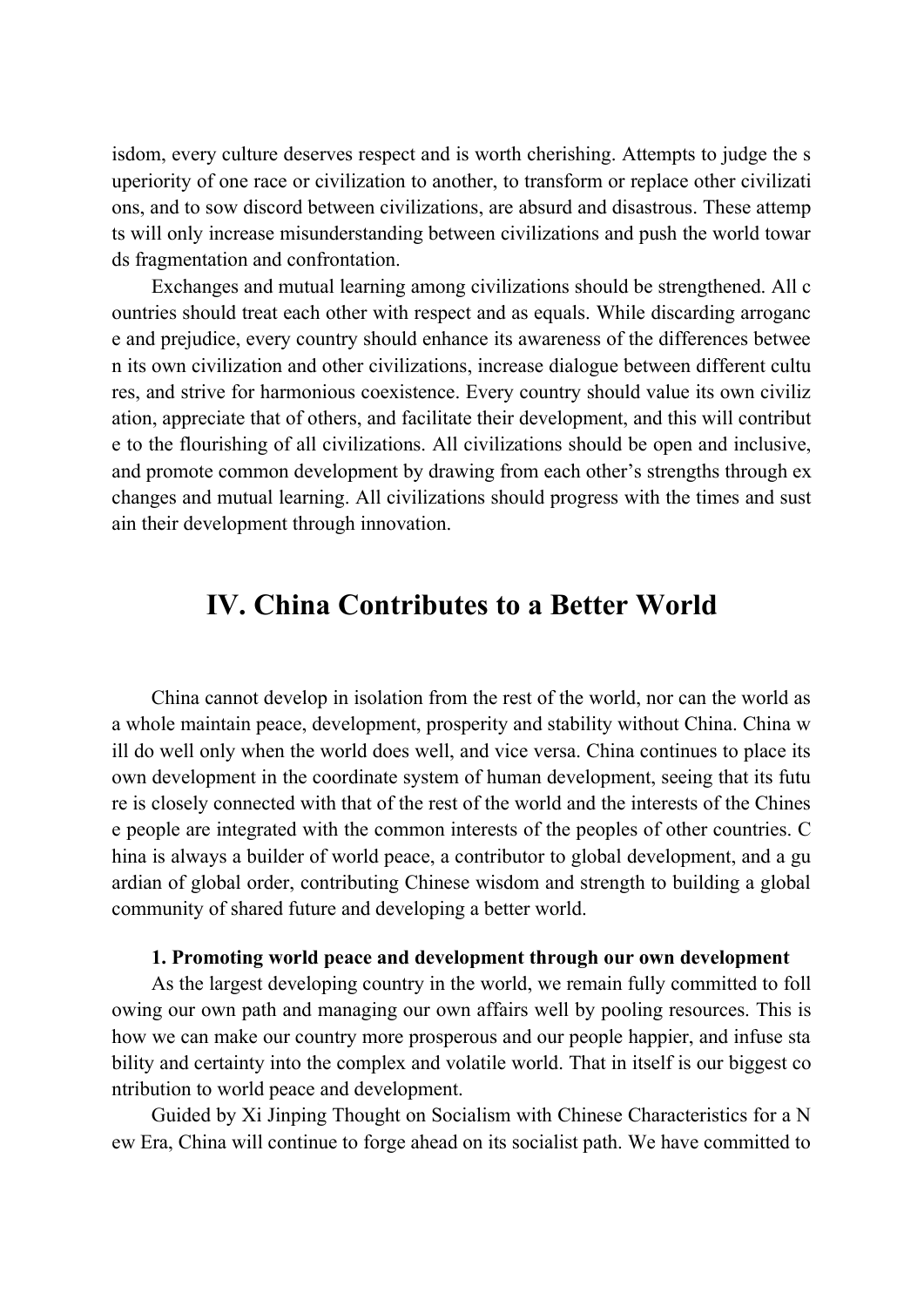a people-centered approach and given top priority to development. We have implemen ted the five-sphere integrated plan to advance economic, political, cultural, social a nd ecological development, and the four-pronged comprehensive strategy to comple te a moderately prosperous society in all respects, further reform, advance the rule of l aw and strengthen Party discipline. We should strive to build China into a strong, mod ern socialist country and march towards national rejuvenation.

China places economic development at the center of its national rejuvenation, pro motes high-quality development and pursues with firmness of purpose the new vision of innovative, coordinated, green, open and inclusive development. We will accelerate the modernization of our economy to better meet people's ever-growing needs for a be tter life. Comprehensive reform of the economic system will be furthered to make sure that the market plays a decisive role in resource allocation and the government perfor ms its functions better. We will push forward supply-side structural reform to provide endogenous impetus for sound and sustained economic development. We will continu e to implement the innovation-driven development strategy, grasp the development op portunities presented by digitalized, networked and intelligent development, increase protection of intellectual property rights, expand our capability and strength in innovat ion, and create new drivers of growth. China will advance science and technology to b enefit more people, expand international cooperation to allow other countries to share its scientific and technological achievements, and bring more benefits to people across the world through technological innovation.

Seeking a better life for the Chinese people has always been the primary goal for China. We will intensify efforts to secure and improve standards of living, allowing al l people to benefit more fairly and thoroughly from the fruits of reform and developme nt. We will reinforce targeted poverty alleviation and elimination to ensure that extre me poverty is basically eliminated by the end of 2020, thus enabling the people to bett er enjoy the fruits of economic growth and making a new contribution to global povert y reduction. China actively follows the UN 2030 Agenda for Sustainable Developmen t, remains firm in its commitment to promoting green development, and speeds up the application of eco-friendly growth models and ways of life. It takes a leading role in in ternational cooperation in response to climate change, advances green, low-carbon, cir cular and sustainable development all over the world, and endeavors to protect the co mmon homeland of humanity.

The Chinese military is a resolute defender of world peace. In the new era, China continues to pursue a defense policy that is defensive in nature, and stays committed t o building a strong military with Chinese features, and solid national defense and arme d forces that are commensurate with China's international status and in compliance wi th national security and development interests. The Chinese army faithfully adheres to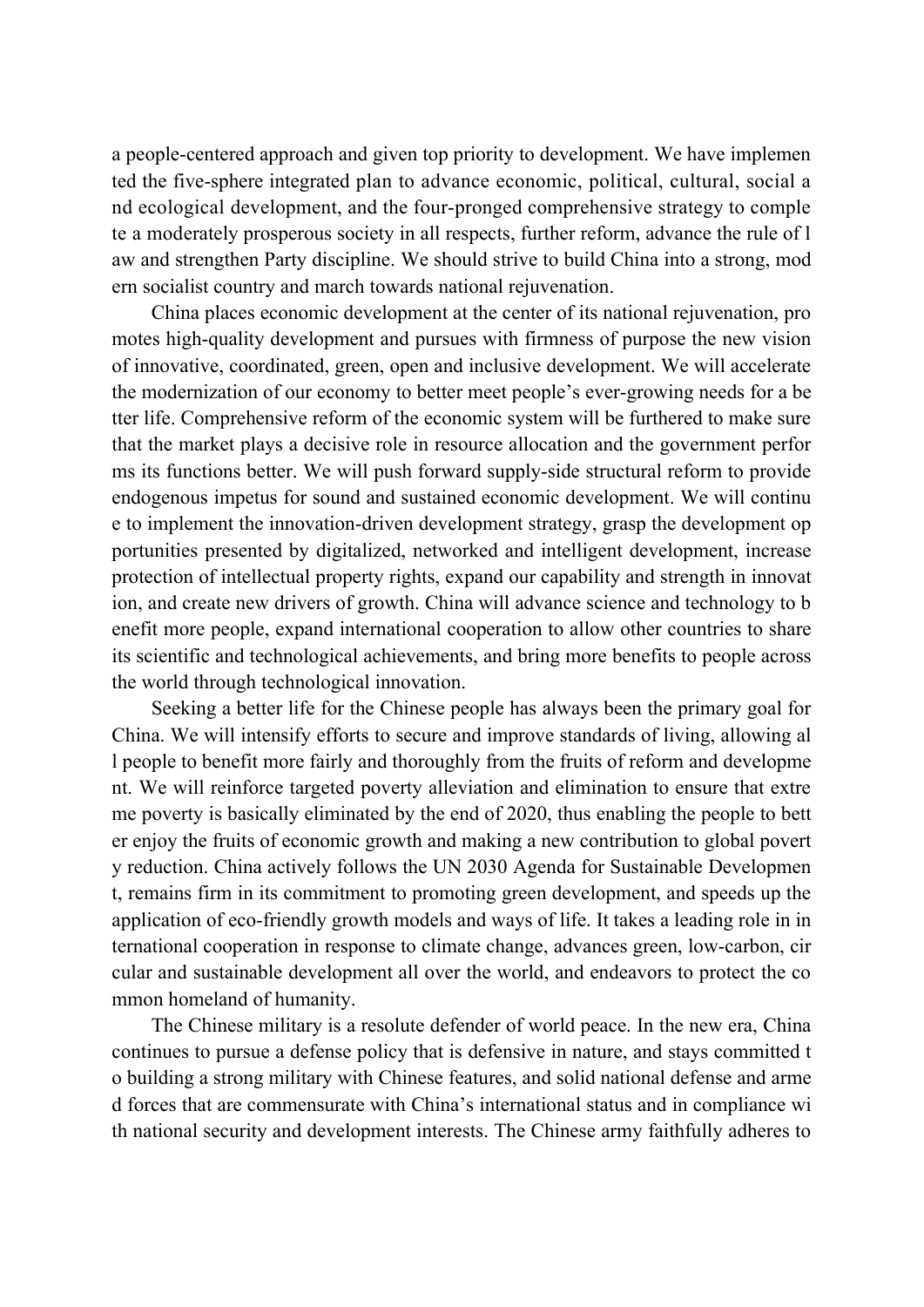the concept of a global community of shared future, actively fulfills the international r esponsibilities of the armed forces of a major country, and comprehensively advances international military cooperation in the new era. Therefore, the Chinese military serv es as a strategic safeguard for world peace and development, and contributes to buildi ng a better world of lasting peace and common security.

## **2. Pursuing mutually beneficial cooperation and common development**

Only through mutually beneficial cooperation and common development can we make significant and sustainable achievements that are beneficial to all. Some countrie s are getting richer while others are becoming poorer, which makes it impossible to m aintain lasting peace and prosperity around the world. Our Chinese people hope for a better life not only for ourselves, but also for the people of the rest of the world. China will strengthen mutually beneficial cooperation with other countries to promote excha nges and mutual learning, and narrow the development gap, embarking on a path leadi ng to fair, open, comprehensive, innovative and shared progress.

Pursuing innovative development, interconnected growth and converging interest s. China will seek to create new sources of economic growth and foster new drivers of growth through international exchanges and cooperation. We will further strengthen c oordination on macro policies and connectivity in development plans with other count ries to draw on each other's strengths, increase positive spillover effects, and reduce n egative external impacts. We will advance opening up and cooperation in a more inclu sive way, pursue both current and long-term interests, and give consideration to the int erests of other countries while pursuing our own, making the cake bigger and sharing i t fairly to ensure equity and justice. China will help rebalance the world economy and ensure that the gains made benefit more people. We welcome the people of other coun tries aboard the express train of China's development, and endeavor to help more eme rging market and developing economies better integrate into the global industrial, sup ply and value chains, thus sharing the benefits of economic globalization.

Promoting high-quality development along the Belt and Road. The Belt and Road Initiative is a platform for building a global community of shared future, acting as a "b oat" and "bridge" to promote world peace and development. China will join forces wit h all parties concerned to follow the principles of extensive consultation, joint contrib ution and shared benefits, and uphold open and green development and clean governm ent. We will pursue high standards, sustainability, and a better life for the people. In pr omoting high-quality development along the Belt and Road, we will jointly make this initiative an open, green, and innovative path to peace, prosperity and cultural exchan ges. We aim to create opportunities for all countries and enable more people to enjoy a better life. The Belt and Road is an initiative for economic cooperation, not one for ge opolitical or military alliance. It is an open and inclusive process that neither targets n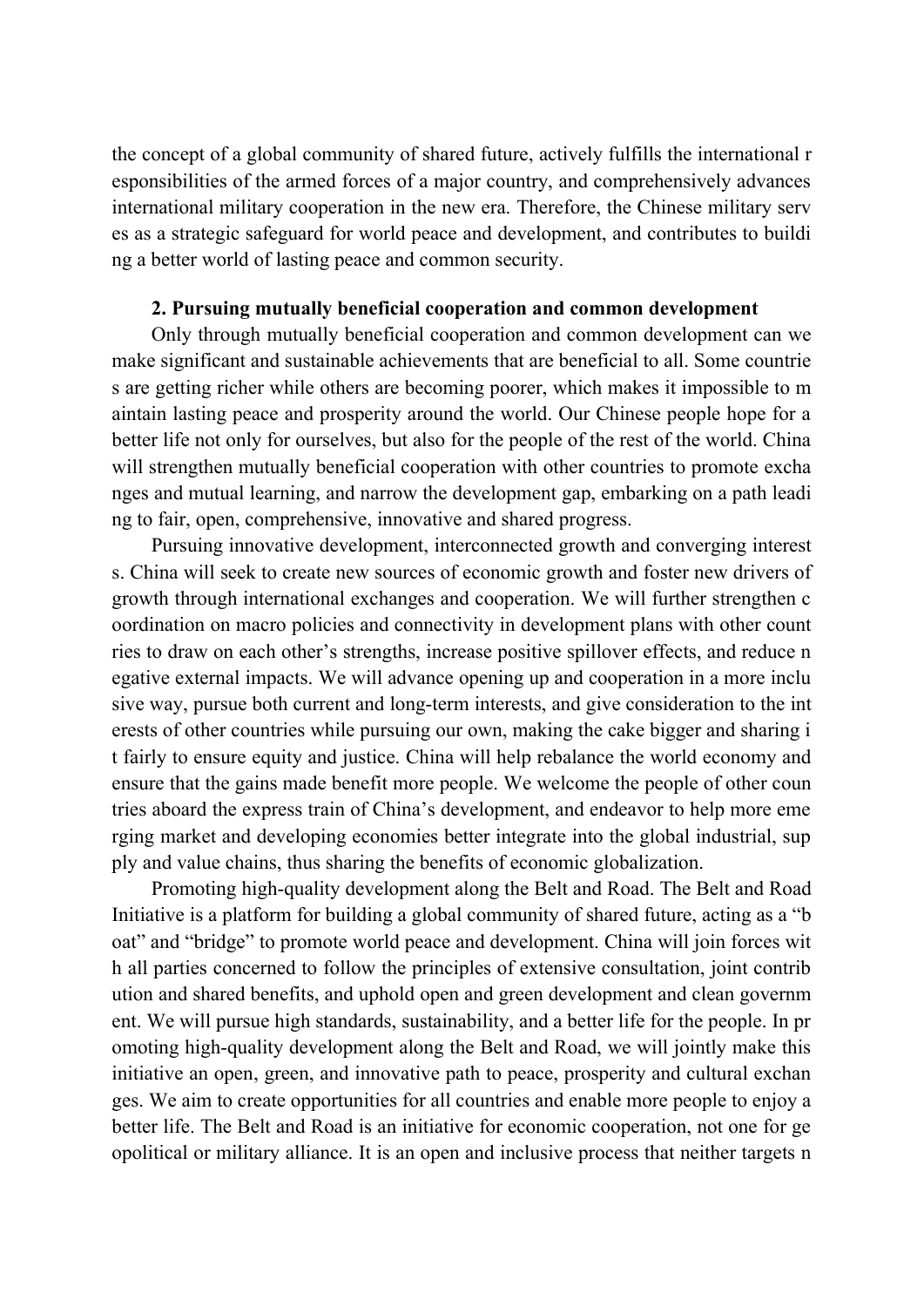or excludes any party. Rather than forming exclusionary blocks, it aims to help China and the rest of the world jointly seize opportunities and pursue common development. It is intended to avoid ideological demarcation, zero-sum games, or any of the "traps". We welcome any country which is willing to participate.

Advancing global poverty reduction. Eliminating poverty remains the biggest cha llenge facing the world today. To realize the UN goal of ending extreme poverty by 20 30, it is critical for all countries to make concerted efforts. China advocates that devel oped countries increase assistance to developing countries and the latter enhance endo genous impetus for development, so as to accelerate the process of global poverty redu ction. We actively implement the UN 2030 Agenda for Sustainable Development, enh ance international cooperation in poverty reduction, support the UN and the World Ba nk in continuing their important role in global poverty reduction, and promote a mutua lly beneficial model of international exchanges and cooperation in poverty reduction. China concerns itself with the problems of poverty-stricken countries and wants to hel p those people living in hunger and poverty. It strives to help developing countries – e specially the least developed – to improve their capacity for self-development by provi ding foreign aid and debt relief and increasing imports and investment. We will contin ue to contribute wisdom and strength to global issues including poverty alleviation an d reduction, disease prevention and control, and refugee relief, letting the sunlight of c ommon development dispel the shadow of poverty and backwardness and illuminate a future of shared prosperity.

## **3. Upholding and advancing economic globalization**

China is an active participant in and a firm supporter of economic globalization. We are ready to join the international community in taking proactive measures and str engthening guidance to make the process of economic globalization more dynamic, m ore inclusive and more sustainable. China will follow a more proactive opening-up str ategy, work to create a more comprehensive, diverse and deeper opening-up structure, achieve mutually beneficial progress in a broader way, and uphold and promote econo mic globalization through concrete actions.

Opposing unilateralism and protectionism. China is fully committed to a multilat eral trading system with the WTO at its core. It is keen to extend cooperation with oth er countries on the basis of equality and mutual respect, and to jointly maintain the sta bility and development of the global economy and trade. China advocates compliance with the WTO rules to address issues in international trade through dialogue and cons ultation based on mutual respect, equality, mutual benefit, cooperation and good faith. Threats of a trade war and continuous tariff hikes will never help to resolve economic and trade issues. China is a mature economy with a complete industrial system and ind ustrial chain, vast markets, and vibrant momentum for development. We can never be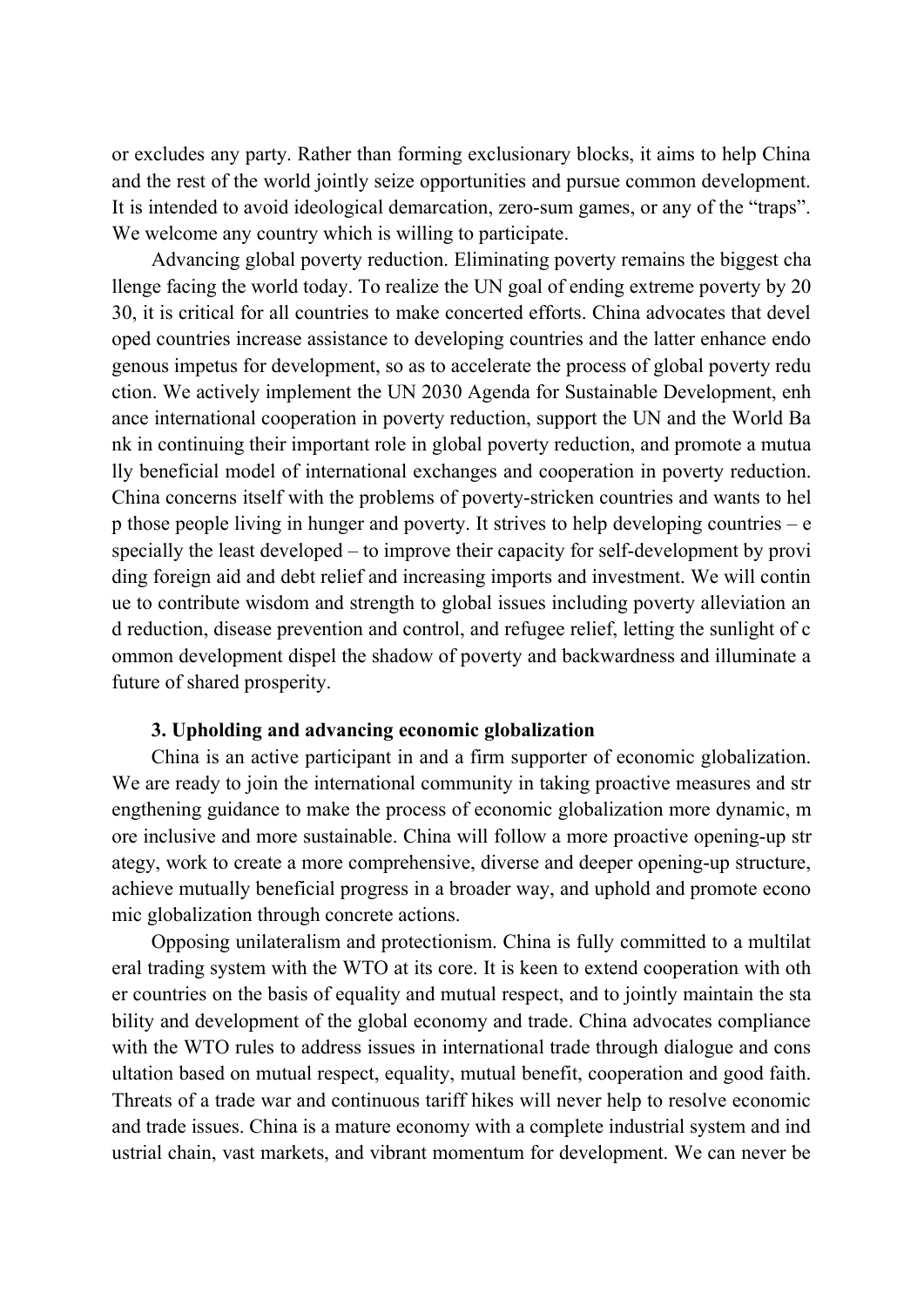defeated or weakened by a trade war. China is confident of meeting challenges head o n, turning risks into opportunities, and opening new chapters.

Opening wider to the outside world. Opening up has been key to China's econom ic growth over the past years. In the same vein, further growth in the future can only b e achieved with greater openness. We have launched and will continue to implement a host of major opening-up measures, giving equal emphasis to "bringing in" and "goin g global", and making new ground in opening China further through links running east ward and westward, across land and over sea. With lower overall tariffs, a shorter neg ative list, easier market access, more transparent market rules, and a more attractive bu siness environment, China will build an open economy of higher quality, bringing mor e opportunities for growth, transformation and innovation to the world. We welcome more foreign friends to study, work and travel in China. China will devote more energ y to "going global", encourage more Chinese enterprises and institutions to invest and develop outside China, strengthen economic and cultural exchanges and cooperation, and build new platforms for mutually beneficial cooperation. China will continue to e nsure the success of the Belt and Road Forum for International Cooperation, and make every effort to develop a world-class China International Import Expo, fostering new demand and drivers for its opening up and global economic growth.

Moving faster to promote regional economic integration. China will speed up the implementation of its free trade zone strategy, and build a high-standard network of fr ee trade zones that focuses on neighboring countries and regions, radiates out through the Belt and Road, and opens to the world. We will continue to help secure agreement on the Regional Comprehensive Economic Partnership, and speed up negotiations on t he China-Japan-ROK Free Trade Agreement and the China-EU investment treaty. Chi na will work on the Free Trade Area of the Asia-Pacific and an East Asia economic co mmunity, support the development of the African Continental Free Trade Area, advan ce regional economic integration, and promote liberalization and facilitation of trade a nd investment, reinforcing the momentum for economic globalization.

Continuing internationalization of the Renminbi. The internationalization of the Renminbi has broadened monetary settlement options for global trade and promoted d iversity in the international monetary system. It aims to supplement and improve rathe r than change the current system. It is a market-driven process based on the principle o f respecting market demand and serving the real economy. While advancing the marke t-based reform of the Renminbi exchange rate and the opening of domestic capital and financial accounts in a prudent and orderly way, China will continue the internationali zation of the Renminbi, raise financial standards, and further internationalize its financ ial sector, thus enhancing converging interests with other countries and contributing to international financial stability.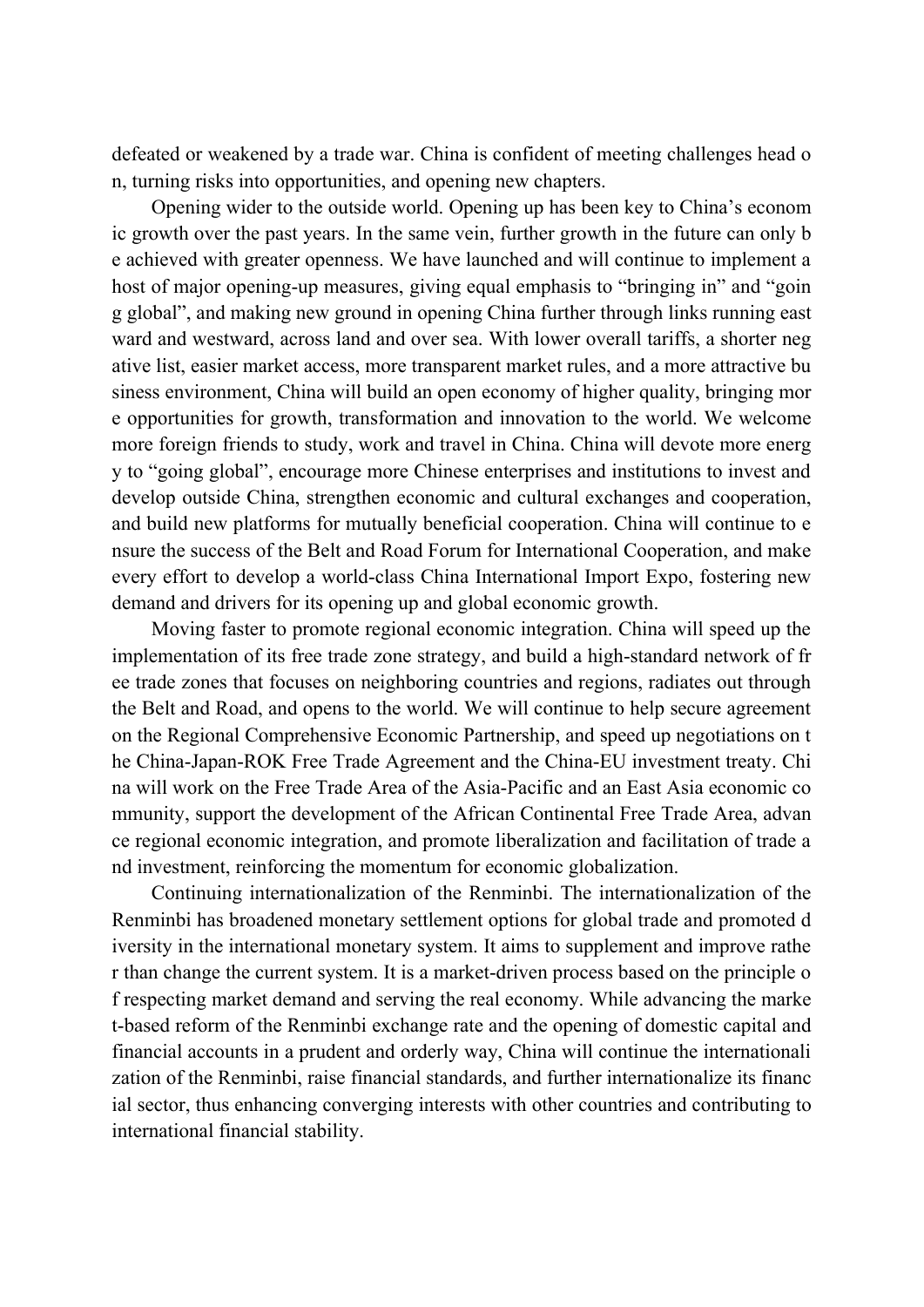## **4. Developing global partnerships**

China gives priority to expanding partnerships. Those who cherish the same id eals and follow the same path can be partners, and so can those who seek common g round while reserving differences. China will carry forward this spirit, remain com mitted to a new approach to state-to-state relations, one that features dialogue rather than confrontation, and seeks partnerships rather than alliances. We will work to bui ld a framework for major-country relations featuring overall stability and balanced development, establish deeper relations with our neighbors, and strengthen solidarit y and cooperation with other developing countries. Guided by the principle of uphol ding the greater good and pursuing shared interests, China will expand the converge nce of interests with other countries, add more value to partnerships, and enlarge its circle of friends worldwide.

The China-US relationship is one of the most important bilateral relationships in t he world. China is the world's largest developing country and the United States is the l argest developed country. Cooperation is the only correct choice for the two countries, and a mutually beneficial relationship is the only path to a better future. The US shoul d treat our bilateral relations from a broad and rational perspective. China has no inten tion of challenging the United States, nor of replacing the US; the US is unable to forc e China's hand, and even less likely to halt China's development. The US cannot main tain its strength by attempting to contain and suppress other countries, or by transferri ng its own domestic stresses outward. The US should abandon the Cold War mentality, and develop a proper understanding of itself, China, and the world. It should adapt to the development and prosperity of other countries, and live in harmony with the rest o f the world, which is the principle major countries should always follow. The Thucydi des trap is not an unbreakable law. However, any serious strategic miscalculation betw een major countries risks turning conflict and confrontation into a self-fulfilling proph ecy. For the wellbeing of the two nations and the rest of the world, China is ready to w ork with the US to shoulder their shared responsibilities as major countries, expand co operation on the basis of mutual benefit, manage differences based on mutual respect, and jointly advance China-US relations focusing on coordination, cooperation and sta bility.

China and Russia have walked hand in hand through the past seven decades, each as the other's largest neighbor. They have withstood the test of changes in the world a nd set a good example in fostering a new model of international relations. Our compre hensive strategic partnership of coordination is mature, stable and solid, enjoying the h ighest level of mutual trust and coordination and the highest strategic value. The upgra de of the China-Russia relationship to a comprehensive strategic partnership of coordi nation for a new era marks a brighter future for our bilateral relations. China has alwa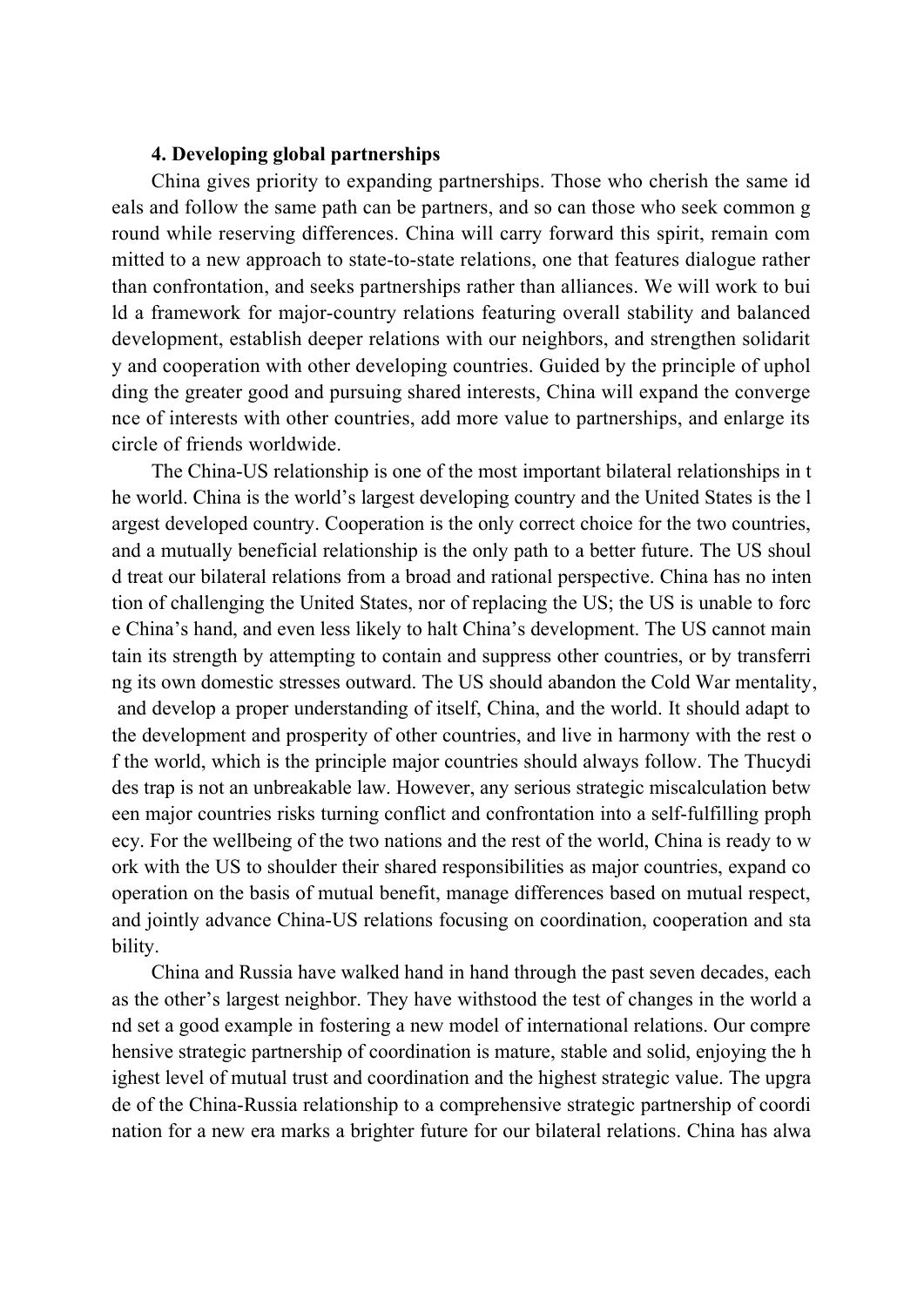ys prioritized its relations with Russia in its diplomatic agenda. China will work with Russia to build a deeper friendship between our two countries, support each other on i ssues concerning our core interests, closely coordinate with each other on major issues of mutual concern, enhance the connectivity of our development strategies, and push o ur bilateral relations to greater heights, wider fields and deeper levels. Our relationship will serve as both a ballast and a propeller in a complex and volatile international situa tion. A close partnership between China and Russia contributes to world peace, securit y and stability.

Europe is an important pillar in the world today, and also a comprehensive strate gic partner to China. We endeavor to promote a partnership for peace, growth, reform and civilization, connecting our strengths, markets and civilizations, and increasing th e global influence of the China-EU comprehensive strategic partnership. China will co ntinue to support European integration, and a more important role in international affa irs for a more united and stronger EU. The two sides will extend cooperation, make joi nt efforts to uphold multilateralism, and promote stability throughout the world.

China sees its neighboring countries as the foundation of its development and pro sperity. It gives top priority to neighborhood diplomacy in foreign relations, and takes promoting regional peace, stability and development as its bounden duty. In accordanc e with the policy of forging friendships and partnerships with our neighbors based on t he principles of amity, sincerity, mutual benefit and inclusiveness, we will continue to increase mutual trust and assistance, promote connectivity, further mutually beneficial cooperation, and ensure peace and tranquility, so that our development will bring even greater gains to our neighbors and gather strength for turning China and its neighbors i nto a community of shared future. China will continue to lead regional cooperation an d safeguard regional peace and development.

China and other developing countries share the same aspiration for peace and dev elopment. Guided by the principle of upholding the greater good and pursuing shared i nterests, China strengthens solidarity and cooperation with other developing countries in a spirit of sincerity, affinity, and good faith. We will contribute to a closer communi ty of shared future between China and Africa, further a comprehensive cooperative pa rtnership between China and Latin American countries characterized by equality, mut ual benefit and common development, reinforce a future-oriented strategic partnership of comprehensive cooperation and common development between China and the Arab states, and foster new drivers for South-South cooperation, helping the peoples of all d eveloping countries achieve a better life.

## **5. Supporting multilateralism and upholding international equity and justice**

Equity and justice are the eternal goals of human society and the ultimate purpose of building a global community of shared future. In today's world, equity and justice r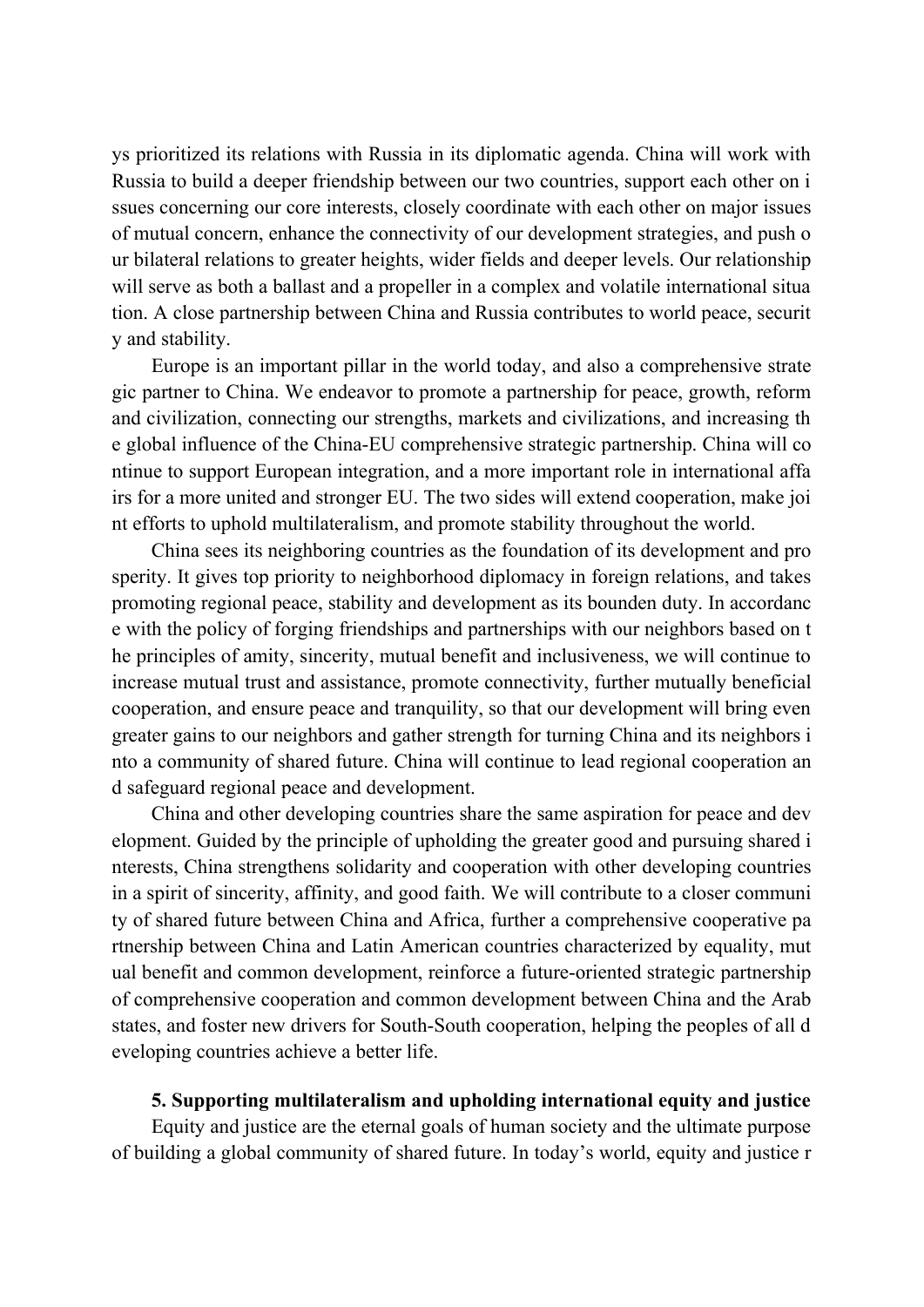emain distant dreams. The future of the world should be decided by the peoples of all countries and international affairs should be managed by all countries through consult ation. China will remain committed to multilateralism, uphold international equity and justice, and work with other countries to promote democracy, the rule of law and a pro per balance in international relations.

Supporting multilateralism is the common aspiration of the international commun ity. In today's world, all countries have converging interests and share weal and woe, making the global trend towards multipolarity and democratic international relations ir resistible. Gone are the days when the strong had the final say. As a founding member of the UN, a permanent member of the UN Security Council, and the largest developin g country, China will continue to uphold the international system with the UN at its co re and the international order underpinned by the purposes and principles of the UN C harter, and join forces with other countries in supporting multilateralism and opposing unilateralism. China advocates that whenever differences and disputes crop up betwe en countries they should turn to consultation through multilateral frameworks or platf orms, seek common ground while reserving differences, increase common interests w hile dissolving differences, and by doing so, broaden consensus and promote the peac eful settlement of differences and disputes. We oppose the calculated threat or use of force. China will remain committed to the multilateral trading system with the WTO at its core, and oppose unilateral conduct such as erecting walls between nations, und ermining others, or withdrawing into isolation. We give active support to the WHO, WIPO, the International Telecommunication Union (ITU), and the International Labo r Organization (ILO) in playing a better role in global governance.

Upholding equity and justice is China's basic principle in dealing with internatio nal issues. We respect the right of the peoples of all countries to choose their own dev elopment paths and social systems, respect the sovereignty and territorial integrity of a ll countries, and oppose interference in others' domestic affairs. China will never impo se its will on other countries, nor will it allow others to impose theirs on the Chinese p eople. We will never interfere in the domestic affairs of others, nor will we allow any country or force to interfere in ours. China stands for the equality of all countries, big or small, strong or weak, rich or poor, and opposes the law of the jungle that leaves th e weak at the mercy of the strong. We resolutely reject hegemonic thinking and power politics, and strive to increase the representation and voice of developing countries in i nternational affairs. China will undertake more international responsibilities, work wit h other countries to safeguard human conscience and international truth, and uphold e quity and justice in regional and international affairs. We will continue to advocate an d implement our principles concerning major international and regional issues: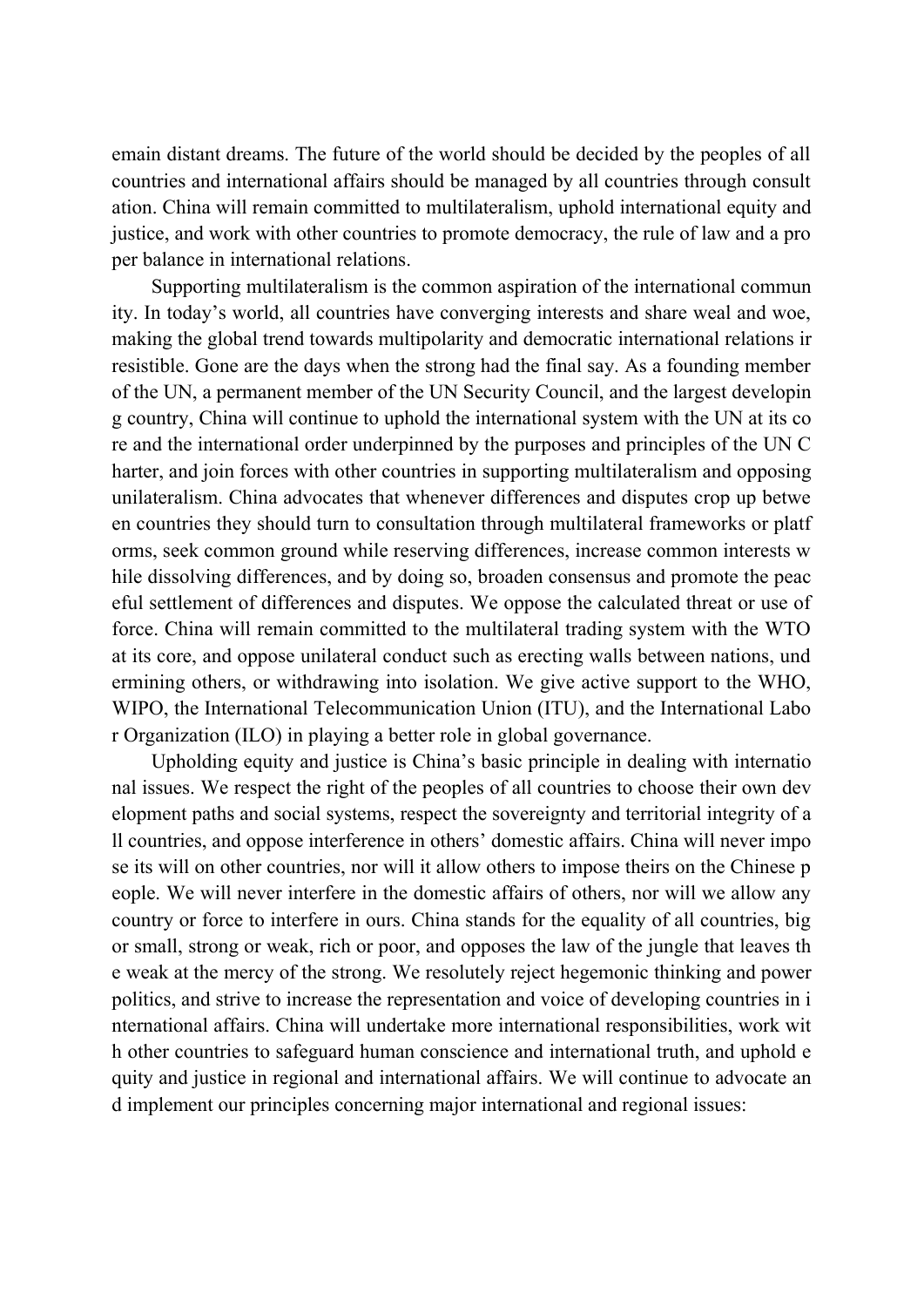No country should interfere in other countries' internal affairs or impose its wi ll on others;

Countries concerned should act in an impartial and objective manner and refra in from seeking selfish interests;

Political solutions, not the use of force, should be sought in addressing differe nces and disputes.

China believes that a fair judgment should be made on each issue on its own m erits. We will promote peace talks, maintain stability, prevent disorder, exhibit no p artiality, seek no selfish gains, and play a constructive role in ensuring regional and international peace and tranquility.

## **6. Taking a lead in reforming and developing the global governance system**

It is the common aspiration of countries around the world to make global governa nce fairer and more equitable, and fulfill the principles of extensive consultation, joint contribution and shared benefits. As a major and responsible country, China will conti nue to enjoy its rights in balance with fulfilling its obligations, taking account of both i ts requirements of the world and the international community's expectations for China. We will take an active part in reforming and developing the global governance syste m. As a participant in, builder of, and contributor to that system, China hopes to help t he system move with the times through innovation and improvement, rather than reinv ent the wheel.

This is a common cause of all countries and regions, so we must pursue the transf ormation of the global governance system by following the principles of extensive con sultation, joint contribution and shared benefits. We must endeavor to turn sound prop osals into consensus and concerted actions. What kind of international order and gover nance system best suits the world, and best suits the peoples of all countries? China ad vocates that it should be decided by all countries through consultation, and not by a si ngle country or a small minority of countries. We will play an active role, strengthen c oordination with all parties concerned, and promote peace, development, equity, justic e, democracy, freedom and other common human values, making the global governan ce system better reflect changes to the international architecture and the will of the int ernational community in a more balanced way.

China gives active support to reforming the UN, helping it better meet the new re quirements of global governance in its underlying guidelines, organization and operati ons, better fulfill the responsibilities prescribed in the UN Charter, and better play an e xpanding role in safeguarding world peace and promoting common development. We support necessary reform of the WTO on the basis of equity and justice. China advoca tes that reform of the WTO should safeguard its core values and basic principles, espe cially the interests and policy space of developing countries. The WTO should promot